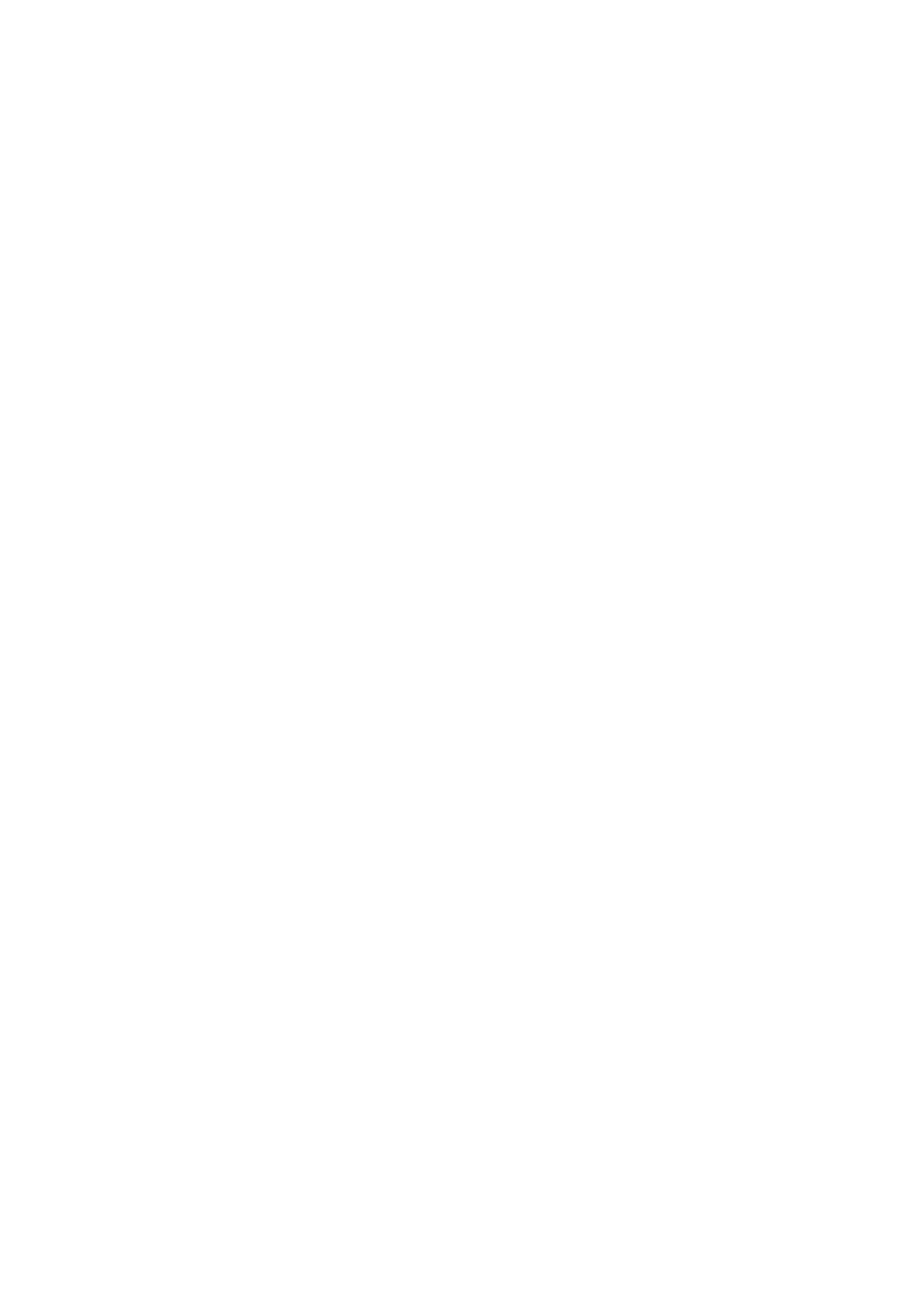### THE IMPACT OF OIL EXPLORATION, EXTRACTION AND TRANSPORT ON MANGROVE VEGETATION AND CARBON STOCKS IN NIGERIA

#### BIOMASS RESEARCH REPORT 1401

**Bibliographical data:**

J.W.A. Langeveld – Biomass Research

S. Delany – Delany Environmental

Study executed at the request of Milieudefensie (Friends of the Earth Netherlands), Amsterdam, the Netherlands

Milieudefensie has commissioned this study with the financial assistance of the European Union. The contents of this document are the sole responsibility of Biomass Research and can under no circumstances be regarded as reflecting the position of the European Union.

Biomass Research, Wageningen, February 2014

Publications available from www.biomassresearch.eu

Further information on this study can be obtained from Hans Langeveld.

© Copyright, Biomass Research, Wageningen

**Biomass Research** P.O. Box 247 6700 AE Wageningen The Netherlands

*T:* +31 (0) 6 520 58 537 info@biomassresearch.eu www.biomassresearch.eu



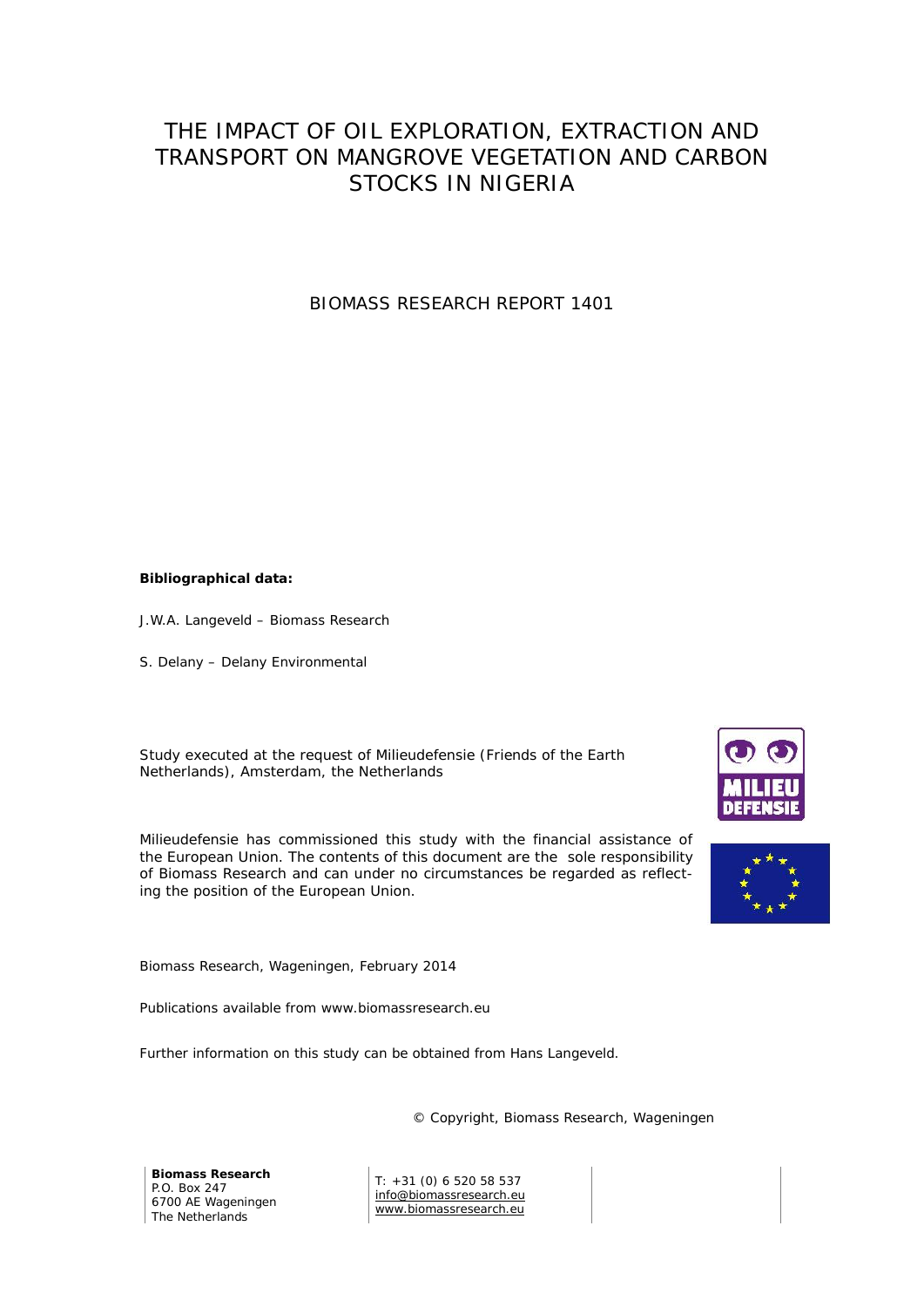Biomass Research Report 1401 https://www.p.1 Oil spill damage on mangroves in the Niger delta

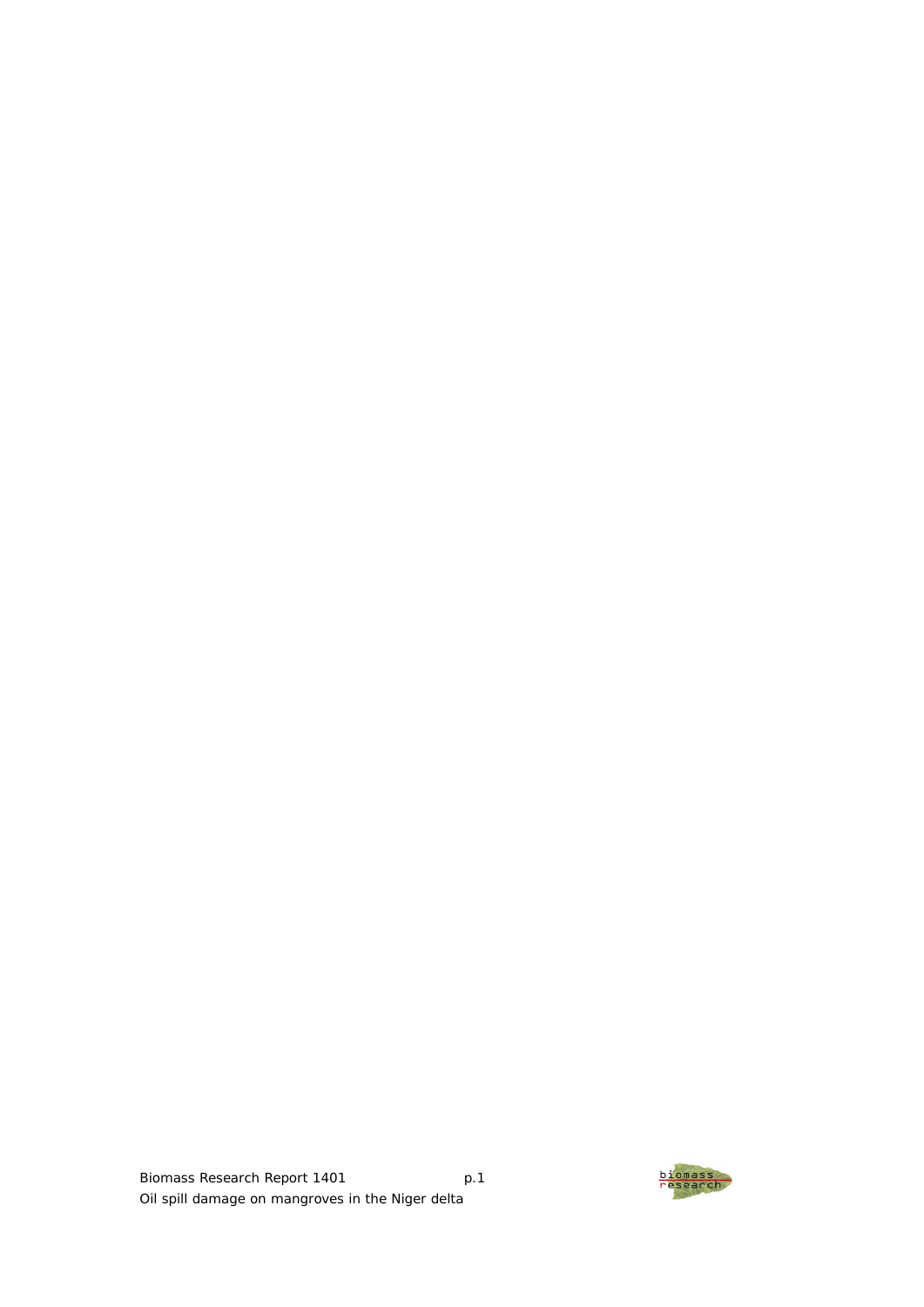#### **PREFACE**

Mangrove forests are distributed in tropical and subtropical regions between approximately latitude 30° N and 30° S. One third of mangroves were lost between 1980 to 2000, the forests declining at a faster rate than other tropical forests or coral reefs. Mangrove forests are home to a large variety of fish, crab, shrimp, and mollusc species. They form an essential source of food for thousands of coastal communities around the world. The forests serve as nurseries for many fish species, including coral reef fish, while the dense root systems of mangrove forests trap sediments flowing down rivers and off the land. In this way, they help stabilize the coastline and prevent erosion from waves and storms.

The Niger Delta, located in the southernmost part of Nigeria, is the largest river delta in Africa and, in hydrological terms, the third largest in the world. From a coastal belt of swamps, stretching northwards the land becomes a continuous rainforest gradually merging with woodland and savannah grasslands. It is host to petroleum production activities which have brought an economic boom, but not without problems. Exploration, drilling, extraction, transportation and refining of oil have gone hand in hand with clearing of vegetation, while waste discharge, accidental spills and operational failures, in combination with sabotage, pipeline bunkering and artisanal refining, all contribute to serious environmental pollution.

The result is substantial damage to surface water, drinking water, fish and other fauna as well as other parts of the mangrove ecosystems which make up most of the environment in the Niger Delta zone. While there have been many reports on the environmental and social implications of oil production in Nigeria, carbon releases related to oil production so far seem to have received little attention. This report aims to fill that gap.

Fossil fuels are considered as the primary source of increasing atmospheric  $CO<sub>2</sub>$  and therefore the main contributor to carbon dioxide concentrations, together with emissions related to land use change. While deforestation and, more recently, crop production have been identified as major causes of carbon releases through changes in land cover, the debate on the contribution of fossil fuel production to land-based emissions is still on going.

This report determines the impact of oil production activities on mangroves in the Niger Delta by generating the best available estimates of oil discharge, and by assessing its impact on mangrove vegetation. The report was commissioned by Milieudefensie (Friends of the Earth Netherlands). It is co-authored by Hans Langeveld (Biomass Research) and Simon Delany (Delany Environmental).

**Hans Langeveld** has a background in agronomic and economic research and has worked on agricultural land use management in many countries including Nigeria. The main focus of his work is on sustainable biomass production for food and energy. In the past, he

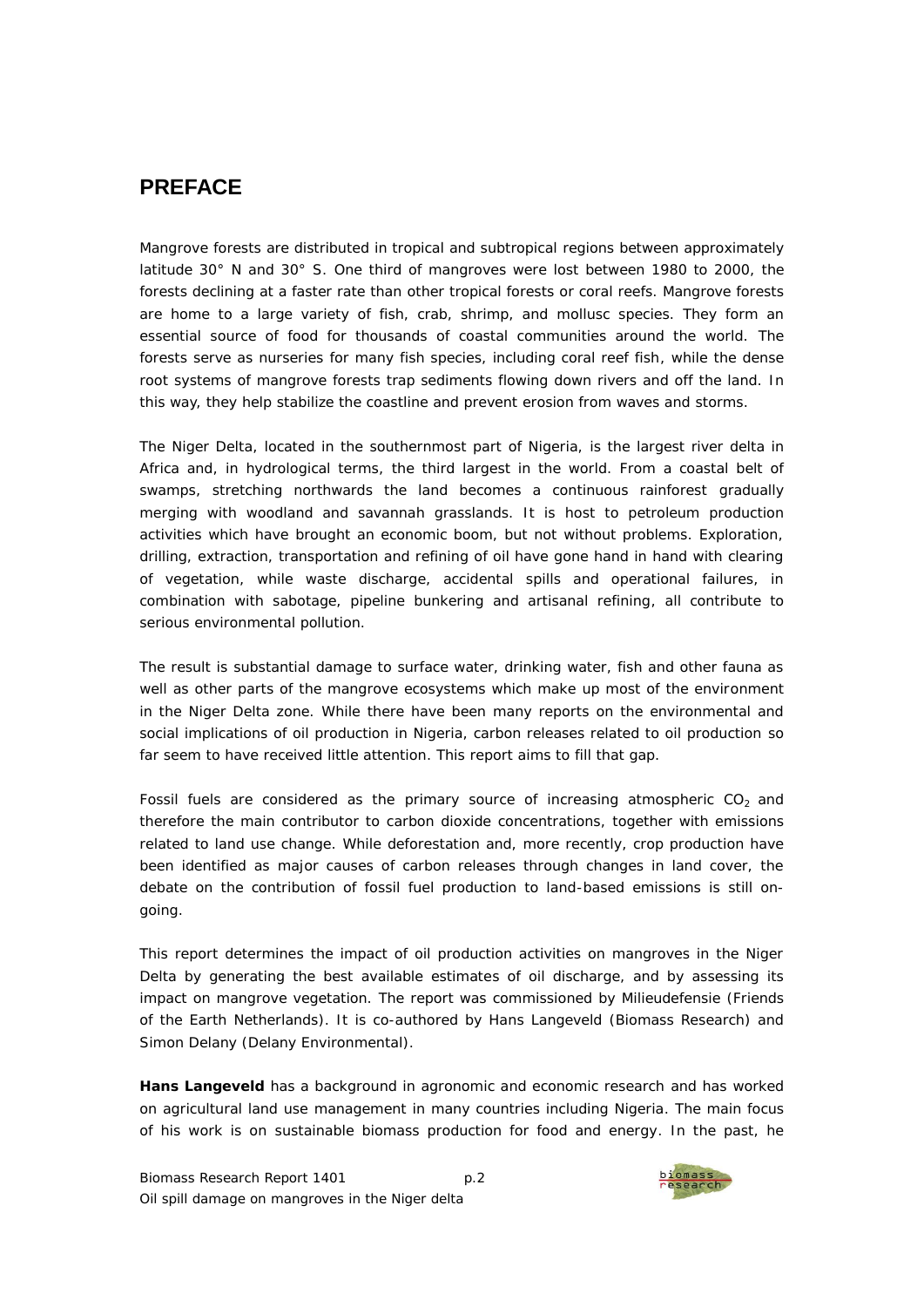worked as a Senior Research scientist at Wageningen University and Research Centre and as Research scientist at the Centre for World Food Studies in Amsterdam, where he worked on land use, nutrient management and greenhouse gas (GHG) emissions. His track record includes work on sustainable land use systems in Europe, Asia, Africa and Latin America.

**Simon Delany**, a geographer by training, an ornithologist by inclination, and all-round environmental services professional, has worked for over 10 years as a Senior Technical Officer at Wetlands International before he established an independent environmental consultancy in Wageningen (the Netherlands). He has published over 120 reports, book chapters and articles.

Wageningen, February 2014

Hans Langeveld Director

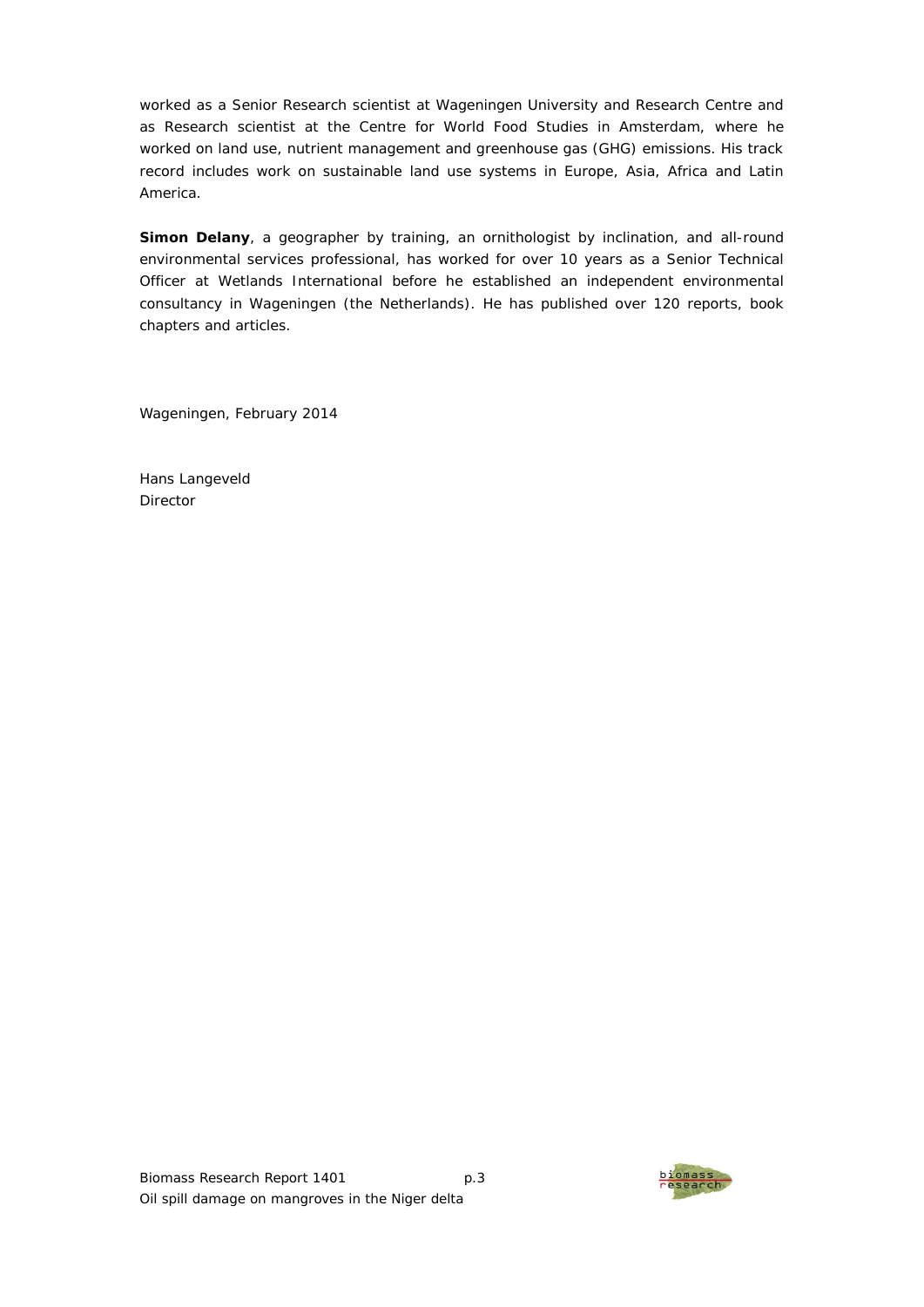# **EXECUTIVE SUMMARY**

This report aims to determine the impact of oil production activities on mangroves in the Niger Delta of Nigeria. It generates the best available estimate of oil discharge, and develops and applies an evaluation method for assessing impact on mangrove vegetation including the levels of carbon releases that have been caused by loss of previously vital vegetation.

A considerable amount of oil is discharged into sensitive coastal environments. In Nigeria, exploration, extraction, transportation and refining of oil have gone hand in hand with clearing of vegetation, while waste discharge, accidental spills, failures, sabotage, pipeline bunkering and artisanal refining are contributing to environmental pollution with petroleum hydrocarbons. The result is considerable damage to surface water, drinking water, fish and other fauna as well as other parts of the mangrove ecosystems.

Mangroves are highly sensitive to contamination with oil and industrial waste. Damage includes acute toxic impact of chemicals and physical damage which may occur later but which persists for longer. Following an estimate by the Nigerian Federal Ministry of Environment, a total of 13 million barrels of oil has been lost in more than 10,000 incidents since the start of oil production in 1958. The number of incidents is increasing; the former long term annual average (220 to 250 spills per year), has recently accelerated to numbers exceeding 500 spills per year.

Large accidents involving oil spills to the environment have sparked research efforts, and a considerable number of studies describing leakages now are available. Very rarely, however, do they include a quantified assessment of damage to mangroves. This study used observed damage following two spills – one tank rupture, and one tanker collision – to estimate and quantify damage.

A major distinction must be made between onshore and offshore spills where the former – being much closer to the vegetation – cause more acute chemical damage while offshore spills lose a considerable part of the (more toxic) lighter compounds through evaporation as they move towards the coast. Both can cause considerable damage via deposition of heavier compounds which can be washed into the vegetation.

Under low tidal activity, toxic compounds can settle firmly in sediments, causing damage for very long periods of time. Toxic effects have been reported to persist for 20 years or more (occasionally exceeding 40 years). Furthermore, under conditions of frequent spills, physical damage (smothering of plant roots) is likely to accumulate and worsen.

Given the long history of oil spills, the wide distribution of installations and the huge amount of oil lost, it must be assumed that most of Nigeria's mangroves have been affected. Pristine mangrove forests will be very rarely found, with the possible exceptions of the far west and extreme east of the country.

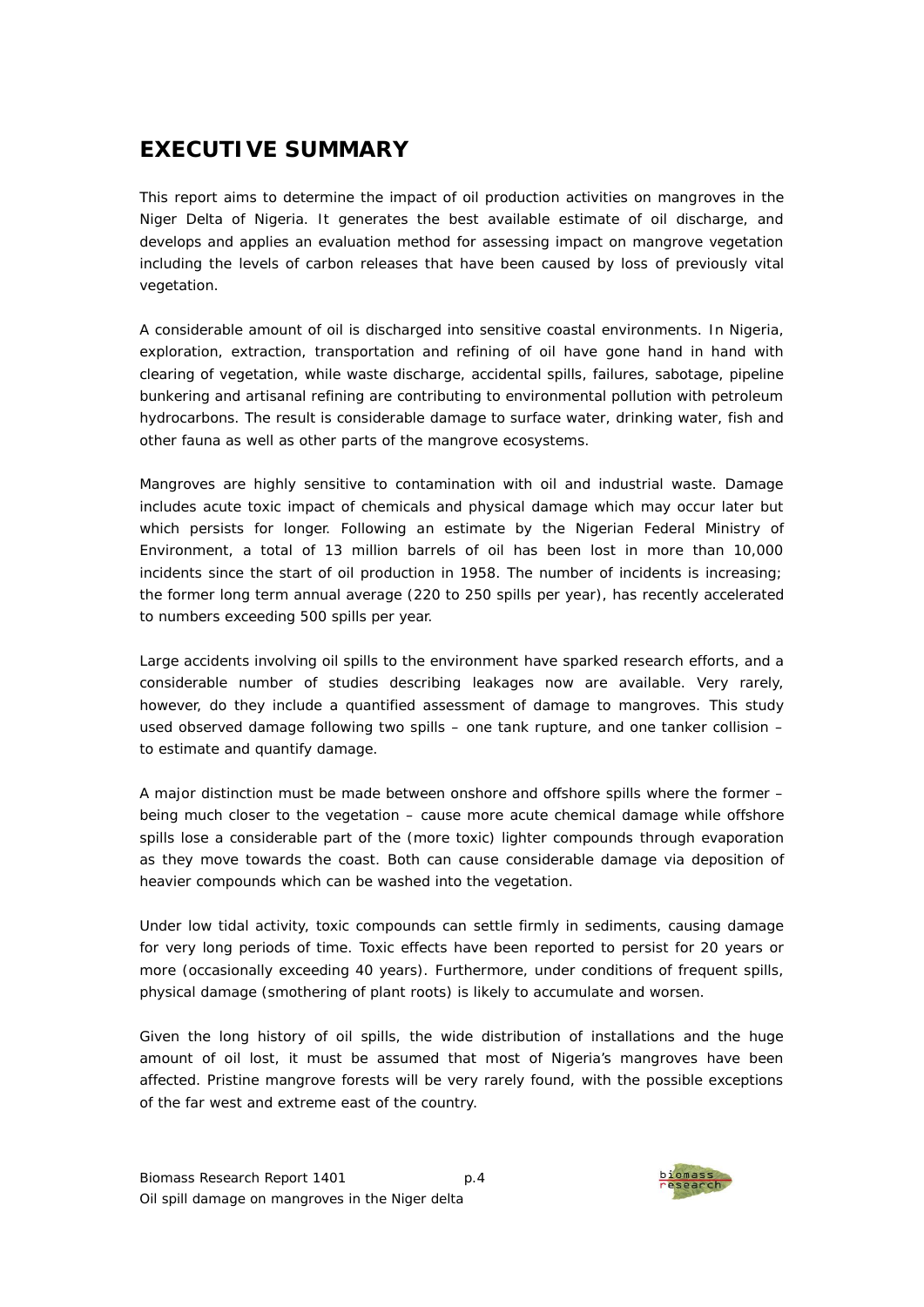It is remarkable (and unfortunate) that so few studies provide a quantified assessment of oil spill impacts. Mangroves in Nigeria are bound to suffer more strongly than those elsewhere given (i) the large number (high frequency) of spills reported, (ii) the dense and evenly distributed network of wells, tanks and transport units, (iii) the large amount of oil lost, (iv) the poor maintenance and advanced age of the transport network, and (v) the combination of onshore and offshore spills, probably affecting overlapping areas.

A model was developed to assess mangrove mortality following Niger Delta oil spills. It has been applied in three scenarios providing low, probable and high estimates of damage caused. The scenarios provide estimations of vegetation clearance on behalf of the oil industry, impacts of industrial waste, and replacement of vegetation by invasive species due to disturbance of soils and water flows.

The total area of dead mangrove forests has been estimated at 25,000, 80,000 and 190,000 ha, for the Low, Probable and High Damage scenarios, respectively. Thus, up to 40% of the mangrove vegetation has died since 1958. As recovery takes many years and probably decades, at any given time, a considerable part of the mangrove area will be seriously affected. This has been confirmed by the literature and by feedback provided by local and international experts.

The total amount of carbon released since oil production started in 1958 according to the three scenarios is 96, 315 and 748 million tonnes of  $CO<sub>2</sub>$ , representing 120%, 400% and 950% of the reported annual emission levels for Nigeria in 2010. Average annual emission levels amount to 1.8, 5.7 and 13.6 million tonnes of  $CO<sub>2</sub>$  per year under the Low, Probable and High Damage scenarios, respectively, which is equivalent to the national GHG emission levels of countries such as Guyana, Ivory Coast or Lithuania.

The uncertainty of damage assessments remains high, especially the impact of chronic contamination caused by high frequency spill incidents. The extent of the damage may, therefore, be much higher.

Carbon emissions released may exceed those from land disturbed during production of other fuels such as crude oil or *in situ* oil sands production in North America as calculated by Yeh *et al.* (2010). The impact of carbon releases in the Niger Delta (0.6, 1.8 and 4.3 g CO<sub>2</sub>eq/MJ, for the Low, Probable and High Damage scenarios, respectively) on top of a base emission level of 105 g CO<sub>2</sub>eg/MJ suggests that Nigerian crude is likely to be among the oils with the highest land use carbon impacts.

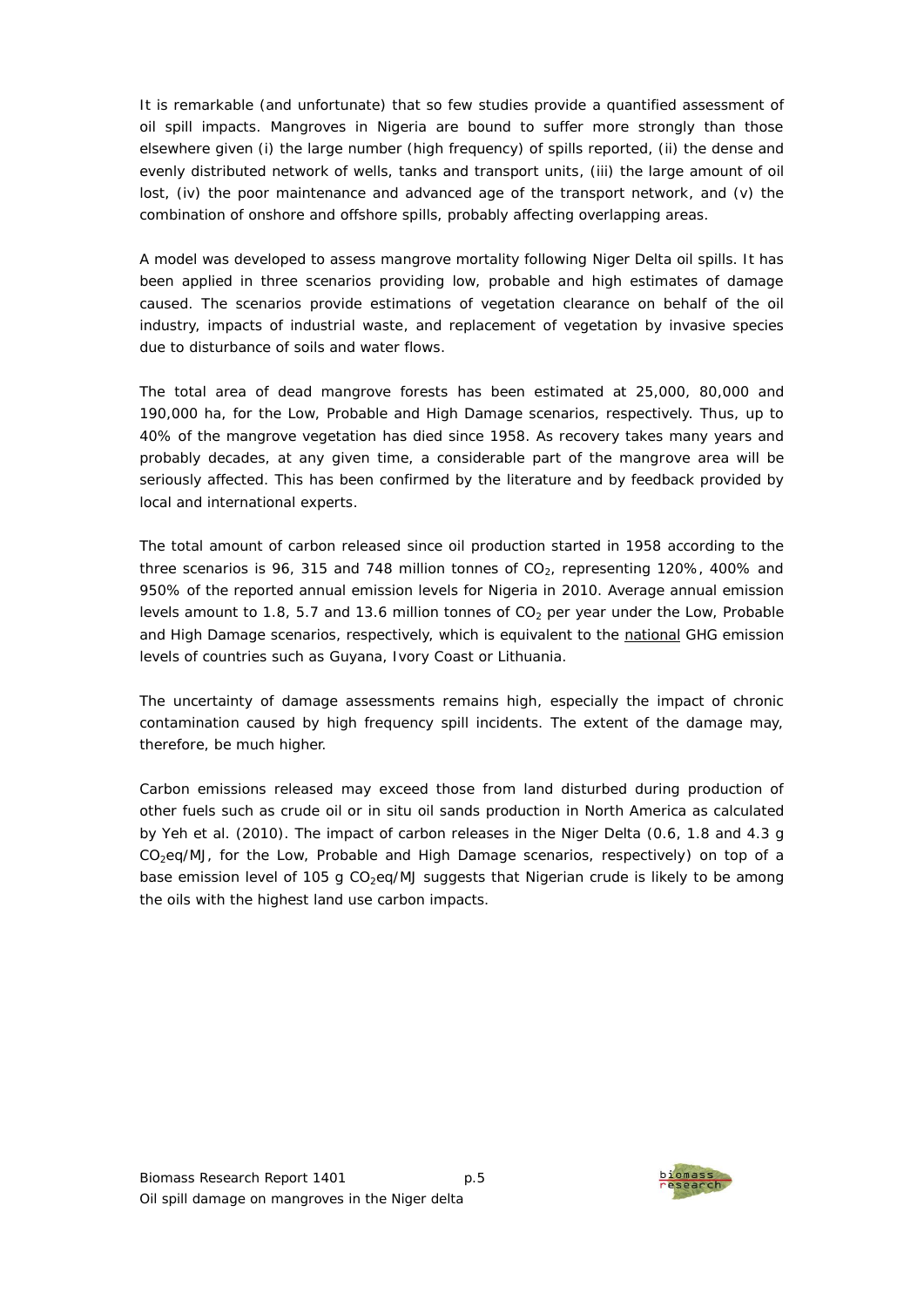# **Table of contents**

| 1 <sub>1</sub>   |  |
|------------------|--|
| 2.               |  |
| 2.1.             |  |
| 2.2.             |  |
| 2.3.             |  |
| 2.4.             |  |
| 3.               |  |
| 3.1.             |  |
| 3.2.             |  |
| 3.3.             |  |
| $\overline{4}$ . |  |
| 4.1.             |  |
| 4.2.             |  |
| 4.3.             |  |
| 4.4.             |  |
| 4.5.             |  |
| 5.               |  |
| 6.               |  |
|                  |  |
|                  |  |
|                  |  |
|                  |  |
|                  |  |
|                  |  |

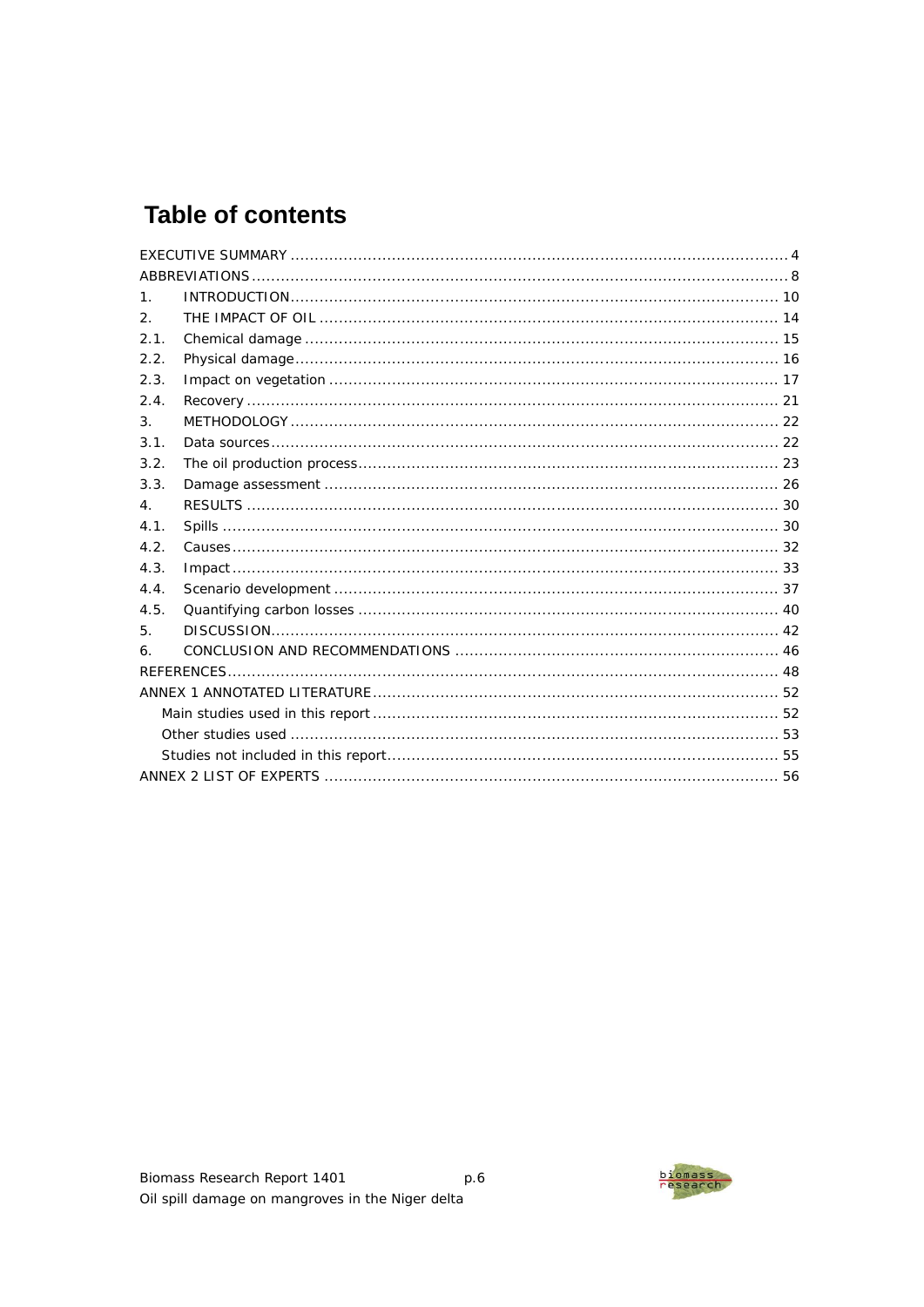Biomass Research Report 1401 **b.7** p.7 Oil spill damage on mangroves in the Niger delta

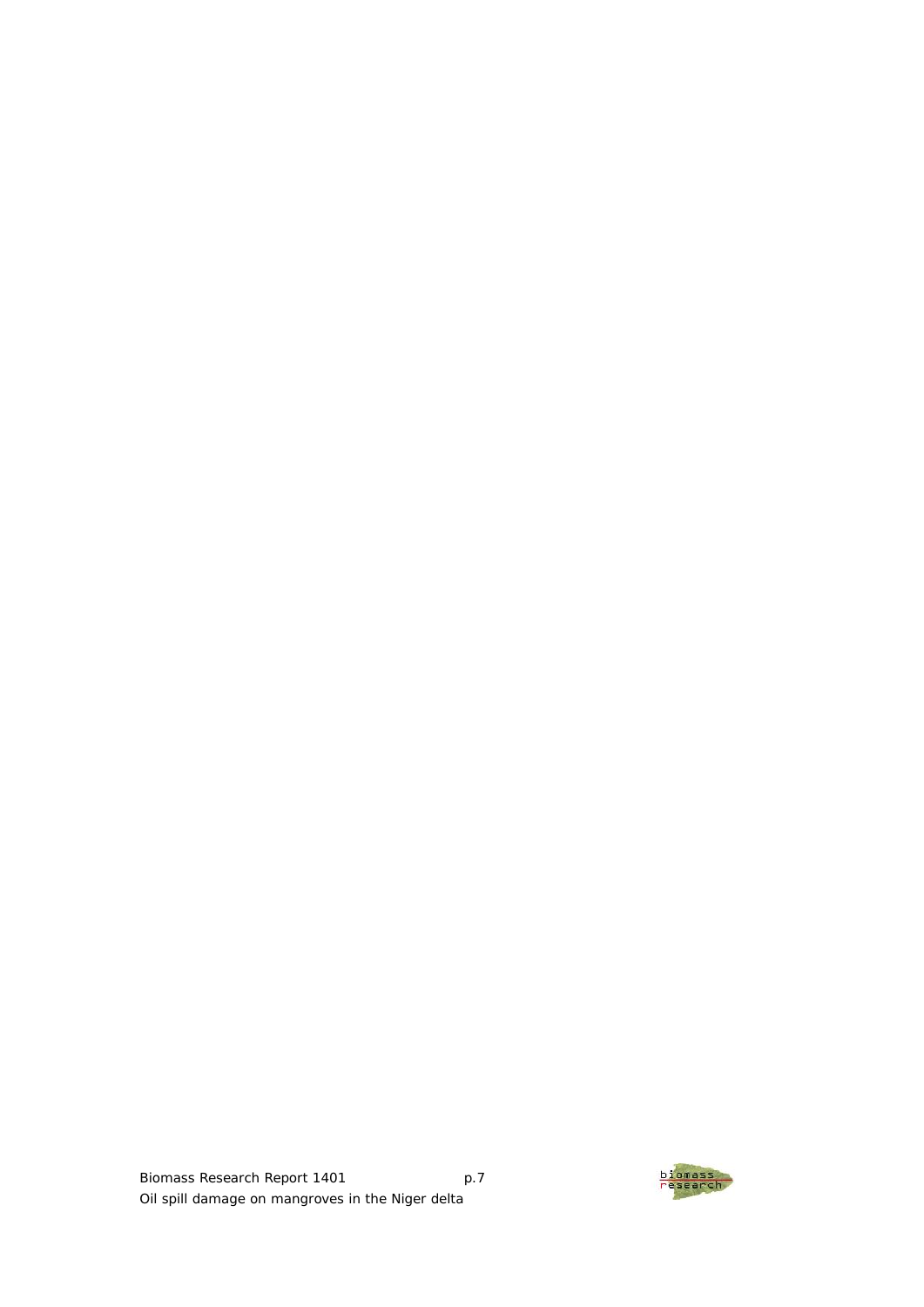# **ABBREVIATIONS**

| GHG         | Greenhouse Gas                                     |
|-------------|----------------------------------------------------|
| <b>IUCN</b> | International Union for the Conservation of Nature |
| LGA         | Local Government Area                              |
| NPC         | National Petroleum Corporation                     |
| PAHs        | Polynuclear Aromatic Hydrocarbons                  |
| SOM         | Soil Organic Matter                                |
| SPDC        | Shell Petroleum Development Company of Nigeria     |
| UNEP        | United Nations Environment Programme               |
| VOC         | Volatile organic compounds                         |

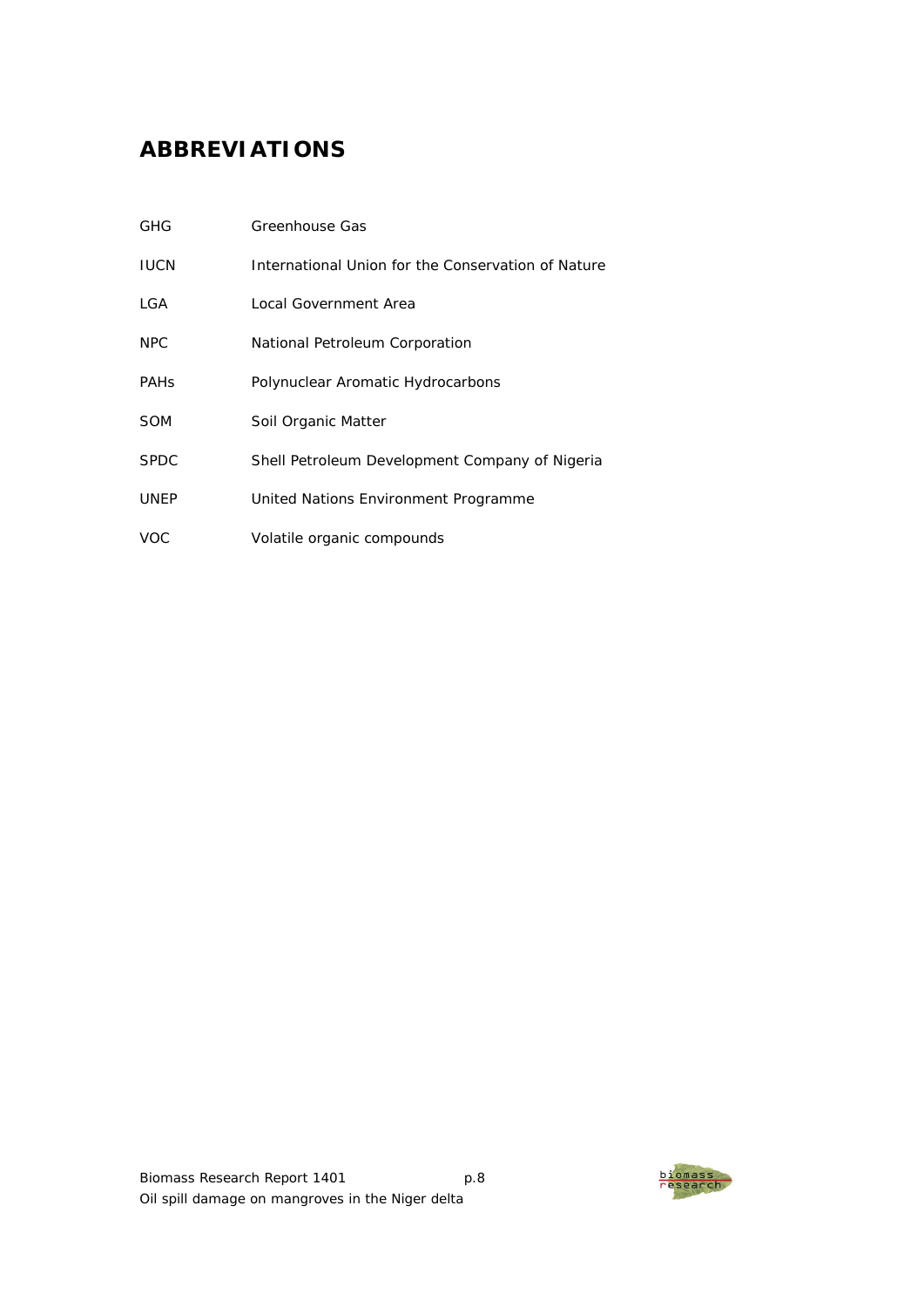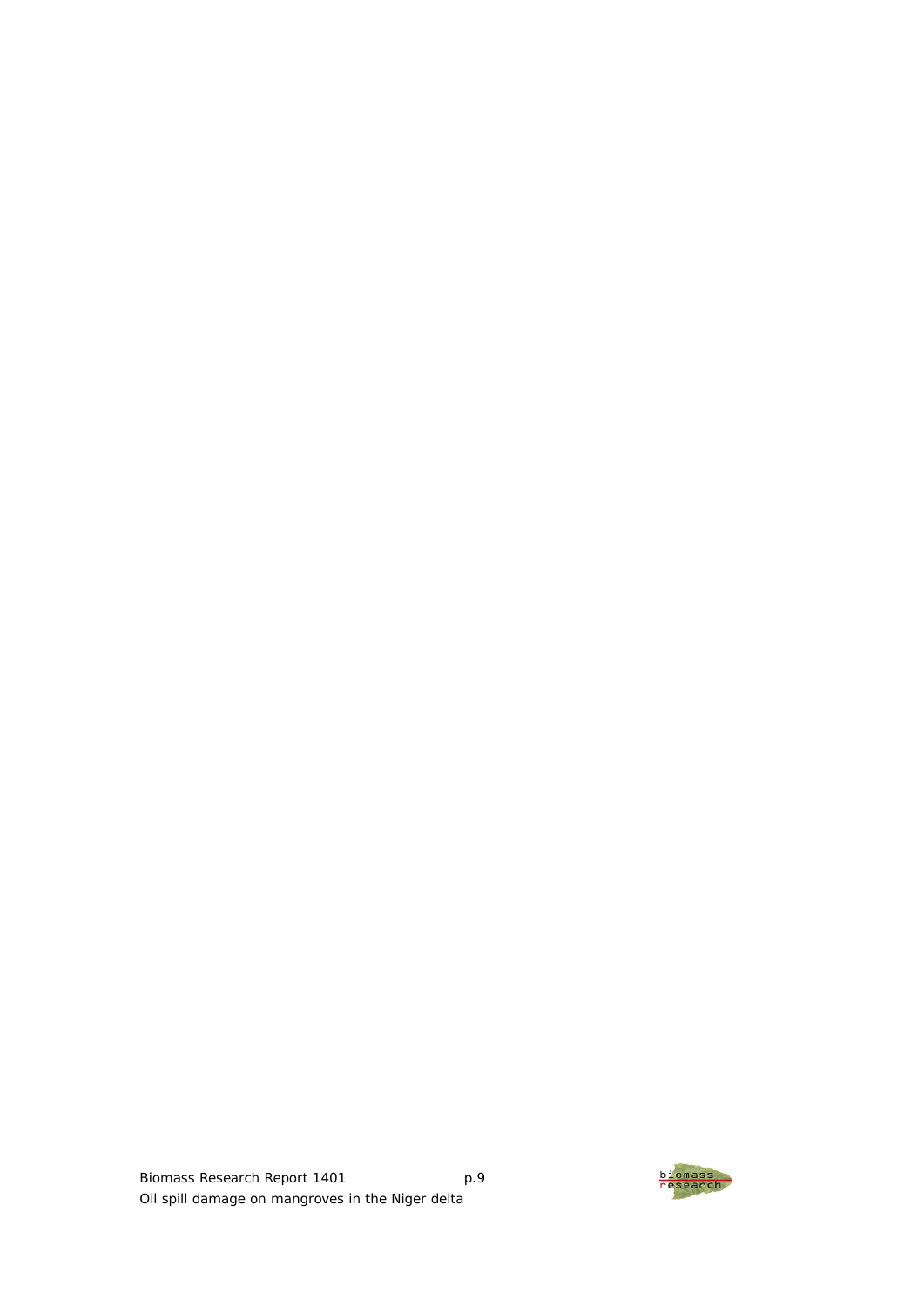### **1. INTRODUCTION**

Since experts recognized that petroleum pollutants were being discharged into marine waters via oil spills, vessel operations, and land-based sources in the early 1970's, public attention to oil spills has forced improvements in practice. A considerable amount of oil is still discharged every year into sensitive coastal environments. Despite recent and substantive decreases in the size and frequency of petroleum spills from tankers, the potential for a large spill remains significant, especially in regions without stringent safety procedures and maritime inspection practices.

Nigeria is one of the largest, and the most populous country in Africa. It covers an area of 923,768 km<sup>2</sup> and has an estimated 4,049 km of land boundaries (shared with Cameroon, the Republic of Niger, Chad and Benin). In the south, it has an 853-km long coastline on the Atlantic Ocean. Nigeria is endowed with diverse mineral and natural resources among which is petroleum

In the past five decades, petroleum exploration and production activities have brought an economic boom, but not without problems. Petroleum exploration, construction of oil production units, transportation and refining facilities, have gone hand in hand with clearing of vegetation while waste discharge, accidental spills and operational failures, in combination with sabotage, pipeline bunkering and artisanal refining all contribute to a heavy load of environmental pollution with petroleum hydrocarbons.

The result is substantial damage to surface water, drinking water, fish and other fauna as well as other parts of the mangrove ecosystems which make up most of the environment in the Niger Delta zone: nine oil-producing states (Abia, Akwa Ibom, Bayelsa, Cross River, Delta, Edo, Imo, Ondo and Rivers states (Figure 1.1).



Figure 1.1 Niger Delta

In Nigeria, about 20 million people (23 per cent of the country's population) live along the coastal zone, and an additional 13 million people live in the coastal capital of Lagos which is also the centre for 85 per cent of the country's industrial activity (UNEP, 2013).

Biomass Research Report 1401 b.10 Oil spill damage on mangroves in the Niger delta

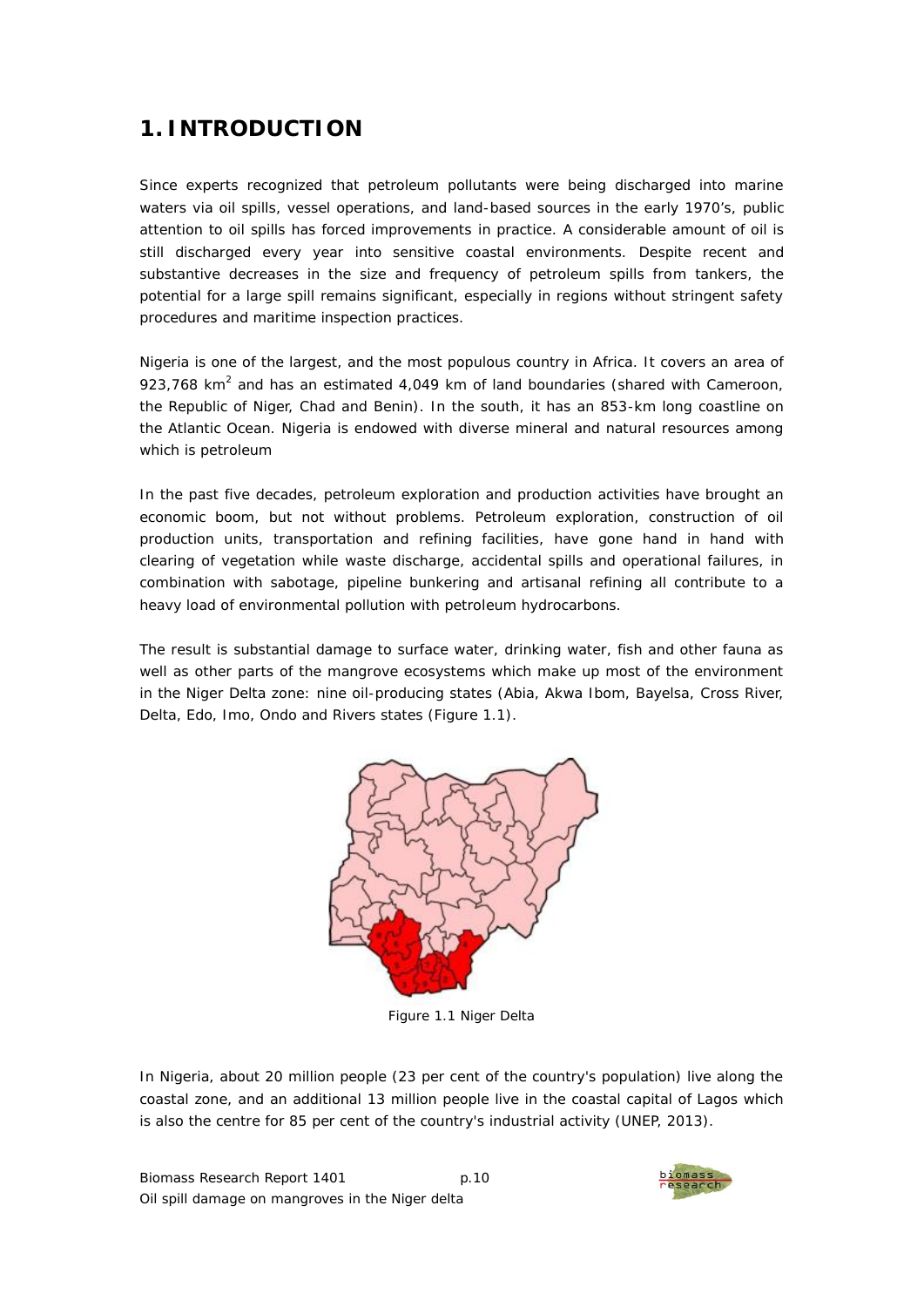Housing and urban infrastructure, industrial sites, ports, agricultural activities and hotel and leisure facilities have all also developed and have brought with them activities such as extraction of sand, limestone and coral to provide building materials. These pressures have combined to destabilize Africa's coastal zone, increase erosion, smother habitats, deplete resources, pollute ecosystems, and reduce biodiversity (UNEP, 2013).

The Upper Guinea Forest (Figure 1.2), a strip of tropical moist forest that runs parallel to the coast from Guinea to Cameroon is one of the world's 25 biodiversity hotspots. It is estimated that only 20 per cent of the original extent still remains and this is highly fragmented. Several initiatives are under way to manage the forest and protect endangered species (UNEP, 2013).



Figure 1.2. Forest area in South of Nigeria *Source: UNEP (2013)*

The coast is composed of four distinct geomorphological units namely the Barrier-Lagoon Complex; the Mud Coast; the Arcuate Niger Delta and the Strand Coast. The coastal area is low lying with altitudes reaching no more than 3.0 m above sea level and is generally covered by fresh water swamp, mangrove swamp, lagoonal mashes, tidal channels, beach ridges and sand bars (Nwilo and Badejo, 2007).

The **Niger Delta** consists of three major sections: the upper riverine floodplain, the lower tidal floodplain, and an outer chain of coastal barrier islands. The upper riverine floodplain stretches for 168 km from the head of the delta at Onitsha to the lower tidal floodplain. The Niger begins to separate into the Forcados and the Nun Rivers in the upper riverine floodplain, where seasonal and permanent freshwater swamps occur. Seasonal swamp forest is inundated during the wet season. Permanent swamp forests are inundated yearround (Brown and Thieme, 2013).

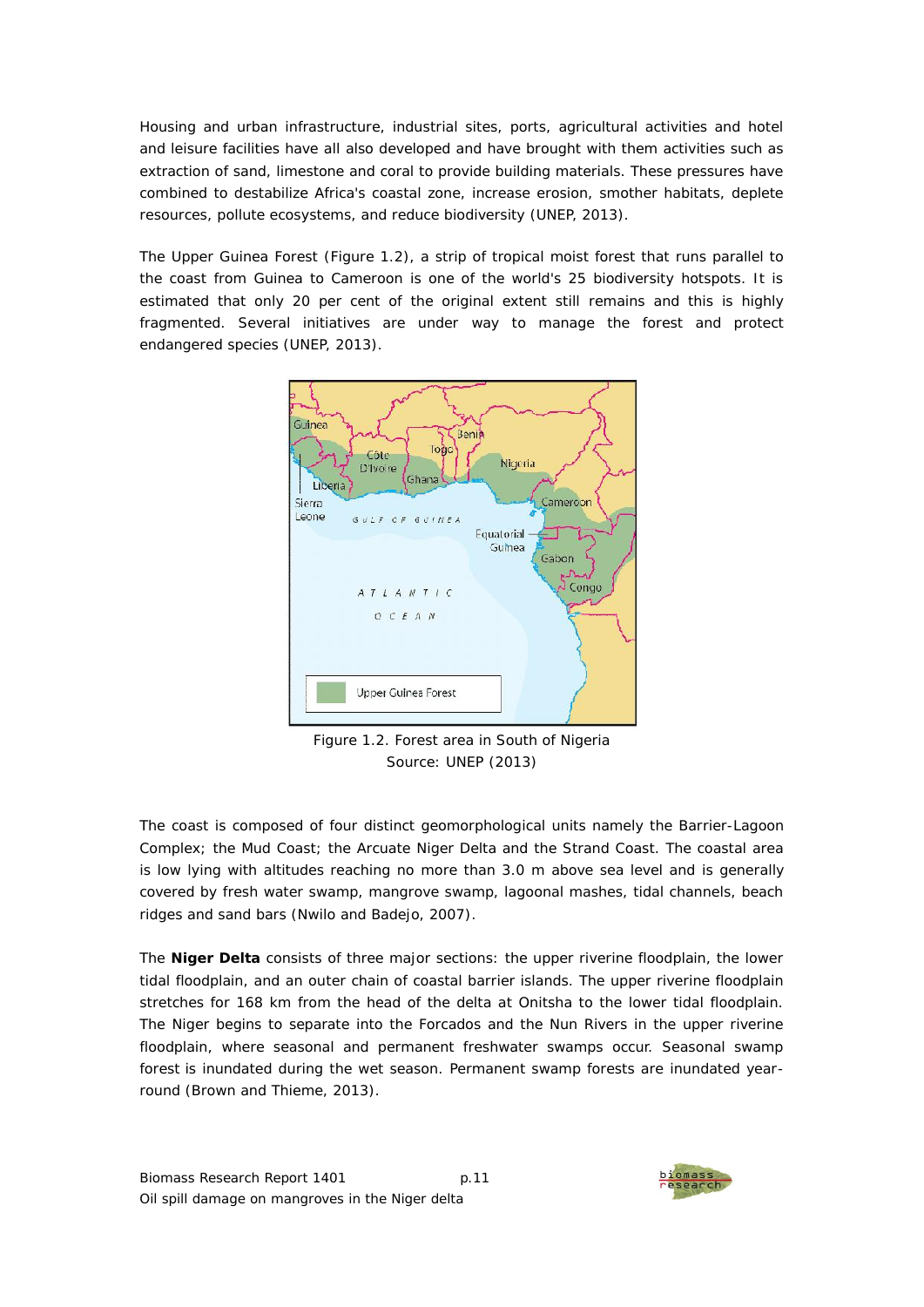Nigeria's total land and water area is 92 million ha (Nwoli and Badejo, 2007). Vegetation in the Niger River Delta (with a total land area of 7.5 million ha) consists of extensive mangrove forests, brackish swamp forests, and rainforests. The large expanses of mangrove forests are estimated to cover approximately 500,000 to 860,000 ha of land. According to FAO (2007), mangrove surface in Nigeria is higher (nearly 1 million ha). Using satellite images, Giri et al. (2010), however, estimated the area of mangroves at 654,000 ha.

Over 80% of the delta floods seasonally, with swamps and pools remaining when floodwaters subside. In addition to precipitation, tidal movements and the Niger River flood determine the hydrological regime. The flood begins toward the end of the rainy season in August, peaks in October, and tapers off in December. The delta experiences a strong tidal influence with sea water penetrating as far inland as the riverine floodplain of the Nun River (Brown and Thieme, 2013).

Swamp forests of the upper riverine floodplain grade into mangrove forests on the lower tidal floodplain. This ecoregion is delineated based on the extent of the Niger Delta and is distinguished by a rich freshwater fauna. The Benin River and the Imo River mouths delimit the western and eastern boundaries of the ecoregion (Brown and Thieme, 2013)

Some mangrove area loss has occurred over the last two decades mainly caused by coastal erosion and deforestation. Nowadays, mangroves face serious threats such as oil pollution and uncontrolled exploitation of wood. Nigeria is the eighth largest oil exporter in the world. Development of the abundant oil and gas resources in the delta has created a host of environmental and social challenges.

In 1956, Shell discovered crude oil; commercial production began in 1958 (Nwilo and Badejo, 2007). Today, there are 606 oil fields in the Niger Delta, of which 360 are on-shore and 246 off-shore. Nigeria is the largest oil producer in Africa and the sixth largest in the world, averaging 2.2 million barrels per day (Pieprzyk *et al.*, 2009). Nigeria's economy is heavily dependent on earnings from the oil sector, which provides 20% of GDP, 95% of foreign exchange earnings, and about 65% of budgetary revenues (Nwilo and Badejo, 2011).

Petroleum exploration and production and export of oil and gas resources have improved the economy but progress has not been as fast as one might have expected. Nigeria, and other African states, is still showing relatively low levels of development. Developing nations in other regions such as Latin America show relatively high life expectancy, at considerably lower oil production levels (Figure 1.3).

Activities associated with petroleum exploration, development and production have had detrimental impacts on the soils and sediments, surface and groundwater, marine environment, terrestrial and aquatic ecosystems in the Niger Delta. Discharges of petroleum hydrocarbons and petroleum–derived waste streams have caused environmental pollution, adverse human health effects, socio–economic problems and widespread environmental degradation (Ite *et al*., 2013).

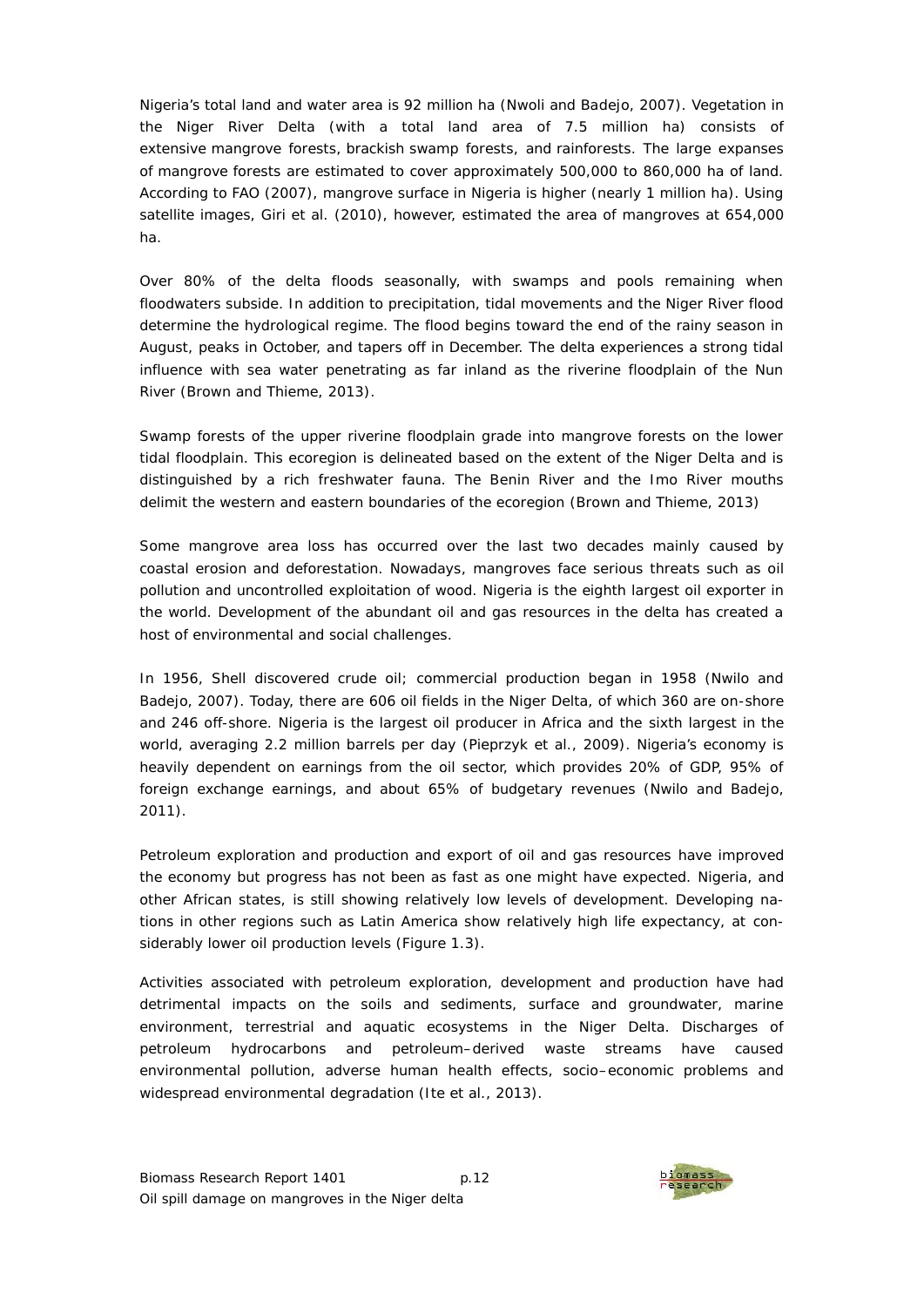

Figure 1.3. Life expectancy of oil exporting developing countries Source: Pieprzyk etal (2009)

Offshore oil drilling activities are major sources of oil pollution, mainly because of leaking pipes, accidents, ballast water discharges, and production-water discharges. Drilling also involves the use of heavy metals such as vanadium and nickel, and contamination of seawater with these metals is known to affect plants and animals. Oil pollution damages coastal resources and habitats, as well as fisheries, reducing catches and incomes (UNEP, 2013). This increases poverty among indigenous populations and may leave them no choice but to take up livelihoods which are environmentally unsustainable.

Oil and gas installations are spread throughout the central and western parts of the Niger Delta and there are four tanker ports at the delta face. The Nigerian Oil Industry is located mostly in the mangrove forests. The activities of the numerous oil exploration companies have led to fragmentation, deforestation and degradation of the mangrove forest ecosystem.

This report aims to determine the impact of oil production activities on mangroves in the Niger Delta. It generates the best available estimate of oil discharge, and develops and applies an evaluation method for assessing impact on mangrove vegetation including the levels of carbon releases that have been caused by loss of previously vital vegetation. The report makes further recommendations for better monitoring of spills in order to facilitate improved assessment of carbon releases.

The report is organized as follows: Chapter 2 summarizes the impact oil can have on mangrove vegetation; Chapter 3 describes the methodology that is used in the analysis. This is followed by an overview of the results in Chapter 4, a brief discussion (Chapter 5), and a concluding chapter which also provides some recommendations.

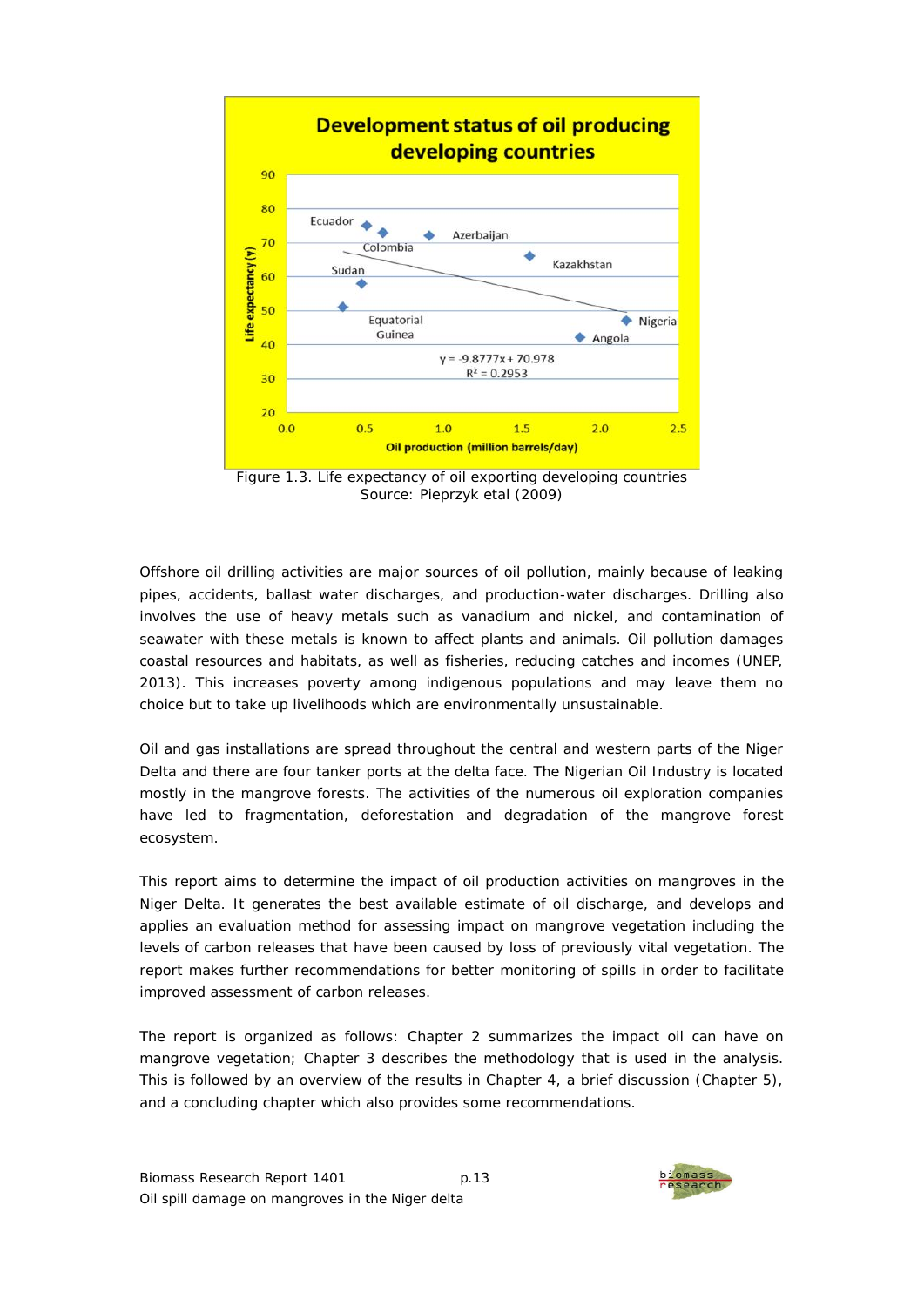# **2. THE IMPACT OF OIL**

Oil drilling in or near mangrove shorelines has significant adverse impacts (US Fish and Wildlife Services, 2013). Oil spills can cause a variety of damage to marsh vegetation as they may reduce growth, photosynthetic rate, stem height, density, and above ground biomass, eventually leading to plant death (Onwurah *et al.*, 2007).

Mangrove-related biological resources at risk in a spill situation can be affected in at least two principal ways: firstly, from physical effects; secondly, from the true toxicological effects of petroleum (Hoff, 2010). Introduction of significant quantities of crude oil into the aquatic ecosystem will cause increases in biochemical oxygen demand, reduction in dissolved oxygen concentration,and increased temperature and pH of the water body.

Field and laboratory studies show that in many circumstances, oil harms or kills mangroves, but it remains unclear how the harm is done and what mechanism toxicity is using. While there is consensus that oil causes physical suffocation and toxicological/physiological damage, researchers disagree as to the relative contributions of each mechanism which may vary with type of oil and time since the spill (Hoff, 2010).

Oil spilt on water spreads immediately. The gaseous and liquid components evaporate. Some become dissolved in water and may oxidize, and some undergo bacterial changes and eventually sink to the bottom. The soil is then contaminated, and this has a gross effect upon terrestrial and aquatic life. As the evaporation of volatile lower molecular weight components affect aerial life, so the dissolution of the less volatile components with the resulting emulsified water, affects aquatic life (Badejo and Nwilo, 2004).

In the 1986 Bahía las Minas (Panama) spill, scientists monitoring the effects of the oil on mangroves recorded a band of dead and dying trees where oil had washed ashore five months previously. A year and a half after the spill, dead mangroves were found along 27 km of the coast (Duke et al. 2004).

Researchers who compared oil spill impacts elsewhere found similar effects, but differences in the magnitude of the effect. The degree of impact appeared to be related to the physical factors that control oil persistence on the shoreline and exposure to waves and currents (Hoff, 2010). In Australia, Melville *et al.* (2009) reported little immediate impact of a spill, but significantly higher seedling mortality and defoliation after six months particularly in the upper intertidal zone.

An area of mangroves that has been destroyed by petroleum is susceptible to other problems. These areas may not be suitable for any native plant, at least for a while. As the soils become too toxic, a non-native invasive species of palm, *Nypa fruticans*, replaces original mangrove species. This invasive species has a shallow root system that destabilizes the banks along the waterways, further impacting sediment distribution lower in the delta system.

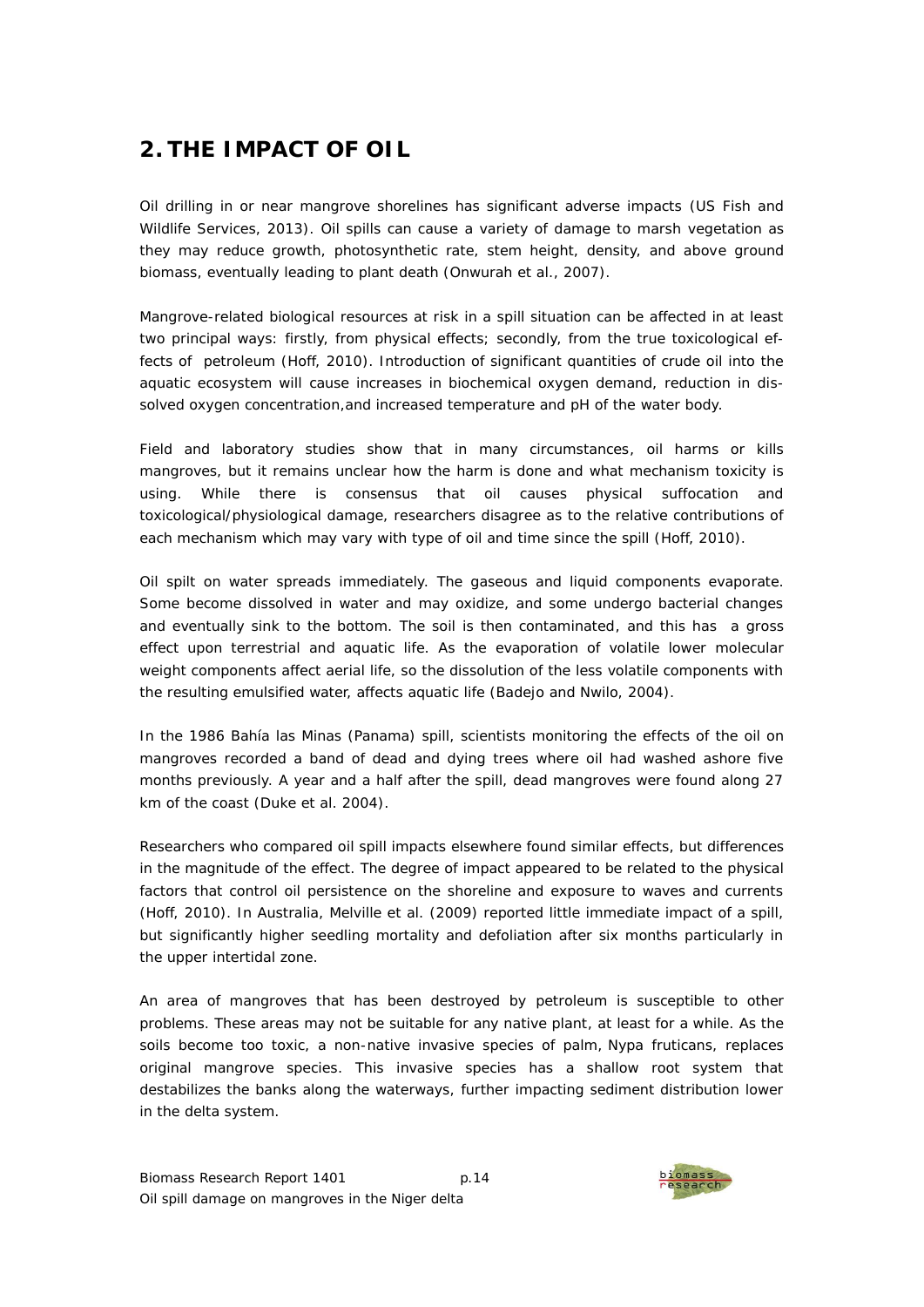Mangroves have evolved a complex series of physiological mechanisms to enable them to survive in a low-oxygen, high-salinity world. Many, if not most, of these adaptations depend on unimpeded exchange with either water or air. Pneumatophores and their lenticels tend to be located in the same portions of intertidal areas most heavily impacted by stranded oil. While coatings of oil can also interfere with salt exchange, the leaves and submerged roots of the mangrove responsible for mediation of salts are often located away from the tidally influenced (and most likely to be oiled) portions of the plant (Hoff, 2010).

Oil spills in the Niger Delta have been a regular occurrence, and the resultant degradation of the surrounding environment has caused significant tension amongst the people living in the region. Environmental groups, the Federal Government, and the foreign oil companies operating in the Niger Delta only recently, began to take steps to mitigate these impacts. Large areas of the mangrove ecosystem have also been destroyed. The mangrove forest is in some places no longer in a healthy enough state to sustain wood extraction (Nwilo and Badejo, 2007).

The severity of these frequent and collectively massive spills is amplified by other environmental problems in the region. In particular, the region is plagued with seasonal floods and has a shortage of land for development. This means that contaminated water and sediment is washed extensively over the communities, roads, and farmlands which become partially or totally submerged by these floods (UNDP, 2006).

#### **2.1. CHEMICAL DAMAGE**

Crude oil is acutely toxic to mangroves, as has been shown in laboratory and field experiments and was observed after actual spills. Seedlings and saplings, in particular, are susceptible to oil exposure: in field studies, more than 96% of seedlings exposed to weathered crude oil died. Other studies found that mangrove seedlings could survive in oiled sediments but only up to the point where their food reserves were exhausted (Hoff, 2010).

Fresh crude oil is more toxic than weathered crude. From another set of studies investigating the toxicity of two oil types (a light crude and a heavy Bunker C) to mature mangroves over a period of two years. It was found that most tree deaths occurred during the first six months after treatment (Hoff, 2010).

Crude oil is associated with toxic heavy metals most of which contaminate the soil through underground deposits, especially lead and chromium. Iron is present in great abundance in tropical and subtropical aquifers and is also associated with crude oil deposits (Enujiugha and Nwanna, 2004).

The term Polycyclic Aromatic Hydrocarbons (PAHs) refers to a group of chemically-related, environmentally persistent organic compounds of various structure and varied toxicity. They affect organisms by interfering with cellular membranes and associated enzyme systems. PAHs have been shown to cause carcinogenic and mutagenic effects and are potent immunosuppressants (Toxipedia, 2013).

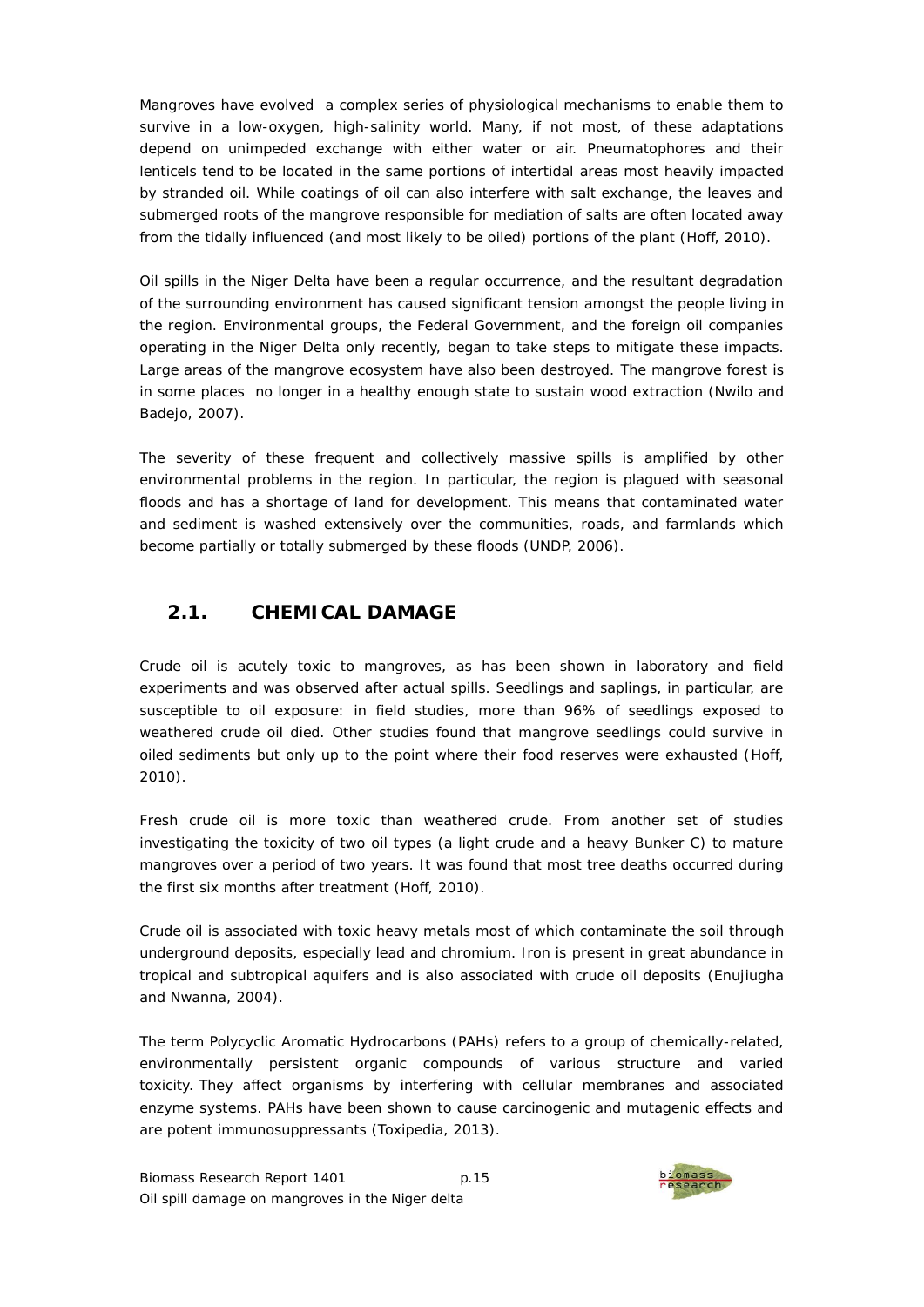Crude oil contains hydrocarbon compounds and nonhydrocarbon compounds including porphyrins and their derivatives. Priority contaminants found in petroleum hydrocarbons and crude oil include benzene, heptanes, hexane, isobutene, isopentane as well as PAHs such as benzo[a] anthracene, benzo[b] pyrene etc. (Onwurah *et al.*, 2007).

PAHs have been found in Nigerian waterways originating from industrial effluents and petrochemical products. Pollution may arise from oil well drilling production operations, transportation and storage, and refining. Some non-combusted hydrocarbons escape into the environment during the process of gas flaring (Onwurah *et al.*, 2007).

Toxicity of PAHs in aquatic environments has been extensively assessed. Pampanin and Sydnes (2013) provide an overview of damage, mostly focussing on fish species. Crude oil toxicity is mainly explained by the presence of PAHs, which leads to the disruption of the development, immunity, reproduction, growth and survival of aquatic organisms (Onwurah *et al.*, 2007).

Research has linked the presence of PAHs in soil to increased incidence of chlorophyll damage. There is a strong correlation between PAH concentration in sediments and loss of leaf pigments (Hoff, 2010). Plants can absorb PAHs from soils through their roots and translocate them to other plant parts (Toxipedia, 2013). Hydrocarbons can come into direct contact with vegetation in many ways: through spillage onto roots, stems or leaves; through spillage onto soil; through dissolved hydrocarbons in the groundwater in the root zone of the vegetation; or via air surrounding the vegetation.

Impacts on vegetation depend on the type and quantity of the chemicals involved, the development stage of the plants concerned, and the means through which the plants came into contact with the hydrocarbon. Different vegetation types also have varying sensitivity to hydrocarbons (UNEP, 2012). As the Niger Delta has high rainfall, any delay in cleaning up an oil spill leads to oil being washed away and almost always ending up in the creeks.

When oil reaches the root zone, crops and other plants experience stress and can die something which has been observed on a routine basis in Ogoniland. At one site, the research team of UNEP (2011) found heavy contamination present 40 years after an oil spill occurred, despite repeated clean-up attempts.

#### **2.2. PHYSICAL DAMAGE**

The physical effects of oiling (including covering or blocking of specialized tissues for respiration or salt management) can be as damaging to mangroves as the inherent toxicity of the oil. Many reviews indicate that physical mechanisms are the primary means by which oil adversely affects mangroves, but some species seem to be able to tolerate or accommodate exposure to moderate amounts of oil on breathing roots (Hoff, 2010).

Spilled petroleum hydrocarbons are drawn into the soil by gravity until an impervious horizon is met, for example bedrock, watertight clay or an aquifer. Poor miscibility of crude

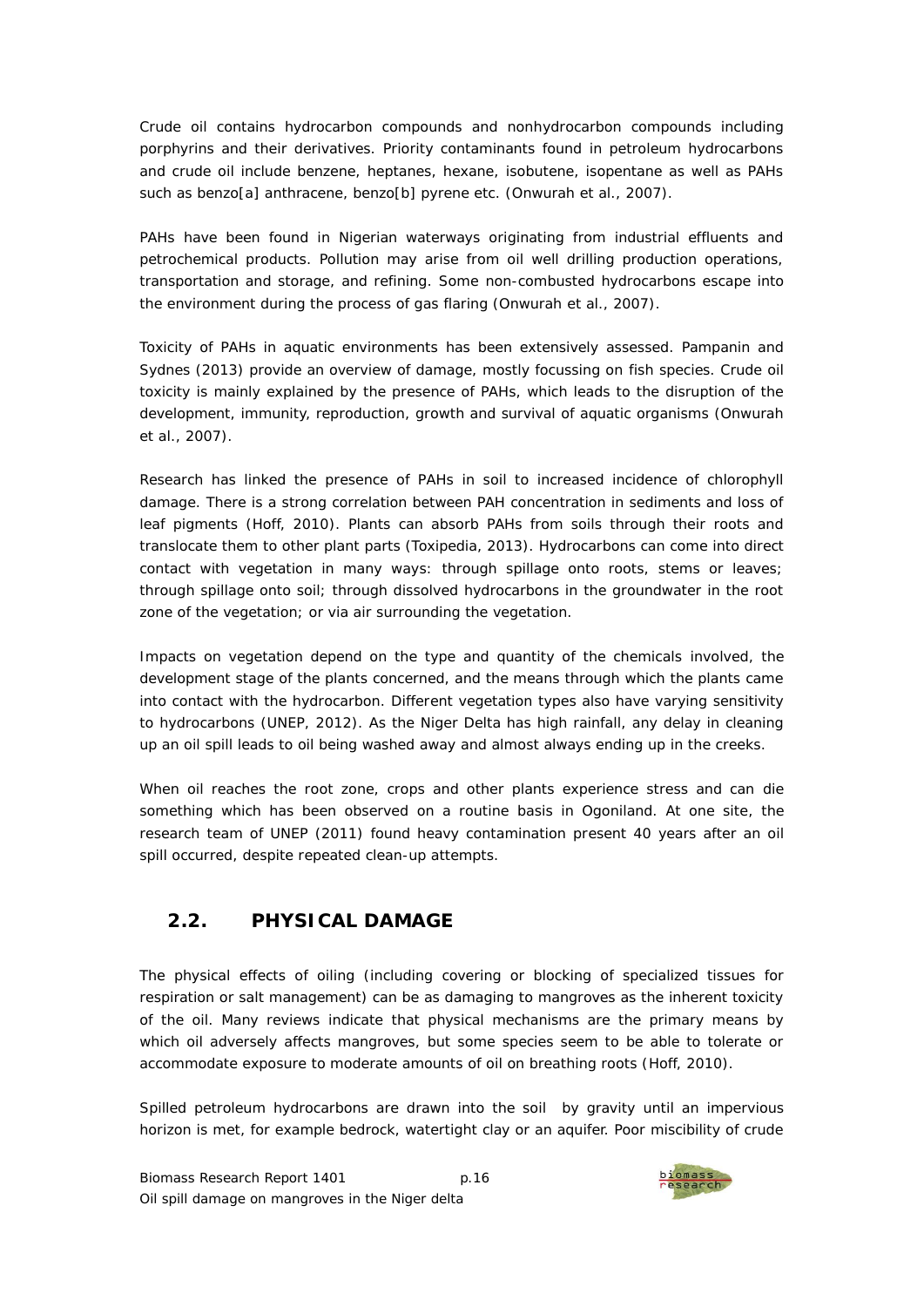oil accounts for accumulation of free oil on the surface of ground water which may spread over a wide distance to pollute zones very far away from the point of pollution (Onwurah *et al.*, 2007).

Many oil products are highly viscous and crude oils and heavy fuel oils can be deposited on shorelines in thick, sticky layers that may either disrupt or completely prevent normal biological processes of exchange with the environment. Even if a petroleum product is not especially toxic in its own right, when oil physically covers plants and animals, they may die from suffocation, starvation, or other physical interference with normal physiological function (Hoff, 2010).

Physical impacts of oil are linked to adaptive physiology of the mangrove plants, independent of any chemical toxicity in the oil. The additional impact from acute or chronic toxicity of the oil would exacerbate the influence of physical smothering. Some studies indicate that mangroves can tolerate some coating without apparent damage, but many others identify physical effects of oiling as the most serious (Hoff, 2010).

#### **2.3. IMPACT ON VEGETATION**

Oil drilling in or near mangrove shorelines has significant adverse impacts. Petroleum oils and their by-products can kill mangroves by coating aerial and submerged roots and from direct absorption. Some severe effects, including tree death, can take place months or years after a spill. Damage from the actions of mechanical abrasion, trampling, or compaction during clean-up can exacerbate negative environmental impacts (US Fish and Wildlife Service, 2013).

Mangrove communities are complex and, as might be expected, the impacts of oil on the associated plants and animals vary. The available information suggests that, while oil spills undoubtedly affect animal communities, these appear to recover more quickly than the mangroves themselves. Because of this, longer-term effects are likely to be related to death of the mangroves and loss of the habitat that supports and protects the community (Hoff, 2010).

Oil pollution, apart from causing depletion of oxygen and suffocation of aquatic species, affects plants and cultivated crops in lowland areas characterized by seasonal flooding. Soil pollution may cause oxygen depletion at the rhizosphere by hydrocarbon-degrading micro organisms. This directly affects the overall physiology of the plant by reducing plant growth (Enujiugha and Nwanna, 2004).

Comparing spill impacts at several mangrove sites indicates that effects are related to geomorphology and hydrologic kinetics of the mangrove ecosystem that, in turn, control whether oil persists in the mangrove habitat. Oiled mangrove forests sheltered from wave and current exposure are likely to be more severely affected than well-exposed mangrove areas. The density of burrows from associated organisms such as crabs can increase the persistence of oil by allowing deep penetration into sediments (Hoff, 2010).

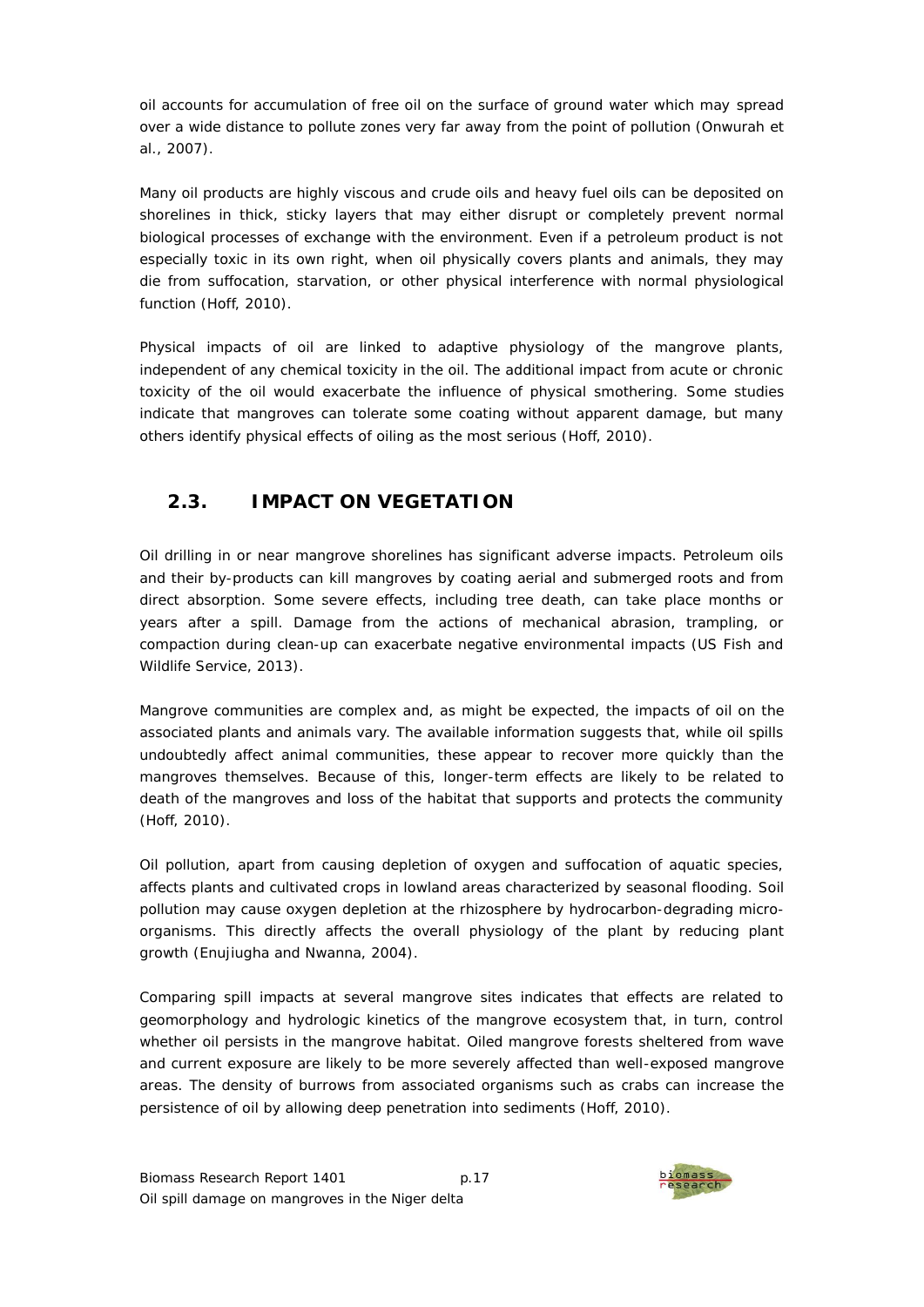Kairo *et al.* (2005), studying damage of oil spills in Kenya, reported that the damage survey conducted one week after the spill recorded mangrove trees and saplings as most stressed (showing increased defoliation and yellowed leaf colour). The immediate response to the oil spill was the withering of the leaves and increased rate of defoliation. At the same time, mortality of mangrove saplings increased. The mortality of saplings continued for several months in highly impacted areas (Kairo *et al.*, 2005).

Observed changes on the leaves of the affected mangroves were: increased defoliation, spots, perforations, yellowing, twisting and necrosis. The same symptoms have been reported in other mangrove areas of the world affected by oil (e.g. Burns *et al.*, 1993). It is likely that a general reduction in leaf area, and hence loss of mangrove productivity, will occur in the affected area during the first 3 months after the spill (Kairo *et al.*, 2005).

The effects of oil spills on the mangroves disrupt their structural development. Death of saplings and young trees is expected during the first year after the spill. Mangrove trees are slow-growing and take decades to be replaced by mature vegetation. The loss of a large number of trees may compromise the forest structure, making it unlikely to recover naturally. Natural recovery rates following damage vary from three years to several decades for badly damaged mangrove areas (Kairo *et al.*, 2005).

A review article by Burns *et al.* (1993) summarized the results of a long term assessment of an oil spill into a coastal fringe mangrove ecosystem in Panama. The study, which combined chemical and biological assessment methods, demonstrated that a time period of up to 20 years or longer is required for deep mud coastal habitats to recover from the toxic impact of catastrophic oil spills. This is due to the long term persistence of oil trapped in anoxic sediments and subsequent release into the water column.

Burns *et al.* (1994) reported an unexpected persistence of aromatic hydrocarbon residues of the spilled crude oil in anoxic muds of coastal mangroves. Apparently, mangrove muds serve as long-term reservoirs for chronic contamination for over five years. Repeated pollution incidents lead to an increased proportion of dead mangrove roots in sediment cores. This was related to contaminant loading and was detectable for at least 20 years after major oil spills. The authors suggest this period is the minimum time-scale that is to be expected for the loss of toxicity of oil trapped in muddy coastal habitats impacted by catastrophic oil spills.

Another paper on the Panama spills is by Levings *et al.* (1994). The epibiota of fringing mangroves were examined in three habitats: (1) shoreward reef flats that fronted the open sea, (2) edges of channels and lagoons, and (3) banks of streams and man-made cuts that drained interior mangroves into lagoons. Each habitat was repeatedly oiled over a period of five years. The processes that released oil residues were at least partially independent and toxic hydrocarbons were likely to be released from sediments over the long term.

Prop roots that entered the water 15-18 months post-spill were more likely to die at oiled than unoiled sites in channels and streams, but not on the open coast. Five years after the spill, oiled sites were typified by persistent reductions in epibiota in two of the three habitats, and overall reductions in the surface area of submerged prop roots. Within Bahia las

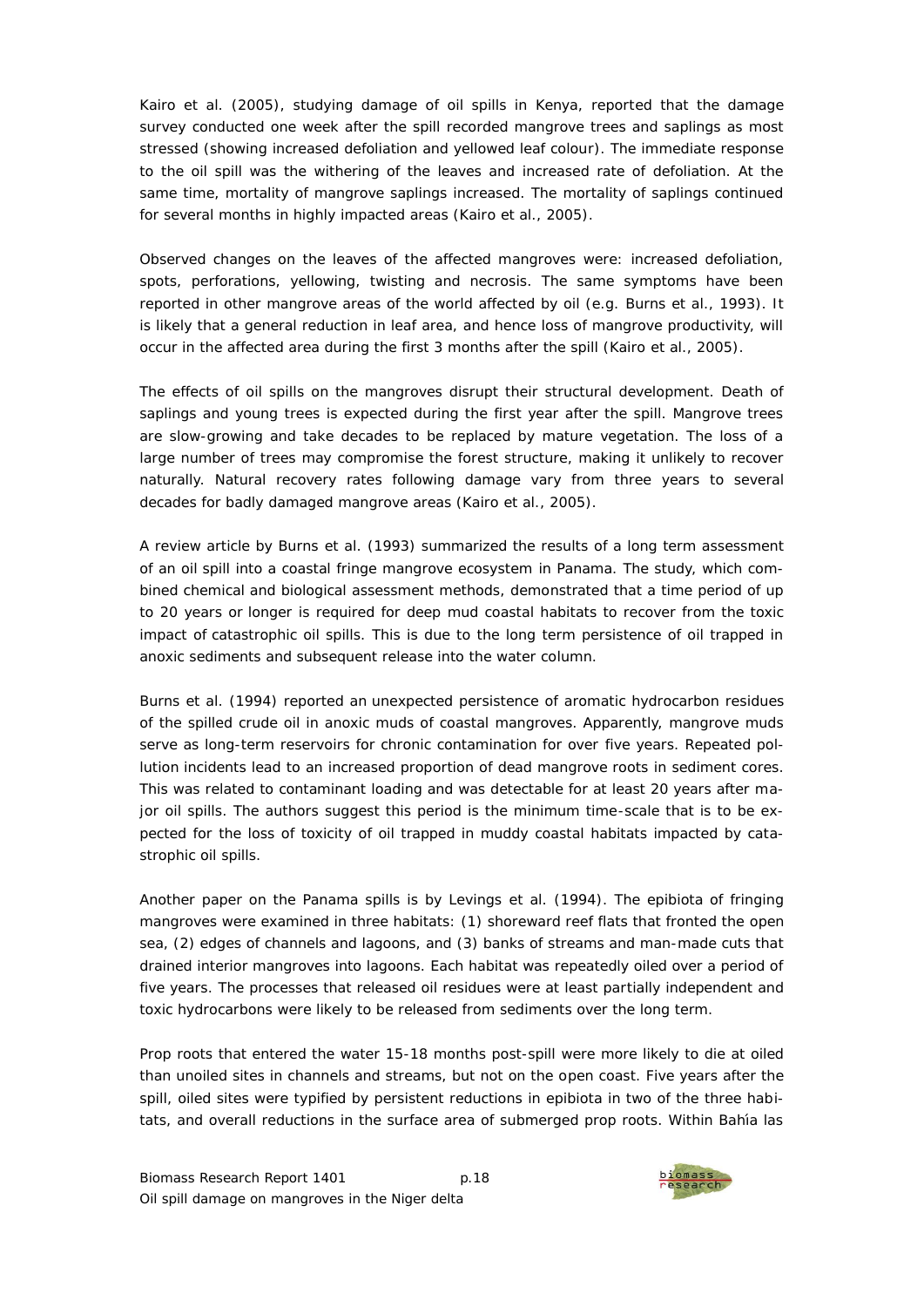Minas, it was estimated that the net result 5 years post-spill was a 33% reduction in the standing crop on the open coast (Levings *et al.*, 1994).

Burns and Yelle-Simons (1994) showed that initial weathering removes most of the volatile hydrocarbons, and alkanes in oil adsorbed all sediments within 6 months after the spill. The initially rapid rate of degradation is however not maintained. Oil leaching out of heavily contaminated sediments was accumulated for at least 5 years, local organisms accumulating alkylated polynuclear aromatic hydrocarbons (PAHs) in the naphthalene through the benzoperylene elution range. A change in the composition of the accumulated aromatics indicated depletion of the most soluble and most acutely toxic hydrocarbons in the readily leachable reservoirs in year 5. The next five years will probably be the critical time frame when impacts grade from acutely lethal into sub lethal.

Different studies confirm the findings above. Burns *et al.* (2000) studied weathering and bioremediation of oil spills in Australian mangroves. They reported exponential decreases of hydrocarbons in mangroves, irrespective of initial oil concentrations, oil penetration depth, or oil dissipation or bioremediation. After 13 months, there were still *n*-alkanes in residual oils suggesting there was unlikely to be any change in the stable internal biomarkers of the oils over this time period.

In the case of Nigeria, where spillages are not immediately attended to, oil spills often lead to fires, causing total or partial destruction of vegetation. While such fires tend to be localized, more extensive fires, especially in forested regions, have the capacity to change species diversity over significant areas

**Direct effects** can occur at different points of the production cycle. Environmental hazards associated with drilling wastes include land, water and air pollution. Farming is the major land use system in Nigeria, especially in the Niger Delta region. The most significant in this aspect of environmental pollution in Nigeria is thus farmland pollution. Consequences include alteration in soil physical, biological and chemical properties, loss of soil fertility, stunted plant growth and reduced crop productivity (Hoff, 2010).

Poor miscibility of crude oil accounts for accumulation of free oil on the surface of ground water which may migrate over a wide distance to pollute zones very far away from the point of pollution. On land, crude oil spills have affected food productivity. A good percentage of oil spills that occurred on the dry land between 1978 and 1979, affected farm-lands. Crude oil affects germination and growth of plants, and may have an impact on soil fertility (Onwurah *et al.*, 2007).

Severe crude oil spills in Cross-River state have forced farmers to migrate out of their traditional homes. Petroleum hydrocarbons 'sterilize' the soil and prevent crop growth and yield for a long period of time. The yield of yam tuber, for example, is adversely affected by some hydrocarbons. This is not the only food crop that suffers from oil contamination.

Oil spillages remain the major cause of depletion of vegetative cover and the mangrove ecosystem in the Niger Delta of Nigeria. Crude oil contamination of land affects soil mineral and organic matter content, cation exchange capacity, redox properties and pH values. It

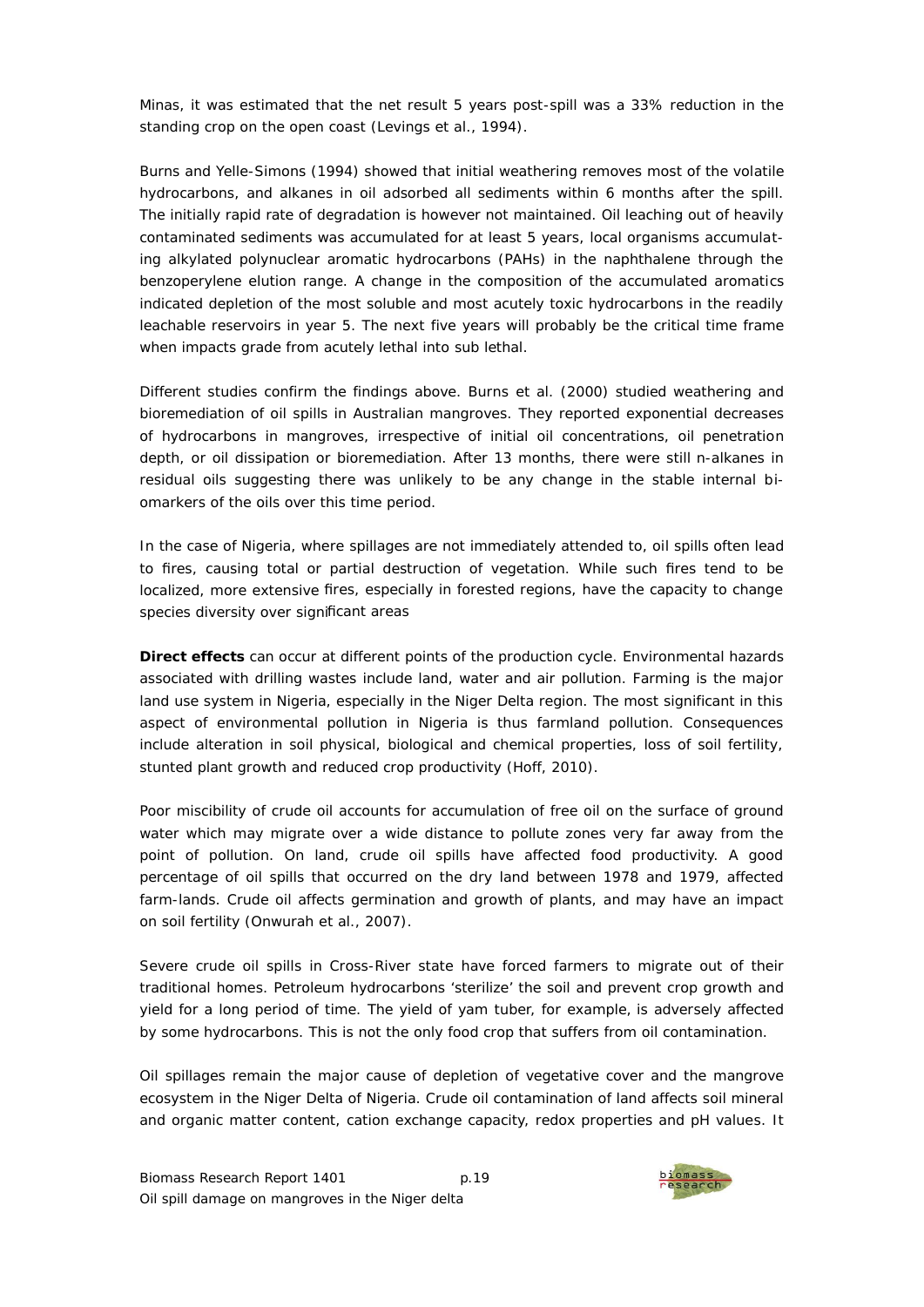creates anaerobic conditions in the soil, which – coupled to waterlogging – may result in accumulation of toxic aluminium and manganese ions (Onwurah *et al.*, 2007).

Large areas of the mangrove ecosystem have apparently been destroyed in the Nigerian coastal environment. The mangroves, once a source of both fuel wood for the indigenous people and a habitat for the area's biodiversity, is now unable to survive the oil toxicity of its habitat (Nwilo and Badejo, 2007). The potential impact of this on the carbon cycle is considerable.

Mangroves are 'among the most carbon-rich forests in the tropics', and have been reported to store over 1,000 tonnes of carbon per ha. Estimates for Asia vary between 566 and 1,259 tonnes per ha (Kauffmann and Donato, 2012). Data for Africa are lacking. A generic estimate provides an average of 1,031 tonnes of carbon for the Indo-Pacific region (Donato *et al*., 2011). Nearly 20% of this is stored in soils.

Affected mangroves suffer a reduction in levels of stored carbon. Yeh *et al.* (2010) assumed a 20-40% soil carbon loss from infrastructure activities in conventional oil and gas production as a result of scraping of surface soil for roads, drainage, drill pads, drilling wells, etc. Soil carbon loss from surface mining would be 70-90% due to higher disturbance in mining sites and other facilities.

These are long-term effects. Yeh *et al.* reported that most (84-100%) of total (aboveground and below ground) forest biomass still was missing 20 years after disturbance. This has been confirmed by other studies.

Different types of **indirect effects** have been reported:

- Loss of crop production capacity
- Loss of fish and shrimp production capacity
- Loss of livelihoods
- Accelerated mineralisation of Soil Organic Matter (SOM)
- Changes in food webs and ecosystem composition

Indirect impacts (of fossil oil production) on vegetation would include increased deposition of dust, spread of invasive and noxious weeds, and the increased potential for wildfires. Dust settling on vegetation may alter or limit plants' abilities to photosynthesize and/or reproduce (Wikipedia, 2013).

Chronic effects of oil spills can be measured over long time periods, potentially a decade or several decades. The experimental (i.e., intentional and controlled) 1984 TROPICS spill in Panama confirmed long-term impacts to oiled mangroves (termed "devastating" by the original researchers who returned to the study sites ten years later). They found a total mortality of nearly half of the affected trees and a significant subsidence of the underlying sediment. This was compared to 17-percent mortality at seven months post-oiling, a level that appeared to be stable after 20 months (Hoff, 2010).

Losses of mangroves or reduced mangrove vitality are bound to reduce their potential for carbon sequestration. Estimates for sequestration rates vary between 0.6 tonne/ha/y

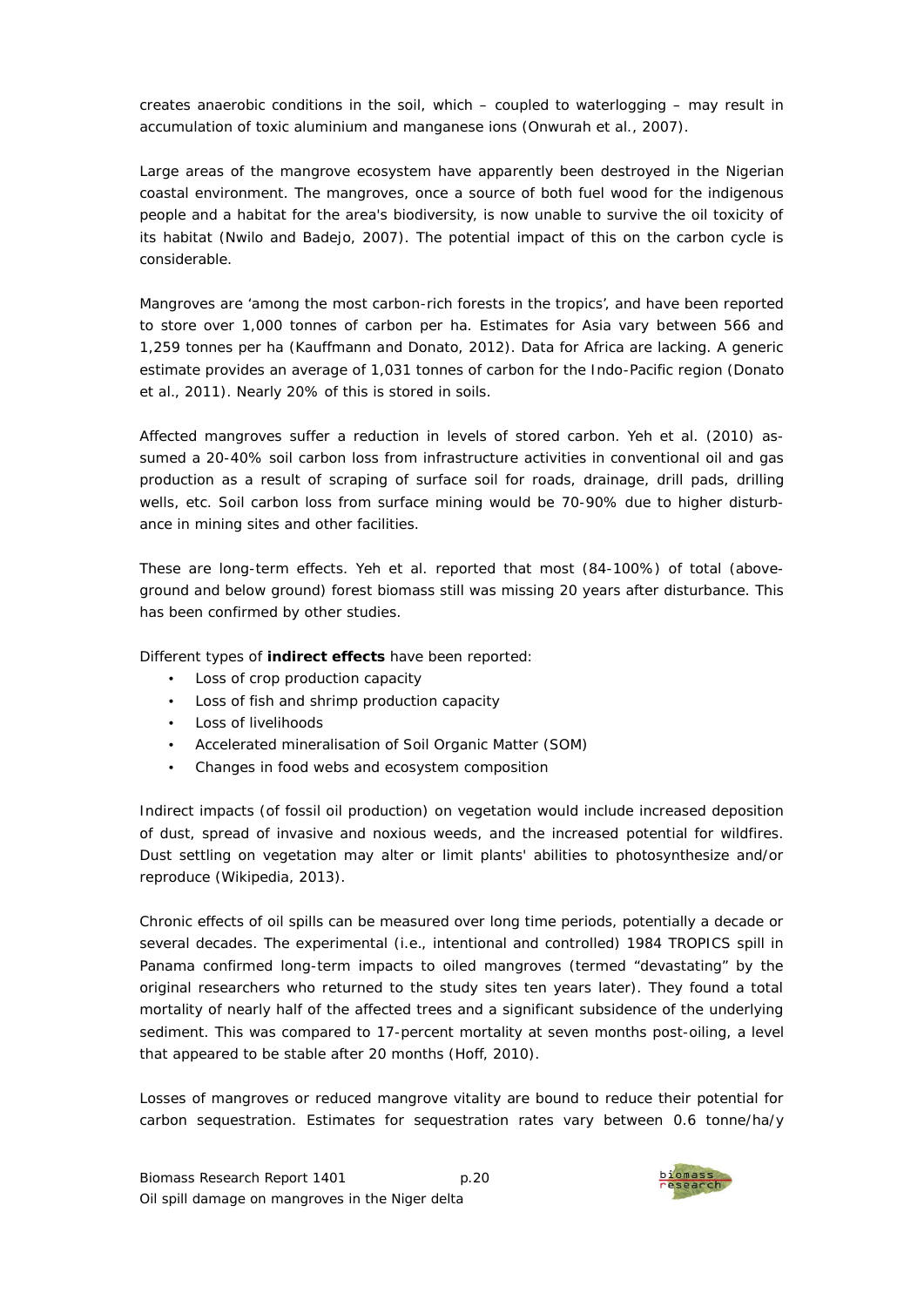(Chmura *et al*., 2003) to 18.0 tonne/ha/y (UNEP, 2011). Recent scientific papers (Alongi [2012]; Breithaupt *et al*., [2012]; Nelleman *et al*. [2011]) provide values around 1.5-1.7 tonne/ha/y. We follow Breithaupt *et al*. (1.63 tonne/ha/y).

#### **2.4. RECOVERY**

The time needed for full recovery after oil damage is variable. According to the National Research Council (2003), oil deposits in the substrate of mangrove environments not affected by tidal movements are likely to remain there '*for years and possibly decades'*. Santos *et al.* (2012) reported a recovery time for damaged mangroves in Brazil exceeding seven years, with recovered stands showing limited growth potential due to reduced structural development. This held especially for inland mangroves and regions with restricted water flow (Santos *et al.*, 2012).

In Nigeria, the Independent IUCN Niger Delta Panel observed residues of so-called 'Chemicals of Special Concern' remaining for over 15 years, in spite of remediation efforts, natural degradation and significant flooding. The levels obtained were higher than international limits. In the view of the panel, these conditions were not conducive to ecosystem recovery (IUCN, 2013), which may be expected to require at least 20 years.

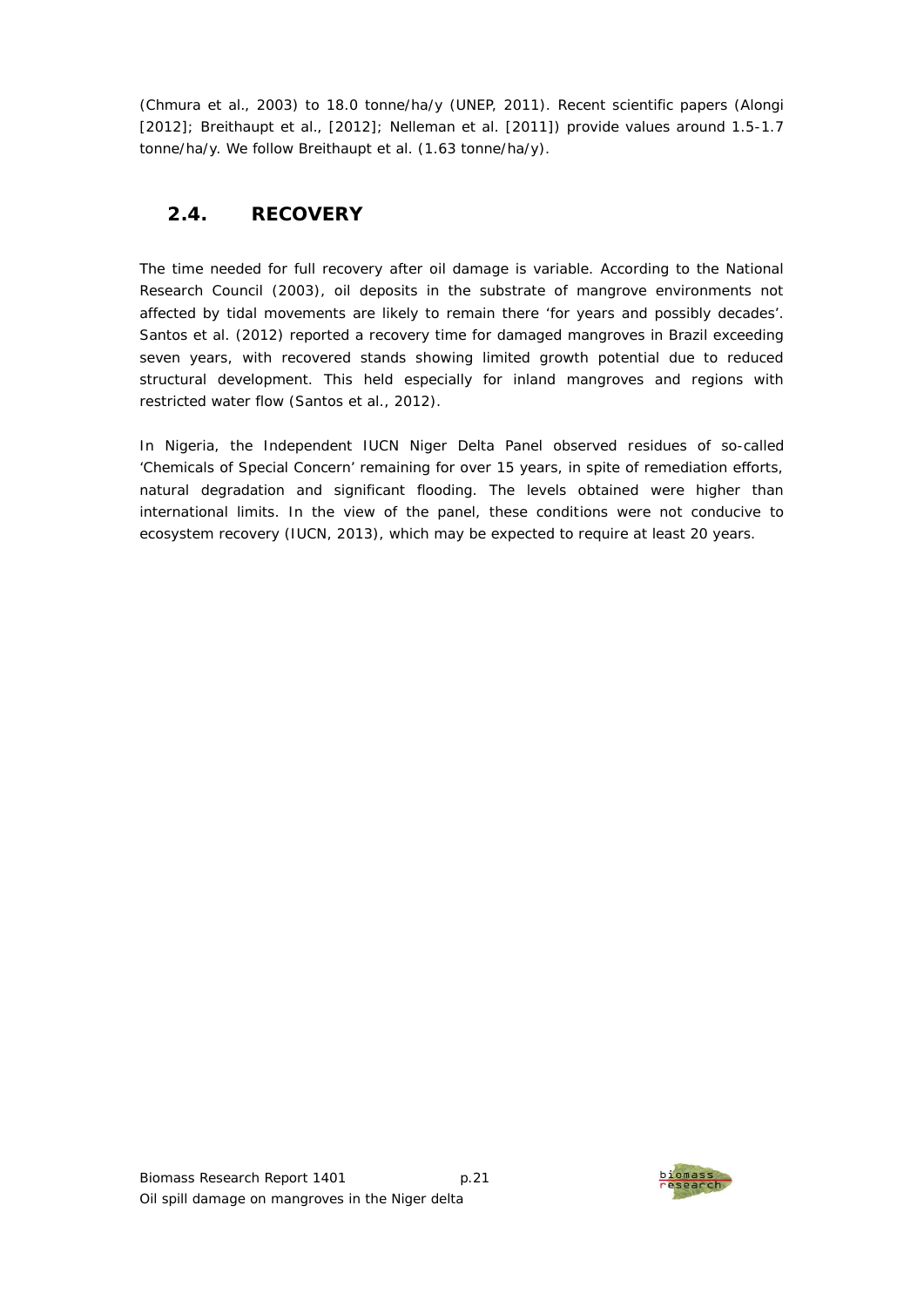### **3. METHODOLOGY**

#### **3.1. DATA SOURCES**

A large number of studies, reports, websites and other sources provide data on oil spills and their impact on Niger Delta. Most refer to a limited number of sources. The background of available sources of data and information is diverseand we identified the following categories:

- Category 1: scientific papers, published in refereed journals, book chapters
- Category 2: reports by international institutions including UN, conference papers
- Category 3: newspapers, and reports by NGOs, pressure groups, etc.
- Category 4: papers and reports by stakeholders that are directly involved in (damage from) oil production: oil companies, etc.

This report focuses mainly on scientific papers plus reports by independent international institutions. Major sources that have been used are presented in Table 3.1. These include reports by international organisations (UNDP, UNEP, Amnesty International), scientific papers by Nigerian or international experts (Nwilo and Badejo; Egberongbe *et al.*; Jernelöv, Galadima *et al.*, Francis *et al.*, Adekunle *et al.*). Data and conclusions have been compared to scientific journal papers reporting on spills in other parts of the world, such as the USA (for example, Hoff, 2010), Latin America (Duke et al., 1997; Santos *et al.*, 2012), Asia, or Australia (Burns *et al.,* 1993; Melville *et al.*, 2009).

| Litterature bources asce     |                   |                |                                |
|------------------------------|-------------------|----------------|--------------------------------|
| Source                       | Period<br>covered | Region covered | Remarks                        |
| Nwilo and Badejo (2001)      | 1976-2001         | Bayelsa state  | Book chapter                   |
| <b>UNDP (2006)</b>           | 1976-2005         | Niger Delta    | International organisation     |
| Egberongbe et al. (2006)     | 1976-2005         | Bayelsa state  | Conference paper               |
| Obot et al. (2006)           | 2006              | Niger Delta    | International commission incl. |
|                              |                   |                | Fed. Ministry of Environment   |
| Amnesty International (2009) | 1976-1996         | Niger Delta    | International organisation     |
| Jernelöv (2010)              | 1970-2000         | Niger Delta    | Scientific journal             |
| <b>UNEP (2011)</b>           | Up to 2011        | Ogoniland $1$  | International organisation     |
| Galadima et al. (2011)       | 1976-1996         | Nigeria        | Scientific journal             |
| Francis et al. (2011)        | 2006-2010         | Niger Delta    | Intern, research centre        |
| Amnesty International (2013) | 2007-2012         | Niger Delta    | International organisation     |
| Adekunle et al. (2013)       | No data           | Niger Delta    | Book chapter                   |
| Lindén and Pålsson (2013)    | No data           | Ogoniland      | Scientific journal             |
|                              |                   |                |                                |

*Table 3.1 Literature sources used*

*Source: compiled by the authors*



<sup>&</sup>lt;sup>1</sup> Elme, Tai, Gokana and Khana LGA's in Cross River State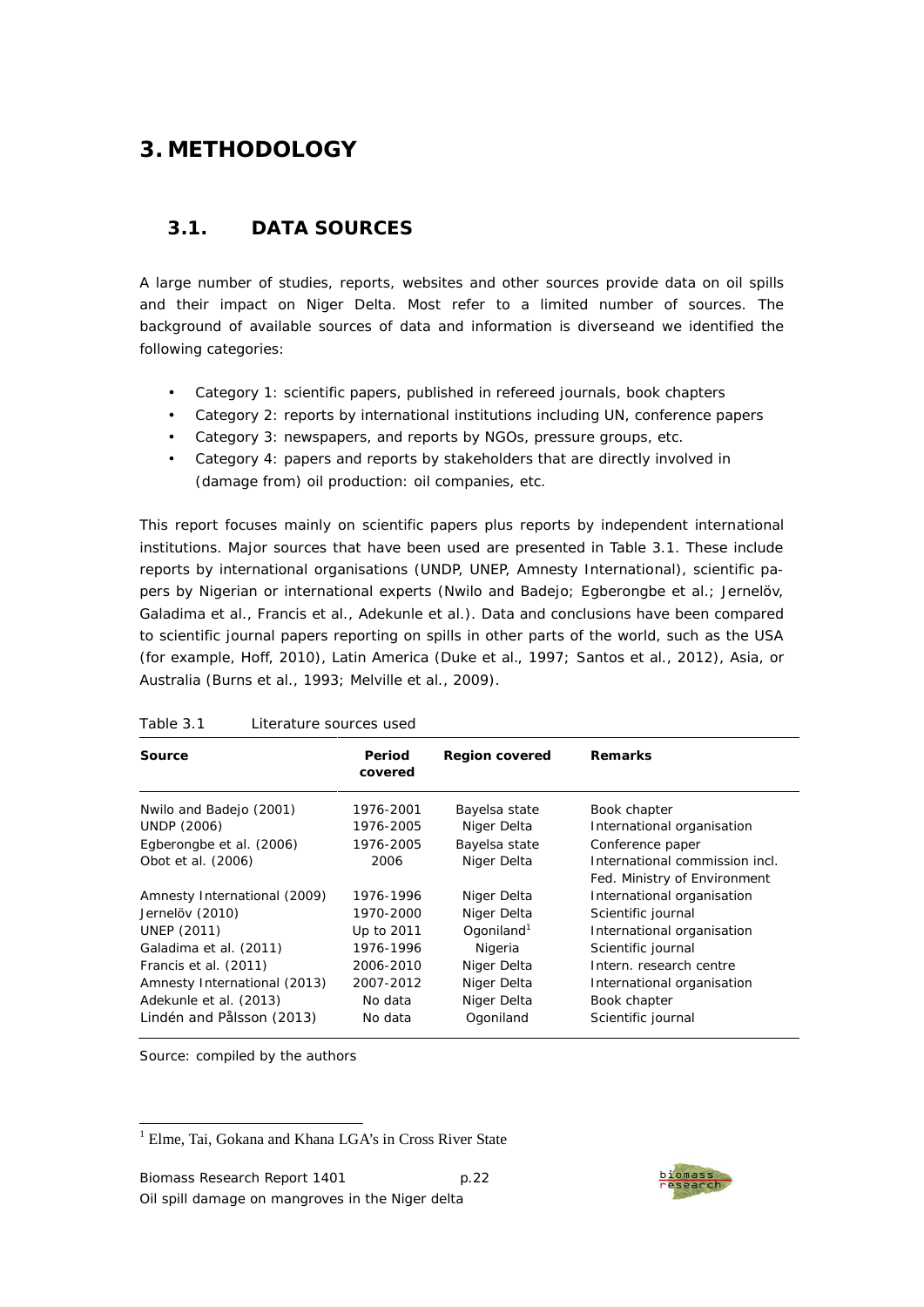An overview of the most important sources used in this report is given in Annex 1.

### **3.2. THE OIL PRODUCTION PROCESS**

Oil production is a complex process which involves a large number of activities which may impact the environment. As a first step, different phases of the oil production process are identified: (i) exploration, (ii) extraction, (iii) transport & storage, and (iv) post-extraction. Activities undertaken in each phase may affect mangrove vegetation in different ways. An overview of potential impacts is given in Table 3.2.

| Activities       | Direct effects            | Indirect effects                                                | l mpacts                        |
|------------------|---------------------------|-----------------------------------------------------------------|---------------------------------|
| Road development | Clearing of<br>vegetation | Invasion of exotic<br>species                                   | Direct carbon<br>releases       |
| Housing          | Soil dehydration          | Soil acidification                                              | Forgone carbon<br>sequestration |
| Research         | Soil Compaction           | Loss of crop<br>productivity<br>Loss of carbon<br>sequestration |                                 |
|                  |                           |                                                                 |                                 |

|  | Table 3.2 Activities in fossil oil production and their impacts |  |
|--|-----------------------------------------------------------------|--|

Note: impacts refer to all activities *Source: this study, Yeh et al. (2010)*

Figure 3.1 provides an overview of activities and impacts of the first phase, **exploration**. In this phase, three activities can be identified. They often include clearing of vegetation and affecting of soil hydrology. Indirect effects are related to introduction of invasive species, and soil acidification. Final effects refer to direct carbon loss, and loss of production and of sequestration capacity which can be significant.



Figure 3.1. Activities, effects and carbon related impacts of the exploration phase Source: this study

Biomass Research Report 1401 p.23 Oil spill damage on mangroves in the Niger delta

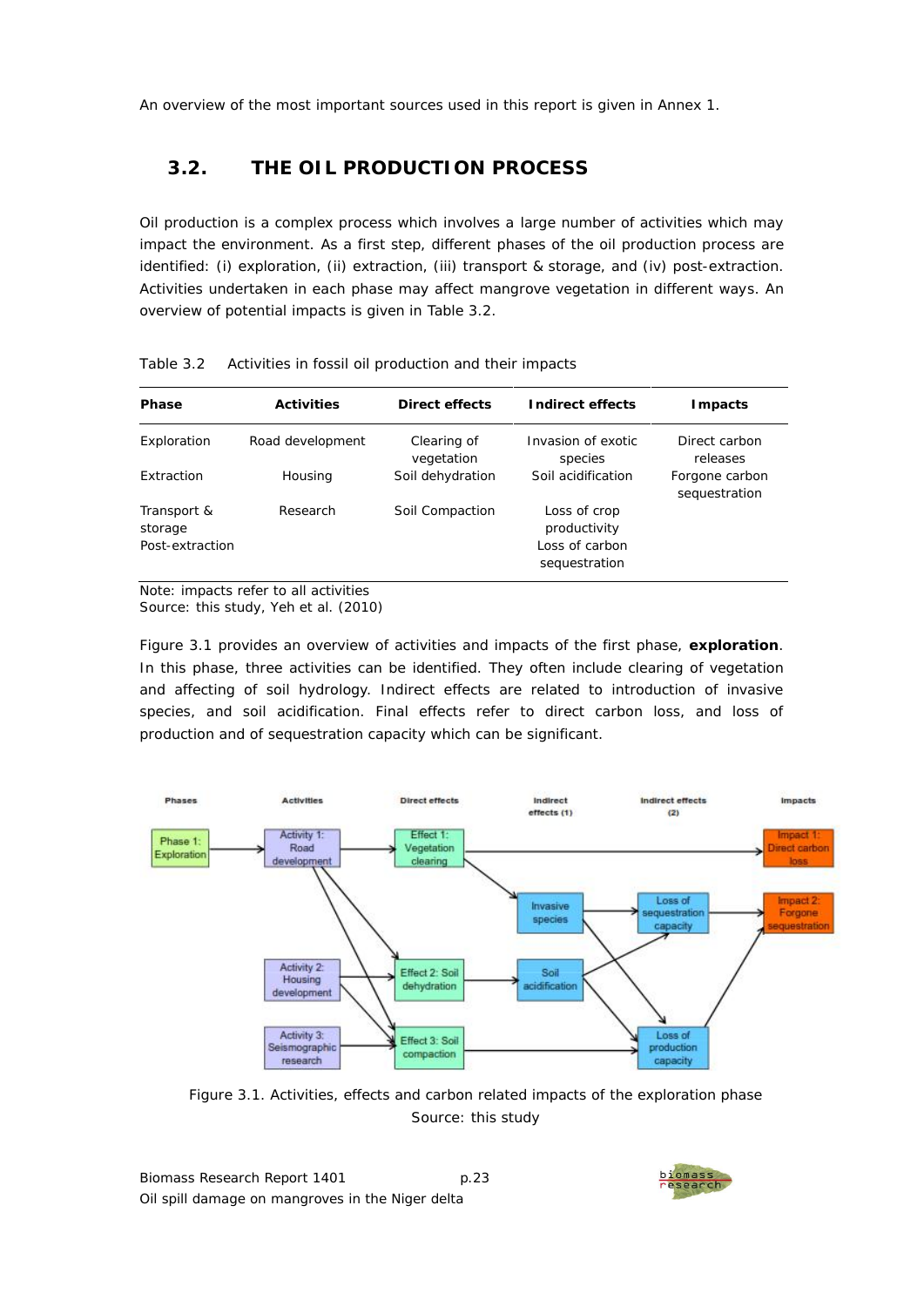**Drilling** may lead to clearing of vegetation, and soil affecting, especially during the preparation. It is also associated with oil spills and flaring of natural gas. These activities may affect vegetation and soil productivity, and cause both direct carbon release and loss of sequestration capacity (Figure 3.2). Damage caused during drilling depends on the scale at which activities occur, and safety precautions. Risks are severely affected by use and discharge of potentially harmful substances including drilling muds which can be based on water or oil solutions (Adekunle *et al.*, 2013).



Figure 3.2. Activities, effects and carbon related impacts of the drilling phase Source: this study

**Oil extraction** leads to many of the same effects as drilling, oil spills and flaring (Figure 3.3). According to the National Research Council (2003), releases from oil extraction can include accidental spills of crude oil from blow outs, surface spills of crude from platforms, or slow chronic releases associated with the disposal of water produced from oil or gas bearing formations during extraction (referred to as *produced water*) or oil-bearing cuttings created during the drilling process. Volatile organic compounds (VOCs) associated with, or dissolved in, petroleum are released during extraction activities.

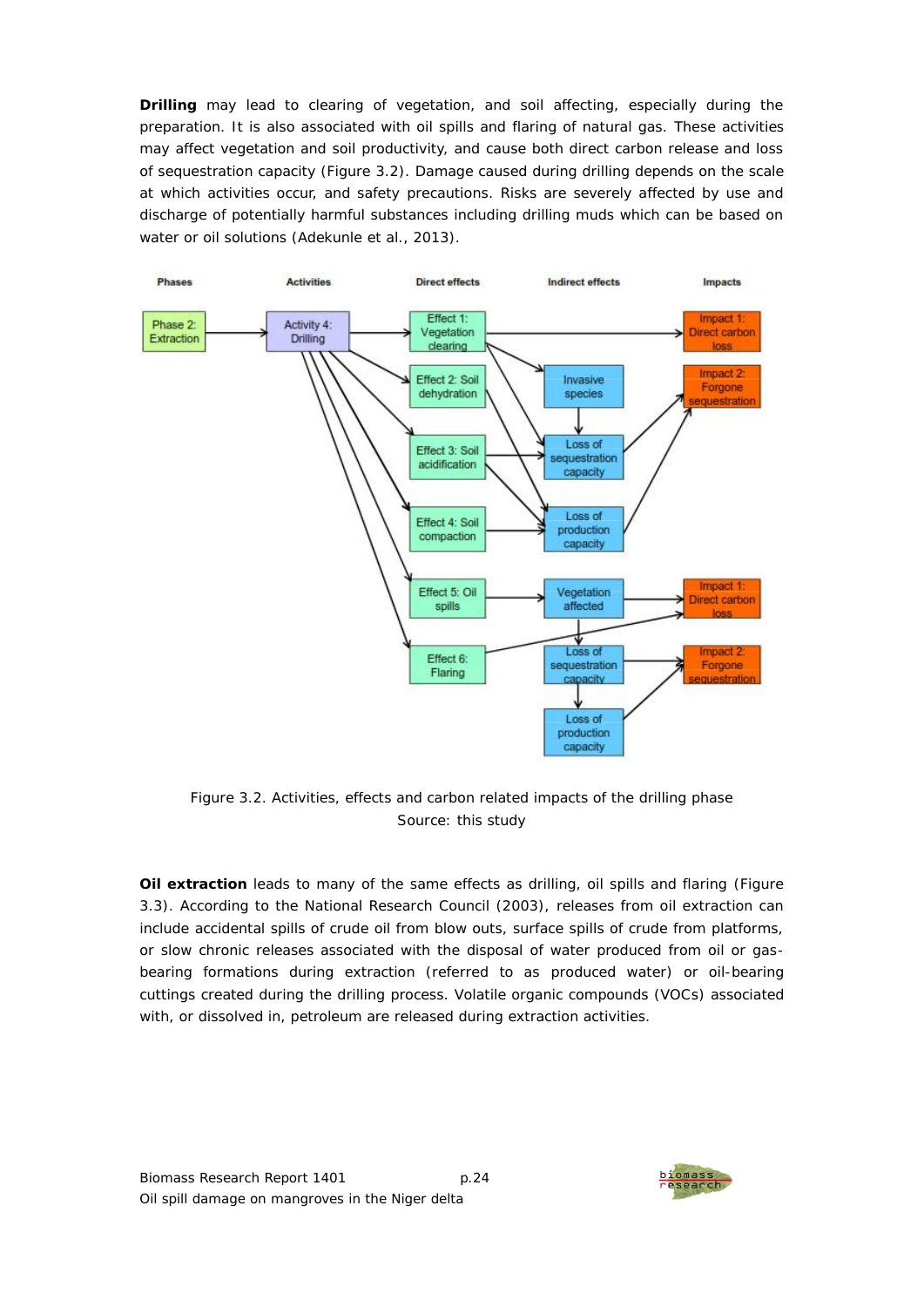

Source: this study

Releases from extraction activities taking place near shore or even on shore can pose significant risks to sensitive coastal environments. They can occur as large spills or as slow, chronic releases concentrated in production fields (National Research Council, 2003).

Construction of pipelines basically has similar effects as (preparations of) drilling (Figure 3.4).



Figure 3.4. Activities, effects and carbon related impacts of piping Source: this study

**Transport** is associated with oil spills which may have direct and indirect impacts. If it causes farmers to open new capacity where the old has been affected, this may lead to direct carbon loss (Figure 3.5). Spills from transportation activities may release a wide variety of petroleum products, each of which behaves differently in the environment (for example light distillates tend to evaporate rapidly), or contain different concentrations of toxic compounds like PAH. VOC are also released from tankers underway or involved in loading and offloading activities. Again, these compounds evaporate rapidly into the atmosphere and thus appear to have a short residence time in marine waters. Despite recent and substantive decreases in the size and frequency of petroleum spills from

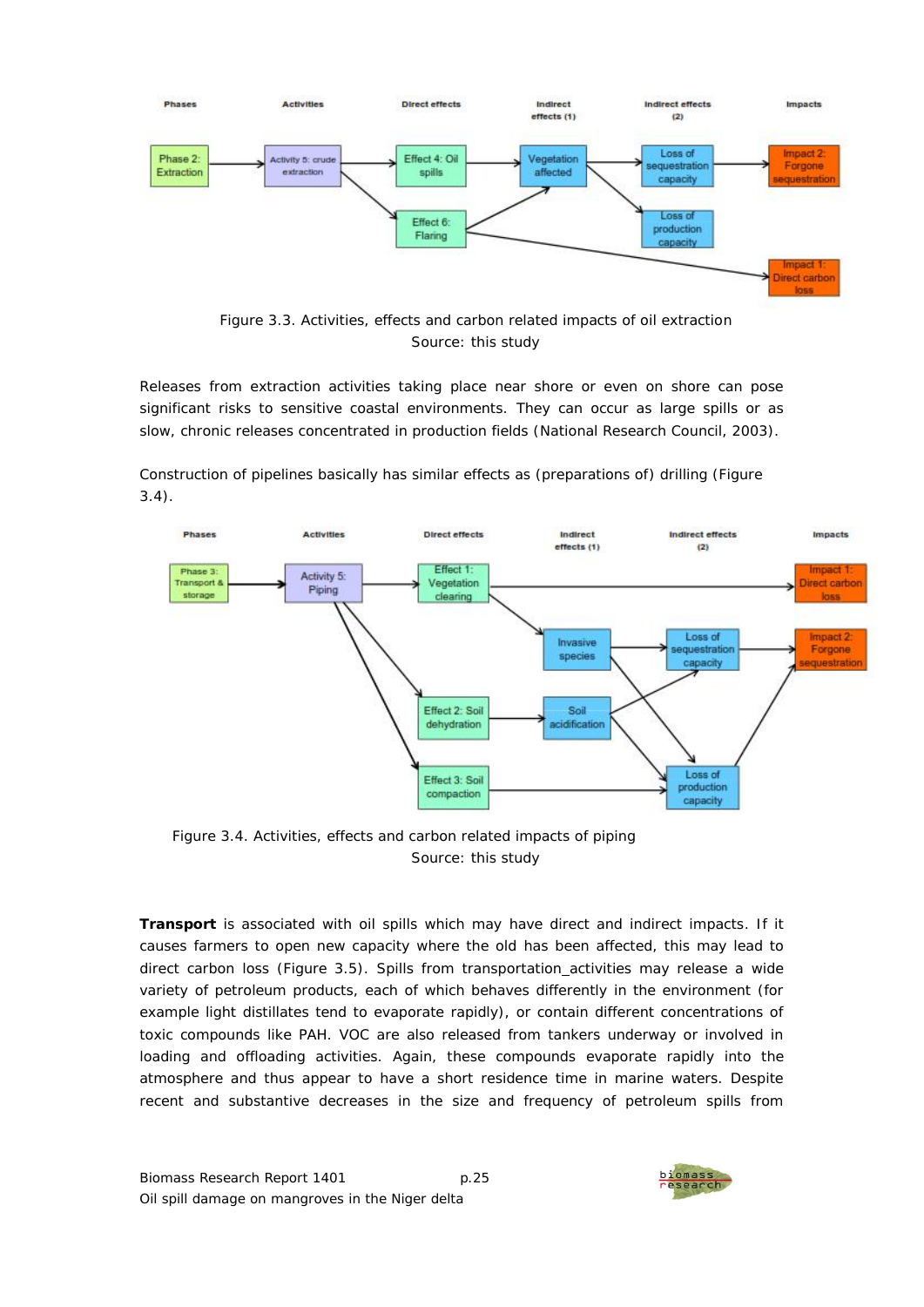tankers, the potential for a large spill is significant, especially in regions without stringent safety procedures and maritime inspection practices (National Research Council, 2003).



Figure 3.5. Activities, effects and carbon related impacts of transport. Source: this study

After ending the extraction and transport of oil, installations that have been used need to be cleaned and dismantled. If this is not done correctly, additional spills may occur during the **post-production** stage due to corrosion and erosion of installations (Figure 3.6).



Figure 3.6. Potential consequences of incorrect cleaning and dismantling of installations that are no longer operational. Source: this study

#### **3.3. DAMAGE ASSESSMENT**

The type of damage that may be caused in the oil production process varies strongly. Some mostly occurs early in the process (for example, exploration, road construction, and drilling of wells). Not all activities equally affect the environment. This study focusses on the following types of damage:

- Clear-cutting of vegetation
- Replacement of vegetation by other plant species
- Damage to mangroves due to oil spills and toxic waste
- Loss of carbon sequestration capacity

**Clearing** of mangrove vegetation is done to prepare sites for prospecting, construction of drilling sites, housing, roads and pipelines, etc. Staff, equipment and installations have to be transported and each new drilling activity requires roads to be developed. Given the

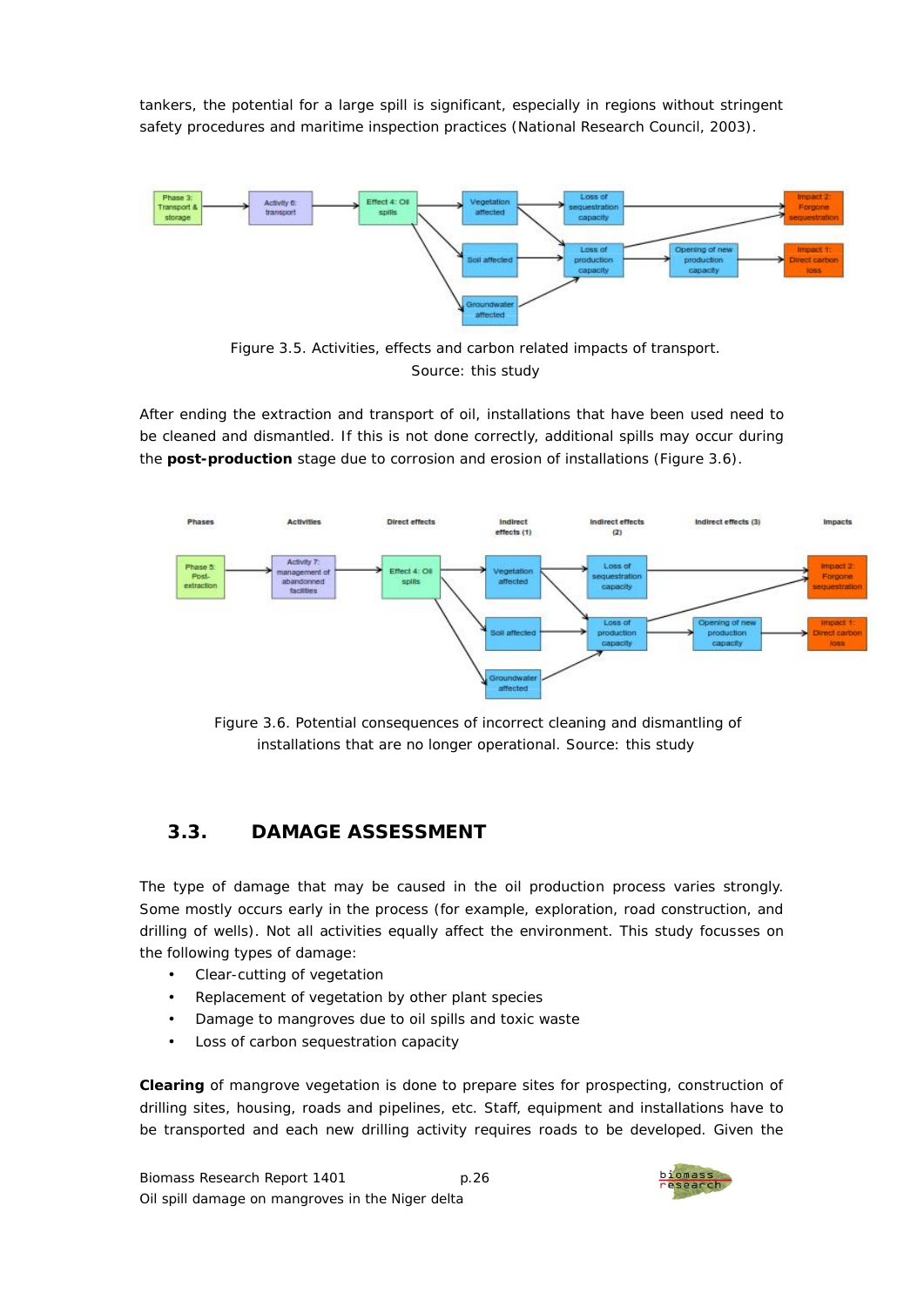character of most of the mangrove soils, drainage may also be required. Alternatively, 'right of way' development may require digging new waterways for transportation of heavy machinery. According to UNEP (2011), such waterways may be up to 30m wide (Figure 3.7)



A right of way more than 30 metres wide cut through mangroves

Figure 3.7 'Right of way' for transportation of installations in Ogoniland Source: UNEP (2011)

Clearing vegetation for road, site or pipeline installations sometimes gives way to new vegetation. It has been reported that as much as 10% of mangrove trees have been replaced by **invasive plant species** (Nipa palm) in Ogoniland (UNEP, 2011). This phenomenon will also be found in other parts of the Delta as well. Sites that have been abandoned will be left to regrow.

Vegetation may also be affected by **oil spills** or disposal of toxic waste near production sites or transportation routes. With respect to the spills, incidental spills are considered as unique events. Each spill will affect a certain amount of land. the area of dead vegetation has been calculated following observations from the literature.

The impact of toxic **waste** is also expressed as area of dead mangrove vegetation.

Following land clearing or tree mortality caused by oil spills or chemical waste, it will take years before the vegetation recovers. During this period, carbon sequestration will be below the potential level. The amount lost will depend on the speed of recovery. Recovery following (serious) oil contamination incidents requires a great manjy years and possibly decades. We define the **Recovery Period** (RP) as the average time mangrove requires recover fully from a spill.

Literature reporting on impacts of chronic oil contamination is scarce. According to the US National Research Council, recent vegetation disturbance history is one of the factors determining the degree of impact and recovery from a spill (other factors being the geological structure of the shoreline, type of oil, weather conditions, thickness and lateral continuity of the slick, and time of year. Continuous or intermittent discharge of waste

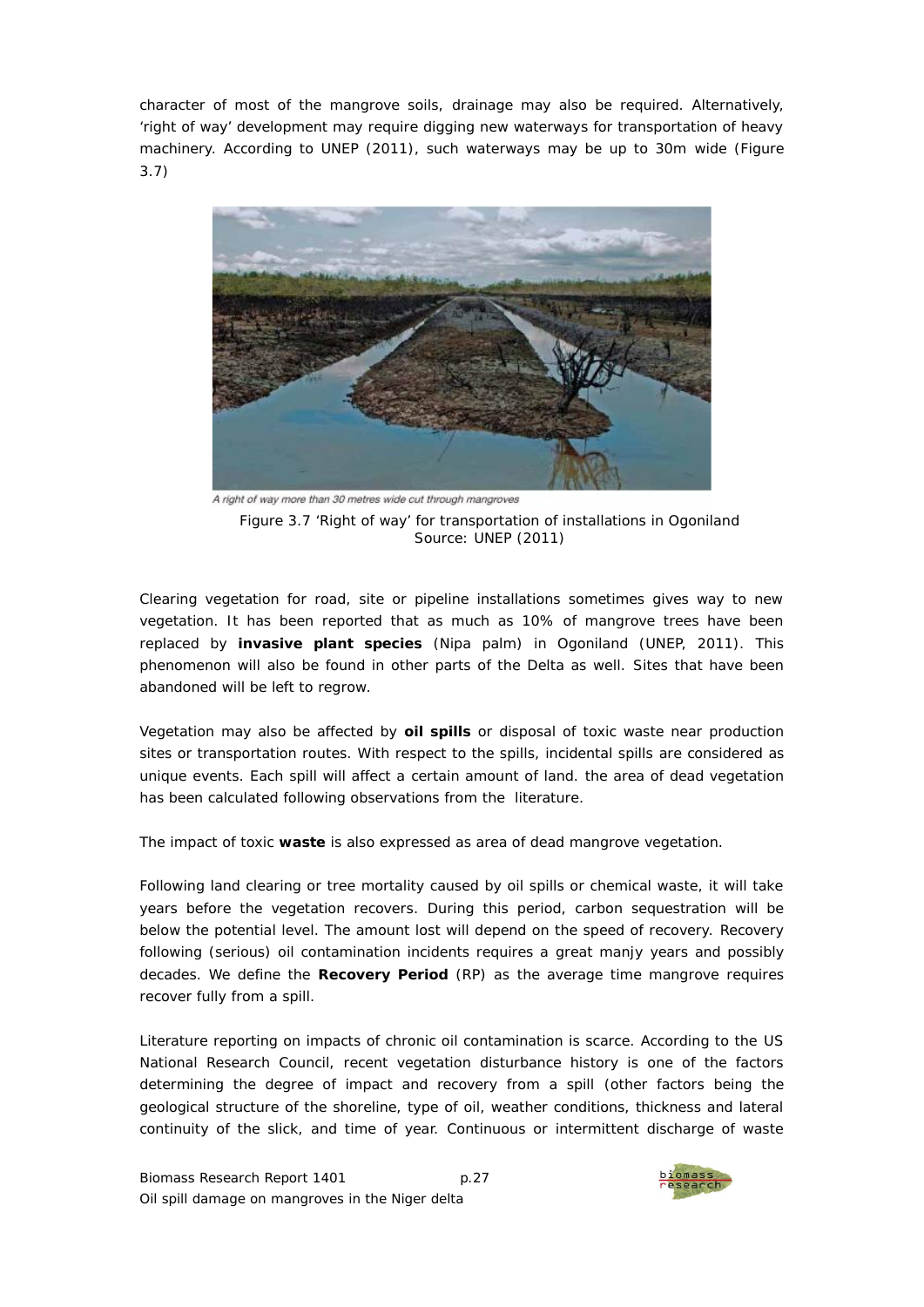(produced water, drilling fluids, deck washings, etc.), or from repetitive, accidental spills (numerous small spills and/or a small number of major spills during the life of a field) may lead to chronic contamination (National Research Council, 2003).

Effects of chronic contamination have not been quantified. Experiments with realistic doses of PAH maintained these chemicals in the sediments to provide a chronic exposure regime. Damage was, however, only assessed for animal species.

**High Frequency Effect** (**HFE**) is the impact that frequent oil contamination incidents have on both the type and extent of the damage caused to mangrove vegetation. In the low damage scenario, no effect is assumed. The Probable Scenario assumes an additional damage of 50% of the level that has been observed for one-time incidents by Duke *et al.* (1997).

**Indirect effects** refer to compensation for crop or fish production capacity that has been lost by oil related damage. They are not considered in this study.

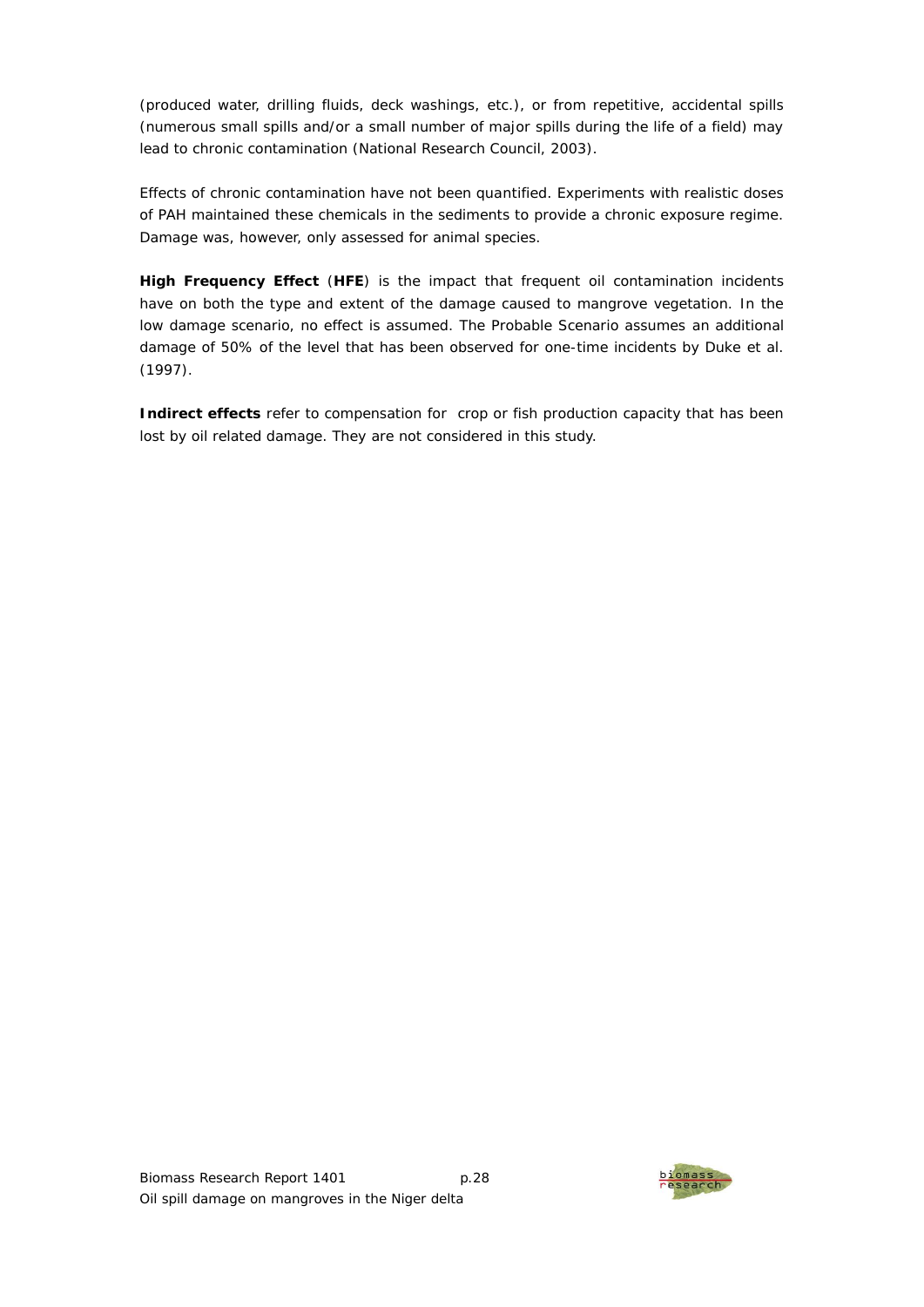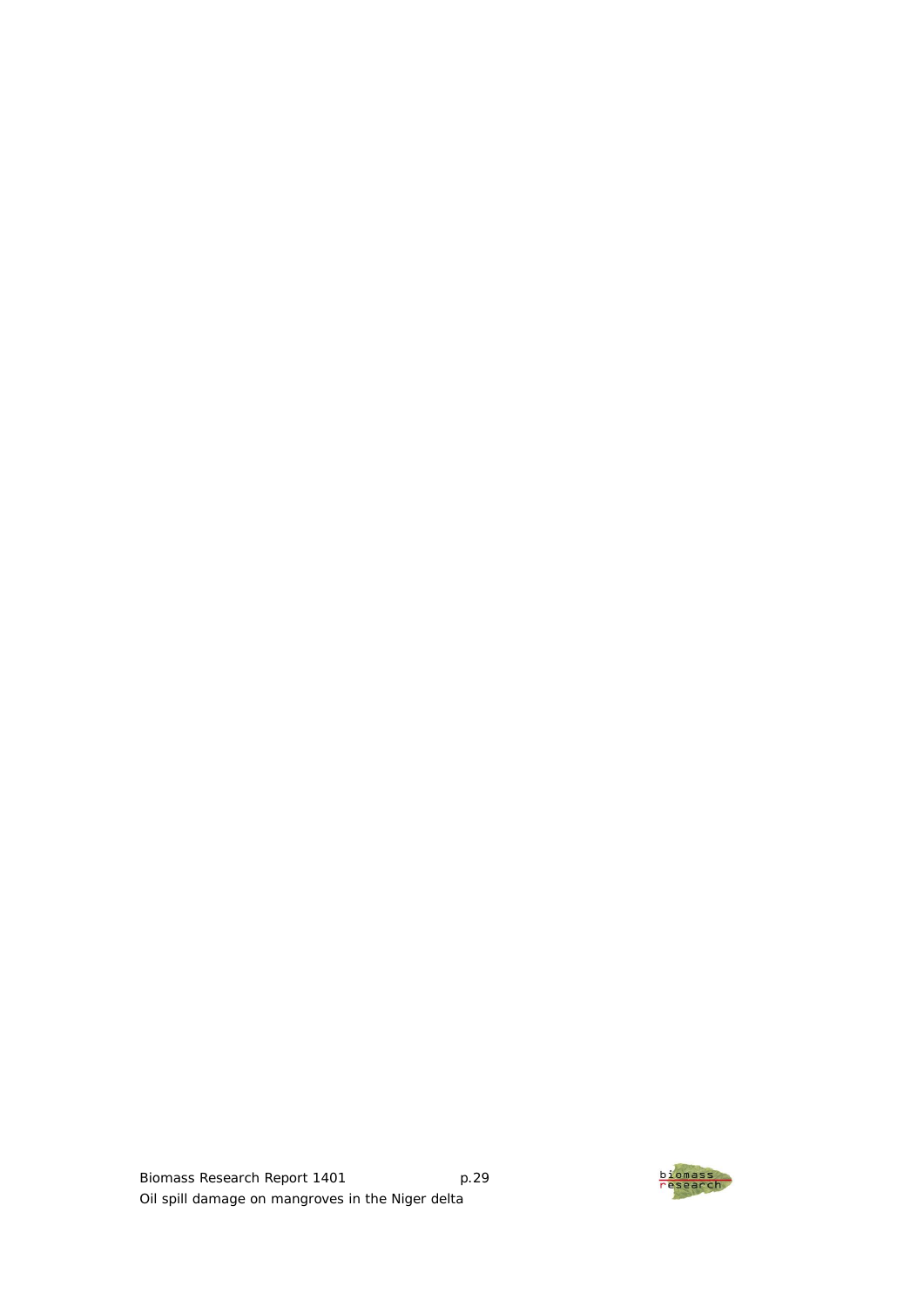### **4. RESULTS**

#### **4.1. SPILLS**

Oil production activities are more or less equally distributed over the Niger Delta (Figure 4.1). Exceptions are Ondo state in the north west and Cross River in the extreme north east. While the northern parts of these states (as well as Edo) are not affected by the oil industry, it must be assumed that the entire mangrove zone is impacted, either directly from losses and waste from onshore production activities, or indirectly from offshore oil spills, or losses related to oil transport (shipping or pipelines).



Figure 4.1 Onshore and offshore oil production activities in the Niger Delta Cited by Achebe *et al.* (2012)

It is hard to obtain reliable statistics on oil spills in Nigeria. The system for reporting spills has been heavily criticised by local and international experts. Figures provided by the companies and reported by the Department of Petroleum Resources (DPR) are not expected to reflect the full scale of oil spillage. After comparing data formally reported by oil companies with alternative sources, Amnesty International (2013) concluded that the number of spills and the quantity of oil spilt are frequently underestimated.

This is confirmed by other sources. According to Ite *et al.* (2013), large numbers of spills go unreported; the volume of oil spilt has been estimated at ten times the officially reported figures. Underreporting has been related to guidelines issued by the Nigerian National Petroleum Corporation (NNPC), which only requires major spills to be reported.

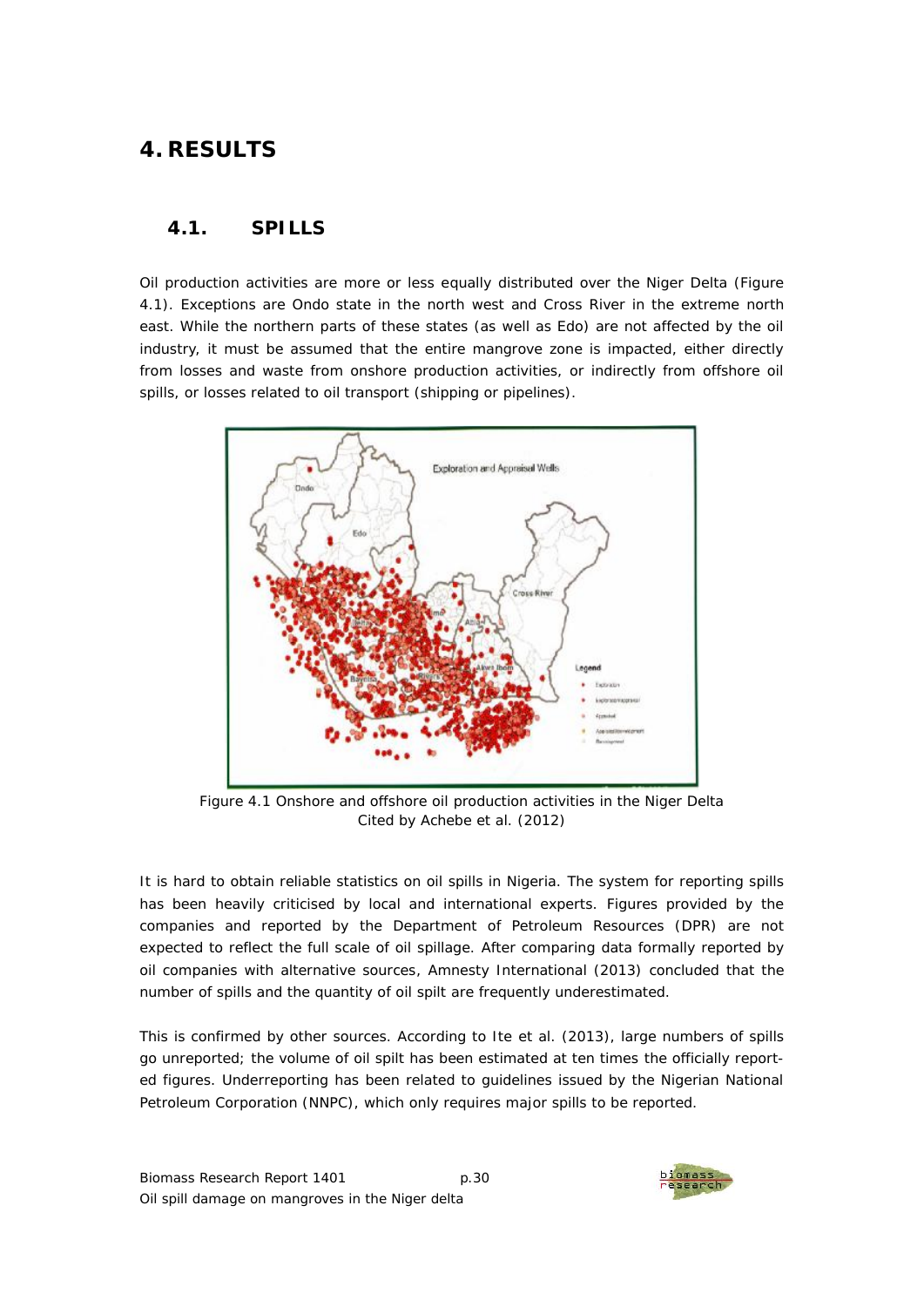In order to obtain a reliable assessment of oil spillage, our study focuses on quantitative studies by independent authors or institutions. Quantifications reported by oil companies, local stakeholders and newspapers have not been included. Data provided by DPR or other oil industry-related Government services were not included unless they had been scrutinised by authors presenting their work in scientific papers or reports by international institutions. In all cases, original sources have been included when available (Table 4.1).

A number of scientifically reviewed (Category 1) papers has been used. Papers published before 2000 were not included in the analysis which focusses on scientific papers (Nwilo & Badejo, Galadima *et al.*), plus major international reports by UNEP (2011) and Amnesty International (2009 and 2013). Scientific work (Category 2) further includes a conference paper (Egberongbe *et al.*) and a report by a US-based research centre (Francis *et al.*).

| Source                       | Incidents | Period    | <b>Incidents</b><br>per year | Remarks                |
|------------------------------|-----------|-----------|------------------------------|------------------------|
| Nwilo and Badejo (2001)      | 4.647     | 1976-1996 | 232                          |                        |
| Idem                         | 2.097     | 1997-2001 | 419                          |                        |
| UNDP (2006)                  | 6.817     | 1976-2005 | 273                          |                        |
| Egberongbe et al. (2006)     | 9.107     | 1976-2005 | 314                          |                        |
| Amnesty International (2009) | 4.835     | 1976-1996 | 242                          | Citing DPR             |
| Galadima et al. (2011)       | 4.647     | 1976-1996 | 221                          | Citing DPR             |
| Francis et al. (2011)        | 2.405     | 2006-2010 | 534                          |                        |
| Amnesty International (2013) | 3.291     | 2007-2012 | 549                          | Citing NOSDRA database |

*Table 4.1 Number of oil spills in the Niger delta*

*Source: compiled by the authors*

All sources report several thousands of oil spills. Many papers cover two decades following 1976, listing nearly 5,000 incidents which is equivalent to 220-250 spills per year. More recent reports list larger numbers of incidents, especially after 1996. In one case, over 9,000 incidents were reported for 1976-2005. The total number of oil spills since 1976 must be well over 10,000. No reliable estimate can be given for spills in the early years (1959-1976).

The average annual number of spills since 1996 appears to be in the range of 420-530. According to Francis *et al.* (2011), the National Oil Spill Detection and Response Agency (NOSDRA) noted an increasing trend: 252 spills in 2006, 598 in 2007, 927 in 2008 and 628 in 2009. Numbers appear to have risen further in 2010. By combining the NOSDRA database with additional reports by major oil companies (Shell, Agip, Total), Amnesty International (2013) calculated 3,291 spills between 2007 and 2012 (an average of 549 per year).

It is mostly unclear whether the number of spills refers to on land incidents alone, or whether offshore spills are included as well. For obvious reasons, spills occurring on the land receive more attention (this is especially the case in studies on Ogoniland). Offshore spills are easily ignored, leading to an underestimation of the number of incidents and amount of oil that is lost. Data on distribution of spills are rare. According to Nwilo and

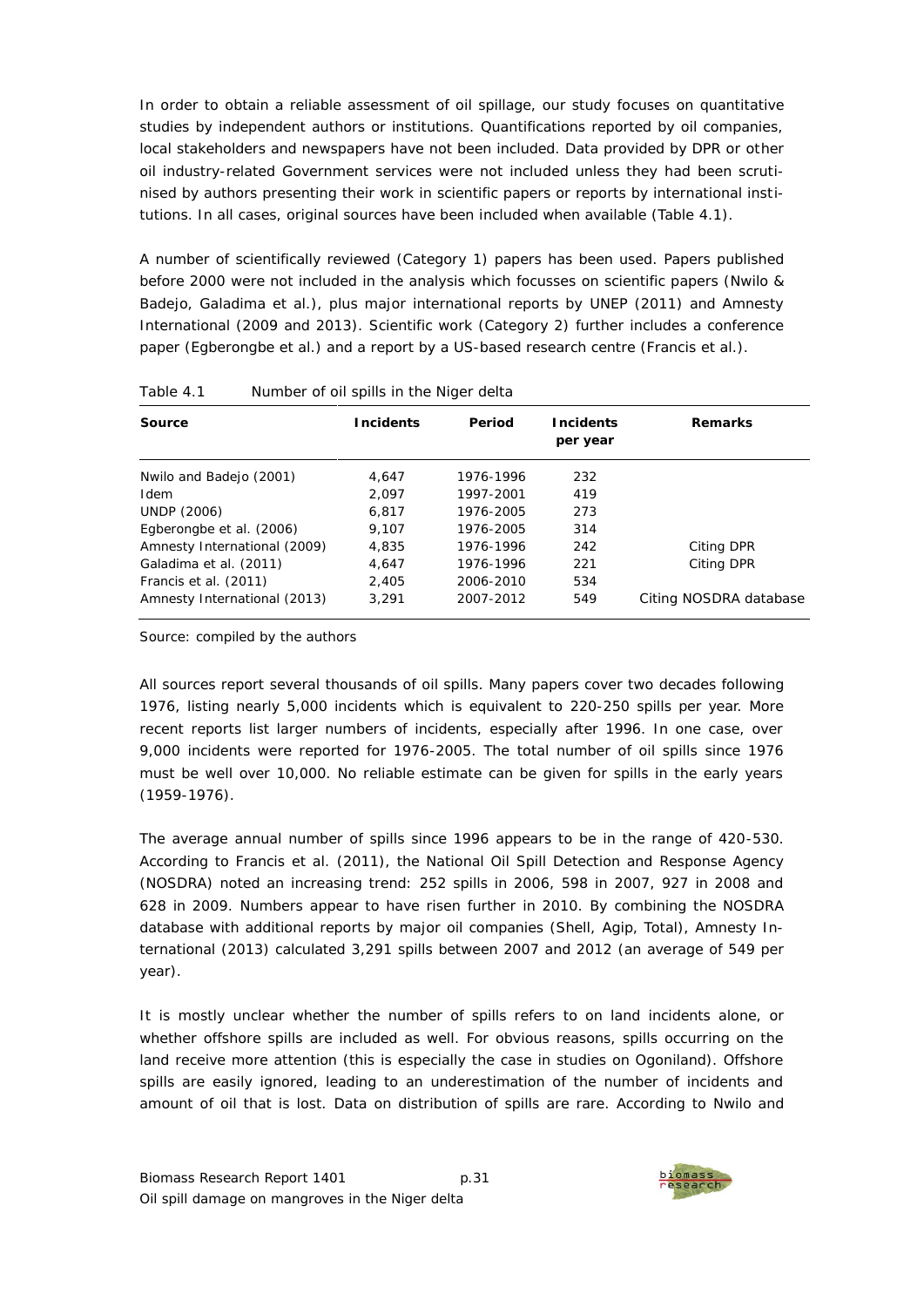Badejo (2001), spills on land, mangroves and offshore amount to 6%, 25% and 69%, respectively $2$ . .

Applying the ratio presented by Nwilo and Badejo to estimations presented by Amnesty International suggests that 4,770 spills occurred between 2007 and 2012, or an average annual number of 795 spills per year. This means that more than 15 spills occur each week.

UNDP (2006) estimated that between 1976 and 2001 there were approximately 6,800 spills totalling 3,000,000 barrels of oil. This value represents only the data that oil companies reported to DPR. It was discussed above that these data do not accurately represent the magnitude of the oil spillage.

In order to overcome this limitation, an independent group of experts on oil and the environment endeavoured to establish their own estimation of total oil spilled before 2007 (Jernelöv, 2010). Considering all sources of oil discharge into the environment, the group estimated a total discharge of between 9 and 13 million barrels since 1958. This roughly translates to 1.5 million tonnes, or one Exxon-Valdez spill annually for half a century. These results have been published by the Federal Ministry of Environment, in combination with, amongst others, WWF (Obot *et al.*, 2006).

Most studies and many papers have reproduced data presented by the Ministry of Environment. For our analysis, we used the average of their estimate (hence, 11 million barrels), plus 2 million additional barrels to cover losses occurring during the period 2007- 2013. Total crude lost due to oil spills in the Niger delta is therefore estimated at 13 million barrels.

#### **4.2. CAUSES**

Reasons for spills include corrosion of pipelines, poor maintenance of infrastructure, spills or leaks during processing at refineries, human error during oil extraction or transport, or following acts of vandalism or theft of oil (Amnesty International, 2009).

Information on the number of pipeline kilometres in Nigeria is conflicting. Many sources list a length of pipeline network of some 7000 km. After an analysis of many sources including remote sensing images, Achebe *et al.* (2012), however, calculated the length of the pipeline system in Nigeria at more than 80,000 kilometres. A large majority (90%) of these had a diameter of greater than 504 mm (20 inches). Some 76% (64,000 pipeline kilometres) were located in the Niger Delta States. The authors provided details of 22,000 km of pipelines.

The state of the pipeline system in Nigeria is generally rather poor. This is related to the high age of the pipes (Table 4.2), but also to poor maintenance, lack of protection and vandalism. Only 27% are less than 20 years old, while the lifetime of oil pipes is normally



 $2$  These figures have been replicated in the 2006 Niger Delta Human Development Study (UNDP, 2006), but the original source remains unlisted.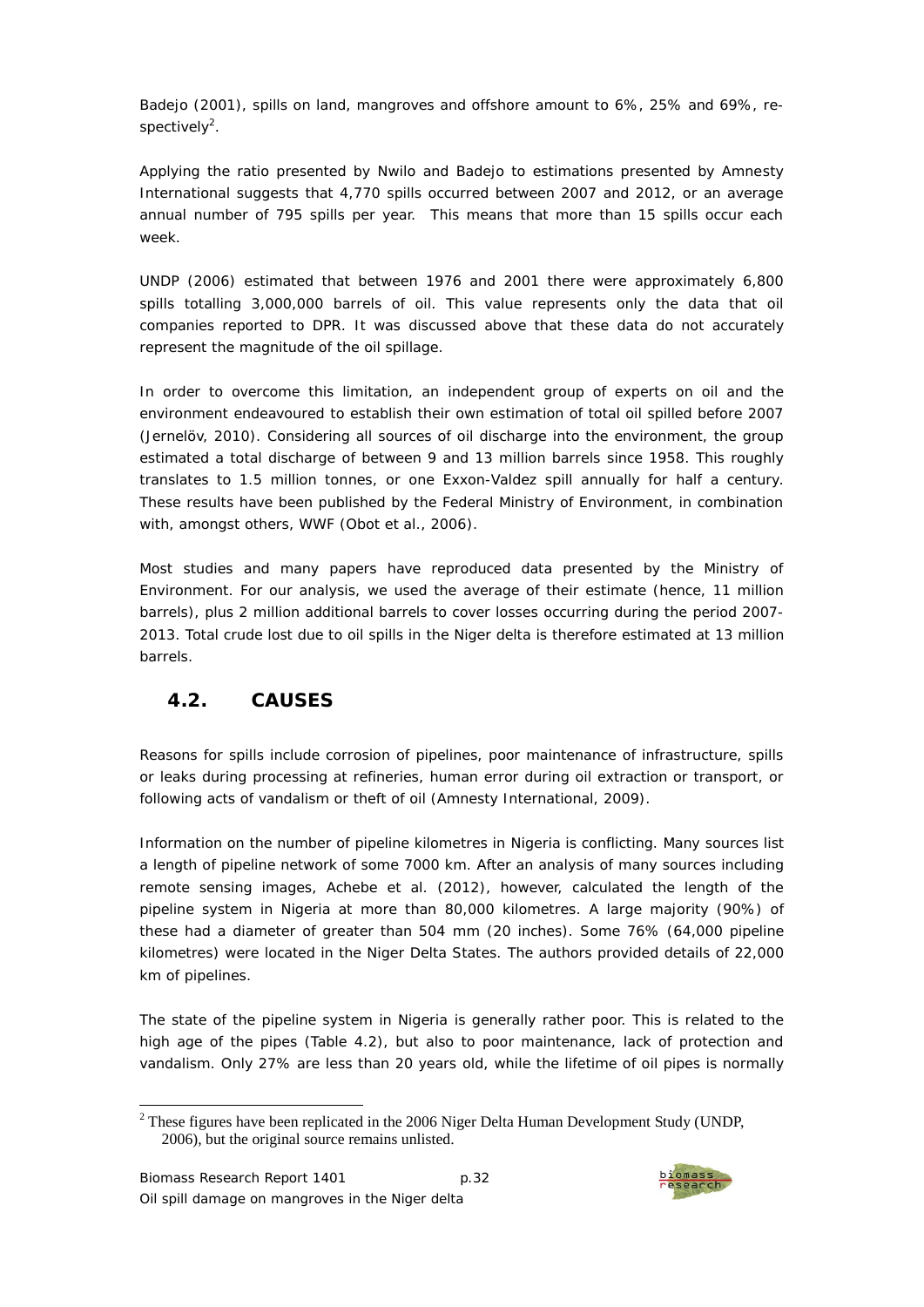set at 15 years (Achebe *et al*., 2012). Over 40% of the network is more than 30 years of age.

| Age (years) | % reliability | % of total network length |
|-------------|---------------|---------------------------|
| $~<$ 20     | 46            | 27                        |
| 20 - 30     | 29            | 32                        |
| > 30        | 25            | 41                        |
|             |               |                           |

Table 4.2 Age and reliability of main oil pipelines (2000)

*Source: Achebe* et al. *(2012)*

Following the poor state of the oil transport network, it comes as no surprise that most spills are caused by mechanic failures (Table 4.3). Sabotage apparently causes 20 to 25% of spills. Two thirds (over 70%) are related to poor maintenance or management.

| Cause                          | Nwilo and Badejo<br>(2001) | Achebe et al.<br>(2012) | Remarks                      |
|--------------------------------|----------------------------|-------------------------|------------------------------|
| Corrosion, lack of maintenance | 50%                        | 18%                     |                              |
| Operational incidents          | 22%                        | 10%                     |                              |
| Mechanic induced failures      |                            | 42%                     |                              |
| Sabotage                       | 20%                        | 24%                     |                              |
| Other, not specified           | 8%                         | 6%                      | Including natural<br>hazards |

*Table 4.3 Causes of oil spills*

*Source: compiled by the authors*

#### **4.3. IMPACT**

Literature on the impact of oil spills includes the following types of sources (Table 4.4):

- Damage assessments of observed spills (Duke *et al.*; Burns *et al.*; Melville *et al.*; Hoff)
- Experimental and modelling studies (MacCay *et al.*; Egberongbe *et al.*; Grigalunas *et al.*)
- Literature reviews (Pezeshki *et al.*, Hoff, ITOPF)
- Assessments of damage in Nigeria (UNEP; Lindén and Pålsson)

The majority of the studies presented below (Duke *et al.*; Burns *et al.*; Pezeshki *et al.*, Melville *et al.*; MacCay *et al.*; Grigalunas *et al.*; Lindén and Pålsson) has been published in scientific journals; other were compiled by major international organisations (UNEP). The Hoff study was published by the USA National Oceanic and Atmospheric Administration, while the paper by Egberongbe *et al.* was presented at an international conference. ITOPF is a review prepared by the International Tanker Owners Pollution Federation.

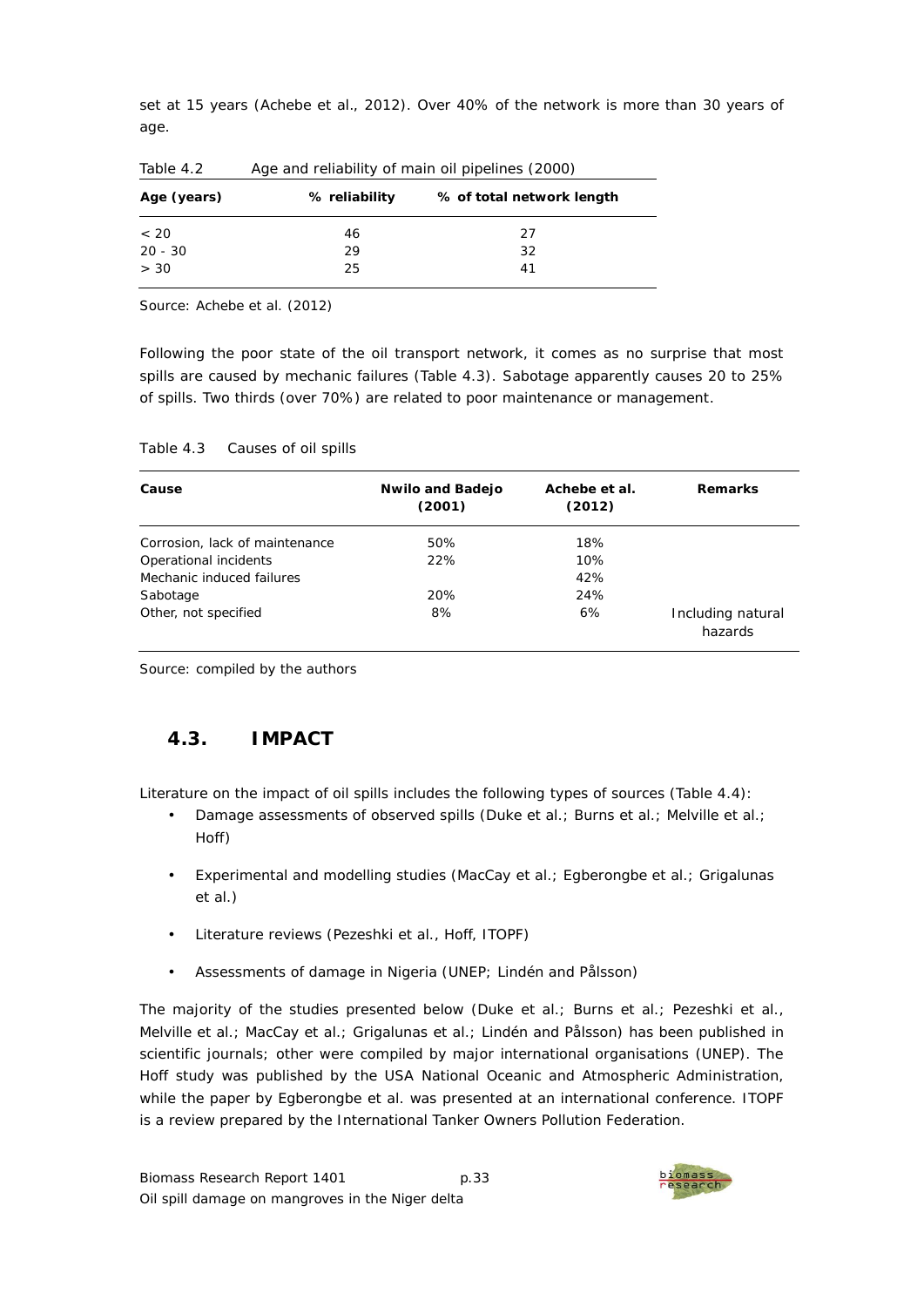| Source                                          | Type of<br>damage                   | Remarks                                                                                                                                                                                                                                                                                                                                                                          |
|-------------------------------------------------|-------------------------------------|----------------------------------------------------------------------------------------------------------------------------------------------------------------------------------------------------------------------------------------------------------------------------------------------------------------------------------------------------------------------------------|
| Duke et al.<br>(1997)<br>Burns et al.<br>(1993) | Oil spills in<br>Panama<br>Idem     | Using field observations and aerial photos. Partially affected<br>areas are six times the size of full mortality zones.<br>Up to 20 years or longer required for deep mud coastal habitats<br>to recover from toxic impact of catastrophic oil spills, due to the<br>long term persistence of oil trapped in anoxic sediments and<br>subsequent release into the water column.   |
| Pezeshki et al.,<br>(2000)                      | <b>US Gulf Coast</b>                | Impact contamination depends on plant species, plant age, soil<br>type, and season. Affected leaves show potential breakdown of<br>photosynthesis. Physical damage if gas exchange is impacted.<br>Impact of chronic contamination may be non-linear, depends on<br>soil type. Indirect effect may be change in SOM contents.                                                    |
| Melville et al.<br>(2009)                       | Oil spill in<br>Australia           | Six months after a heavy fuel spill PAH concentration had<br>significantly decreased, suggesting evaporation, photoxidation<br>and tidal flushing. Highest concentrations found inland areas.                                                                                                                                                                                    |
| Hoff (2010)                                     | Niger Delta                         | Mangroves highly susceptible to oil. Acute damage: yellowing,<br>defoliation, tree death. Physical effects (covering roots) can be<br>as damaging. Spilled oil carried into mangroves by winds and<br>currents. Light oils penetrate more deeply but are not<br>persistent; crude oils and heavy refined products form highly<br>resistant residues on sediments.                |
| MacCay et al.<br>(2004)                         | Components of<br>fossil oil         | Volatile components [(i) monoaromatic hydrocarbons, alkyl-<br>(ii) two-ring Polynuclear Aromatic<br>substituted benzenes,<br>Hydrocarbons (PAHs), (iii) three-ring PAH's,<br>(iv) volatile<br>aliphatics,<br>aliphatics,<br>(v) semi-volatile<br>(vi)<br>low-volatility<br>aliphatics]; (vii) a heavy residual fraction                                                          |
| Hoff (2010)                                     | Offshore spill in<br>Florida (1993) | Adult trees showed moderate to heavy defoliation, root rot;<br>20% of trees were defoliated. 9-Month mortality of juvenile<br>plants: 5% (unoiled plant), 35% (heavily oiled; inland), 50%<br>(idem, exposed to tidal movements)                                                                                                                                                 |
| Hoff (2010)                                     | Experimental<br>spill               | 17% mortality after 20 months. After 10 years, nearly half of<br>affected trees completely dead; sediment seriously affected                                                                                                                                                                                                                                                     |
| ITOPF (2011)                                    | Literature<br>review                | Oil may impact through chemical toxicity, physical smothering,<br>ecological changes or loss of habitat. Large amounts spilt of<br>heavy oils can cause widespread damage in intertidal zones.<br>Chemical components of light oils are likely to cause toxic<br>effects.                                                                                                        |
| Egberongbe et                                   | Modelling                           | After 162 hours, 26% of oil had been evaporated while slick                                                                                                                                                                                                                                                                                                                      |
| al. (2006)                                      | offshore spill                      | covered an area of 1,628 km <sup>2</sup> .                                                                                                                                                                                                                                                                                                                                       |
| Grigalunas et al.<br>(1988)                     | Modelling<br>damage in USA          | Damage depends on oil composition. Largest damage from<br>heavy<br>crude<br>and<br>refined<br>products.<br>medium<br>Damage<br>approximately linear to quantity spilled.                                                                                                                                                                                                         |
| UNEP (2011)                                     | Ogoniland                           | Mangroves 'very badly affected by physical disturbance'.<br>'Impacts vary from extreme stress to total destruction'. Most<br>impacted areas: only roots remain, 'completely coated in oil'<br>sometimes thick layer of bituminous substance. Floating oil<br>'right of ways' destroys fringing mangroves. Site contamination<br>remained 4 decades resisting repeated clean-ups. |
| Lindén and<br>Pålsson (2013)                    | Ogoniland                           | Oil 'killed large areas of mangroves'. No recovery due to chronic<br>spills. 'Widespread areas of dead [] vegetation covered with<br>asphalt tar'.                                                                                                                                                                                                                               |

*Table 4.4 Oil spills and their impact on mangrove vegetation*

*Source: compiled by the authors*

Biomass Research Report 1401 p.34 Oil spill damage on mangroves in the Niger delta

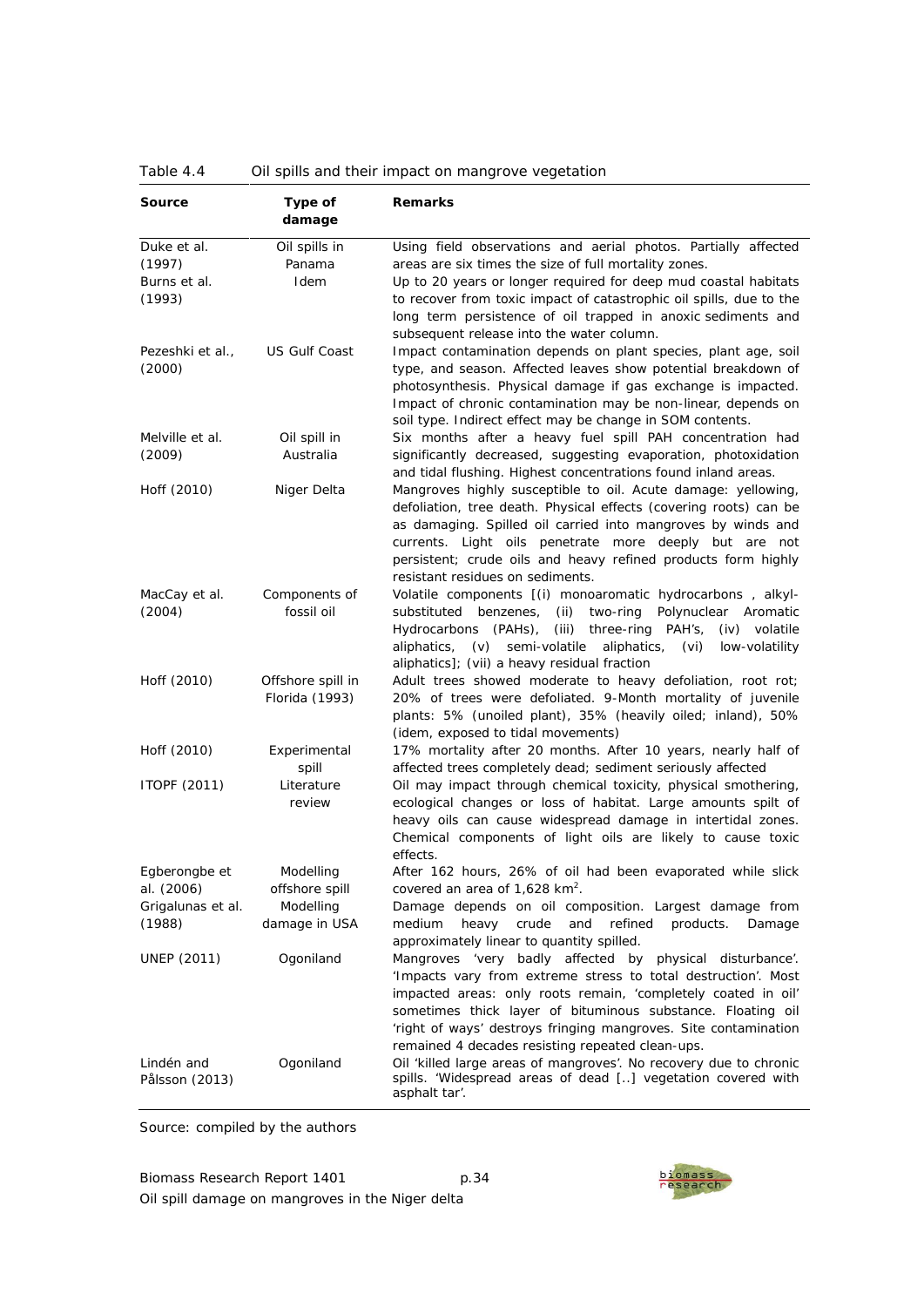It is beyond the scope of this paper to discuss the mechanisms of potential damage caused by oil spillage in great detail. It is clear that mangrove vegetation is extremely sensitive to oil spills. Chemical damage will be mostly caused by on land spills, occurring within weeks or months of the leakage. Physical damage is to be expected from smothering of roots and tissues plus blankets of heavy fractions covering soils in tidal or inland areas. These sediments can persist for years. Light crudes or refined products cause mostly chemical damage (See Figure 4.2).



Figure 2: Typical effects on marine organisms range across a spectrum from toxicity (especially for light oils and oil products) to smothering (intermediate and heavy fuel oils (IFO and HFO) and weathered residues).

> Figure 4.2 Toxic and physical impacts of different oil types Source: ITOPF (2011)

A number of conclusions can be drawn:

- Chemical (toxic) damage is to be expected from on land spills (along pipelines, or pump units), especially from refined products
- Local physical damage is to be expected from residues of on land spills, while residues from offshore spills are bound to cover large areas of mangroves. Physical damage will be higher from (heavy) crudes
- Acute (chemical) damage can be fatal, especially for adult trees. Impacts can be observed up to 10 years after the incident. Young plants seem to be less sensitive
- PAH concentration reduces significantly within six months after spills occur, especially in tidal zones. Inland concentrations remain higher. Chemical damage will therefore be more devastating if incidents are repeated frequently. Physical damage is an aggregated effect over a long period of time
- A dead zone (area with 100% tree mortality) is surrounded by a zone with partial damage (smaller share of trees dead, plus living trees suffering from defoliation and retarded growth). The partially damaged zone may be six times larger
- Mangroves in Ogoniland are badly affected. Large areas apparently are dead

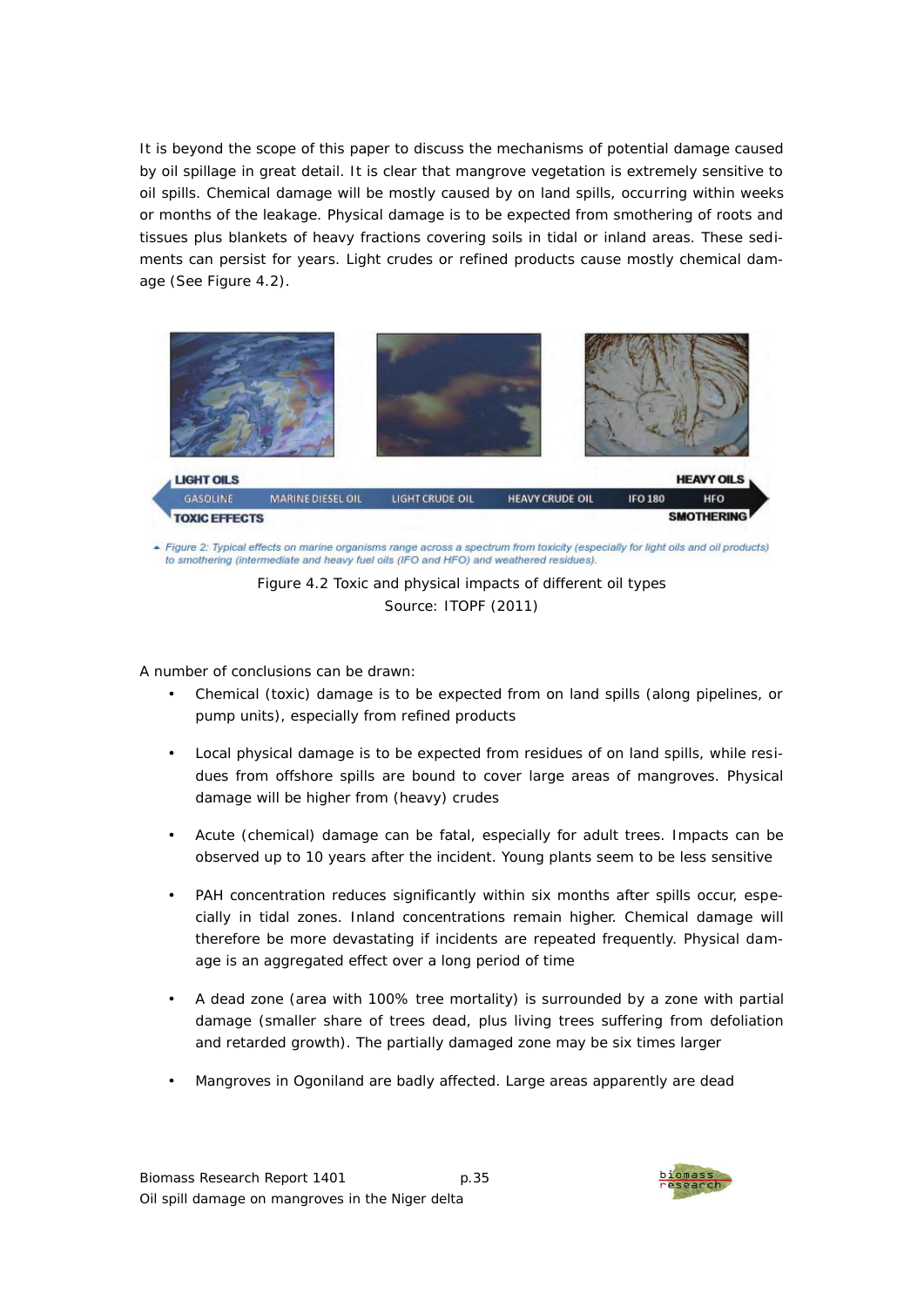A detailed, quantified, assessment of damage caused by oil production is not possible, as this requires a comprehensive set of data on the size, type and distribution of oil spills in the Niger Delta as well as point observations on damage caused to the vegetation. In order to arrive at an estimate of damage to the vegetation, an overview of (partial) options on impacts has been derived from data presented above plus some additional information:

- There are 31 large oil and gas fields well spread over the Delta area. Oil wells and pipelines are found in almost all parts of the Delta. Relatively few installations are found in the extreme east and west
- Nwilo and Badejo (2007) listed 606 oil fields in the Delta in 2005 (of which 360 were onshore and 246 offshore). Following Ite *et al.* (2013), however, the number of fields that was developed is much larger (1,182, with 900 being still in production). The number of wells that have been drilled is even higher (5,248 reported by Achebe *et al.*, 2012; and by Steiner, 2010). Approximately half of these will be located offshore
- New drilling activities require additional roads to allow transport of staff, machinery and installations. This requires clearing of the vegetation, often in combination with soil drainage. 'Right of way' development may require digging new waterways for transportation of heavy machinery. All these activities affect the vitality of the original vegetation
- Clearing vegetation for road, site or pipeline installations sometimes gives way to new vegetation; 10% of mangrove trees have been replaced by invasive species in Ogoniland (UNEP, 2011). This phenomenon will be found in other parts of the Delta as well. It is unclear, how much is to be attributed to oil production and distribution
- According to Achebe *et al.* (2012), the Niger Delta hosts an impressive 64,000 km of pipelines. The number of pipeline kilometres presented in this study is much larger than listed in older sources (for example, Egberongbe *et al.* (2007) report 3,000 km in 2001; Steiner (2010), citing a NDDC report of 2006, reports 7,000). We follow Achebe *et al.*, who covers a wide range of literature and data sources while technical details are presented for over 20,000 km of pipes. Part of the pipes will be laying along other pipes
- Distribution of spills in Nigeria: 25% in mangroves, 69% offshore, 6% on upland (Nwilo and Badejo, 2007)
- 35,000 ha of mangroves (15% of the original area) have been lost in Delta State between 1987 and 2002. Causes include population pressure, oil production/spills and other industrial activities (Omo-Irabor *et al.*, 2007)

The following options, which may partly coincide, have been calculated:

- **Site clearance** for drilling/prospecting: clearing of 2,500 small plots (0.2 ha each), plus 250 medium and 250 large plots (0.5 and 1.0 ha, respectively)
- Clearing for **pipeline development**: clearing 10 metres width for 30,000 km of pipes

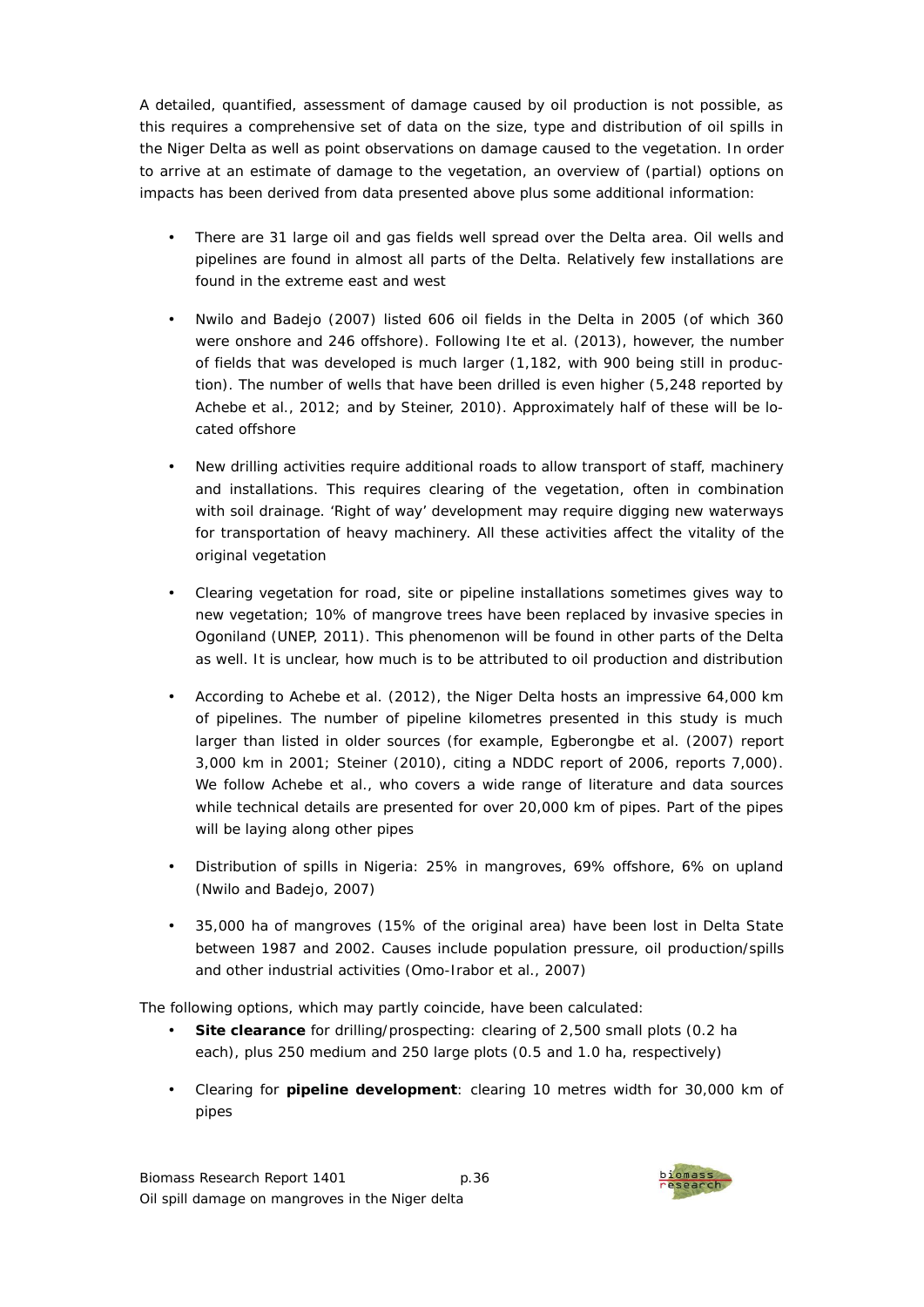- Replacement of vegetation by **invasive species**: 10% of 654,000 ha
- Pressure of oil spills following an **even distribution**: 30% of 13 million barrels spilled on 3.1 million ha (Niger Delta area); 25% spilled in the mangrove zone (0.67 million ha)
- **Observed damage** due to a tank rupture and a tanker accident releasing crude oil, diesel oil and bunker oil in Panama presented by **Duke** *et al.* (2007). Assuming linear relations between spill size and extent of damage (as observed in the USA by Grigalunas *et al.*, 1988), the average area of affected mangrove is calculated from both incidents
- **Modelling** area covered by **offshore spills**: Distribution of offshore oil spilt following the patterns modelled by **Egberongbe** *et al.* (2006)

| Option                                              | Area affected, carbon release                                                                                                                                                                                                                                                                        |  |  |
|-----------------------------------------------------|------------------------------------------------------------------------------------------------------------------------------------------------------------------------------------------------------------------------------------------------------------------------------------------------------|--|--|
| Clearing sites                                      | 1000 ha, distributed over the Delta area. Causing initial emission of 0.9 million<br>tonnes of carbon                                                                                                                                                                                                |  |  |
| Clearing pipelines                                  | 30,000 km at 10m width represents clearing of 30,000 ha of mangrove<br>vegetation, releasing 31.0 million tonnes of carbon                                                                                                                                                                           |  |  |
| Invasive species                                    | 10% of 667,000 ha cleared and replaced equals to 66,700 ha releasing 69.0<br>million tonnes of carbon                                                                                                                                                                                                |  |  |
| Even distribution                                   | 30% of 13 million barrels is spilled on 3.1 million ha of land in the entire Niger<br>Delta, equalling to 160 kg (200 litre) of oil per ha; 25% spilt on mangroves,<br>representing an average pressure of 185 kg (231 I) of oil per ha                                                              |  |  |
| Observed damage<br>(Duke et al.)                    | 25% of 13 million barrels spilt in mangroves is causing full mortality of 16,000 ha<br>of mangroves, releasing 16.6 million tonnes of carbon. Impact of offshore spills<br>amounting to 70% of 13 billion barrels on mangrove zones is dead of 21,000 ha,<br>releasing 22.0 million tonnes of carbon |  |  |
| Modelling offshore<br>spills (Egberongbe<br>et al.) | 70% of 13 million barrels is spilled offshore, following distribution patterns<br>modelled by Egberongbe et al. (2011), they would cover 2.6 million ha of<br>vegetation. This means that over 55 years, all mangroves could be affected four<br>times                                               |  |  |

*Table 4.5 Mangrove damage calculation assumptions*

*Source: author's calculations*

#### **4.4. SCENARIO DEVELOPMENT**

The most probable level of damage that has been caused to mangrove vegetation now was calculated by selecting combinations of options. Three scenarios have been developed for this purpose: a **Low damage** scenario, defining minimum losses; a **Most probable** scenario, providing the most probable assessment; and a **High Damage** scenario, defining a high damage estimate.

Development of the scenarios made use of elements that have been presented above:

 Land clearance for the purposes of exploration, construction, extraction, transportation, etc.

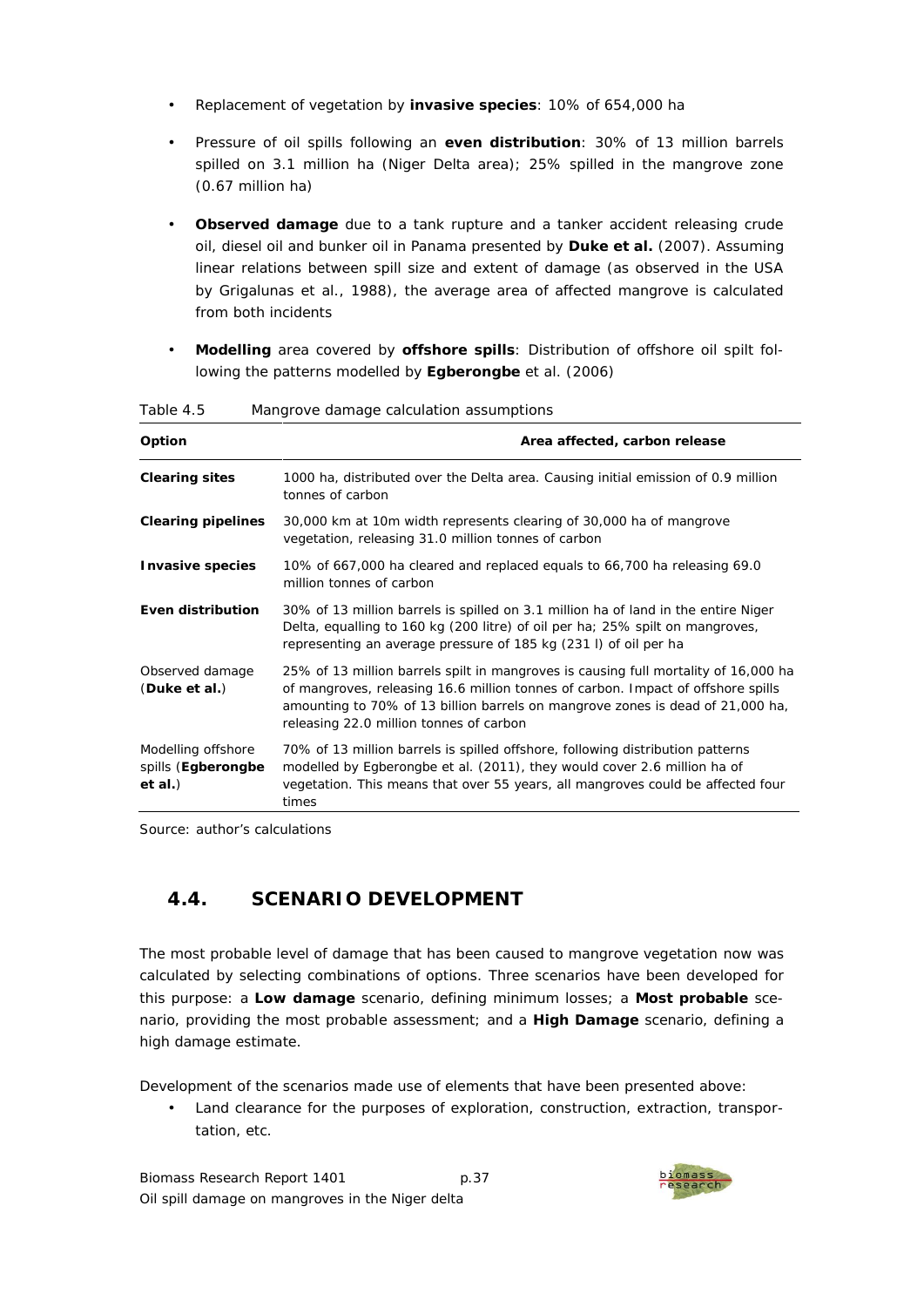- Invasive species following disturbance of vegetation and hydraulic systems
- Damage caused by (onshore as well as offshore) oil spills
- Damage from toxic and other disposed waste originating from oil production, storage and transport
- Loss of carbon sequestration capacity

The area of mangroves that is affected (AA) consists of area cleared for exploration, drilling, transport or storage (Area Cleared, AC), vegetation killed by oil spills (OS), and area affected by toxic waste (TW):

$$
AA = AC + OS + TW
$$
 (Equation 1)

Detailed information for the Area Cleared (AC) for oil prospecting and extraction is lacking. A fixed area i was set for each of the scenarios. Additional clearance for construction of pipelines was calculated as the product of pipeline network length and an assumed average width.

Damage from oil spills (OS) was calculated using data from Nwilo and Badejo (2001). Spill incidents occur partly (25%) in mangroves, 5% are assumed to take place on land (not affecting mangroves) while the remainder occur offshore. These figures were applied to the total amount spilt of 13 million barrels.

Tree mortality following spills was based on Duke *et al.* (1997); an average of 4,995 ha of mangroves is killed per million barrels of oil spilt. For offshore spills this was 2,361 ha. The result was rounded to 16,000 ha following onshore and a maximum of 21,000 ha of dead tress from offshore leakages.

Area affected by toxic industrial waste (TW) was calculated as the product of the area affected (defined as a share of the total mangrove area, SA), total mangrove area (MA), and the average mortality ratio (AMR) in affected areas:

$$
TW = SA * MA * AMR
$$
 (Equation 2)

After the vegetation has been cleared, damaged or affected, the original vegetation regenerates sponteneously. Following data presented by Burns *et al.* (1993), the National Research Council (2003), Kairo *et al.* (2005), Hof *et al.* (2010), Santos *et al.* (2012), and IUCN (2013), the following Recovery Period (RP) was chosen:

- Low damage scenario: 10 years
- Probable damage scenario: 20 years
- High damage scenario: 30 years

This means that it takes 10, 20, or 30 years before the full carbon stock is recovered. During the recovery period, only a part of the Potential Sequestration Capacity (PSC) is available. Carbon loss, in other words, depends on the share of sequestration capacity that has been restored. It is defined as Actual Sequestration (AS), assuming a linear relationship:

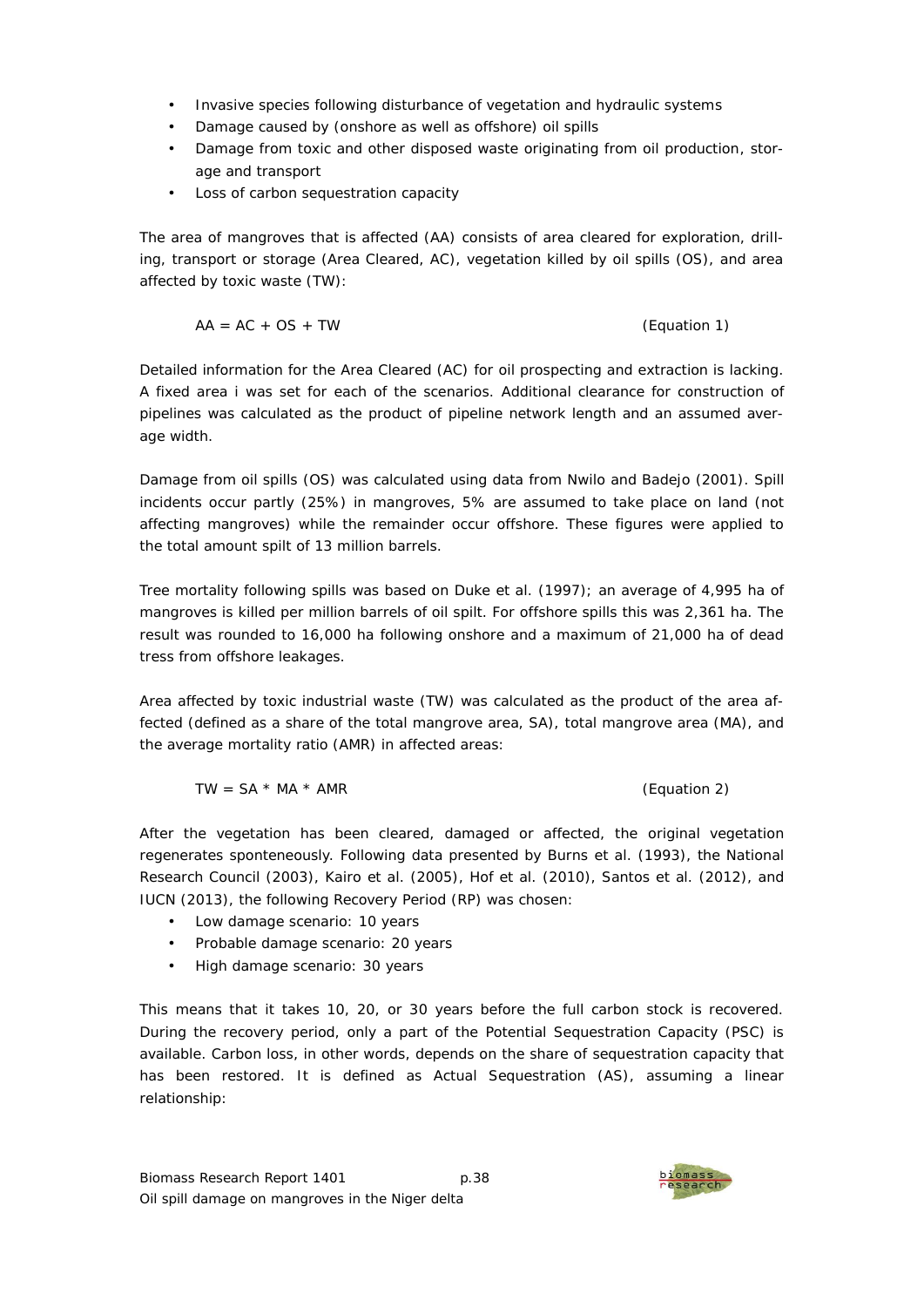$AS = PSC * Y * 1/RP$  (Equation 3)

Where Y represents a given year  $(0 \t Y \t RP)$ .

In part of the area, the original mangroves will be replaced by secondary vegetation which means that the high original sequestration capacity is permanently lost.

The results of the calculations are presented in Table 4.6. Area cleared for production sites was arbitrarily set at 750, 1000 and 1,500 ha for the Low Damage, Most Probable Damage and High Damage scenarios, respectively. Clearing area for pipelines has been set at 5,000, 10,000 and 15,000 ha. Average width of clearing was assumed to range from 5 to 20 metres.

For the **Low Damage** scenario, it was assumed that damage caused by offshore spills and damage from on land spills partly coincide in such a way that total area affected is not larger than the largest of the two (21,000 ha). Additional damage due to release of chemical and oil industry waste is expected to affect 6% of mangroves, causing 2.5% mortality. No damage due to introduction of invasive species is assumed. There is no effect of high frequency of the oil spills.

The **Most Probable Damage** scenario includes both direct mangrove spill damage calculated by Duke *et al.* (16,000 ha) plus damage following from offshore spills. A quarter of the area of invasive is caused by oil production activities (2.5%). Chemical and other waste affects 15% of mangroves, killing 5% of the vegetation (5,000 ha). The high frequency of the oil spills, adding locally to chronic pollution of the vegetation, increases the impact of the spills by 50%.

The **High Damage** assessment includes both onshore and offshore area affected from oil spills but applying 150% extra impact on tree mortality due to high frequency of spill incidents. Toxic waste affects 40% of the area, killing an average 20% of the trees.

| Element                                  | Low Damage<br>scenario | Probable<br>Damage<br>scenario | High Damage<br>scenario |
|------------------------------------------|------------------------|--------------------------------|-------------------------|
| Clearing of production sites (ha)        | 750                    | 1,000                          | 1,500                   |
| Clearing pipeline area (km)              | 5,000                  | 10,000                         | 15,000                  |
| Idem (width, m)                          | 5                      | 10                             | 20                      |
| Area affected by oil spills onshore (ha) | 16,000                 | 16,000                         | 16,000                  |
| Idem (from offshore spills)              | 5,000                  | 21,000                         | 21,000                  |
| Recovery Period (years)                  | 10                     | 20                             | 30                      |
| <b>High Frequency Effect</b>             | 0%                     | 50%                            | 150%                    |
| Area invasive species (%)                | $\Omega$               | 2.5%                           | 10%                     |
| Area affected by toxic waste (%)         | 6%                     | 15%                            | 40%                     |
| Tree mortality by toxic waste (%)        | 2.5%                   | 5%                             | 20%                     |

*Table 4.6 Main characteristics of three scenarios for damage assessment*

*Source: this study*

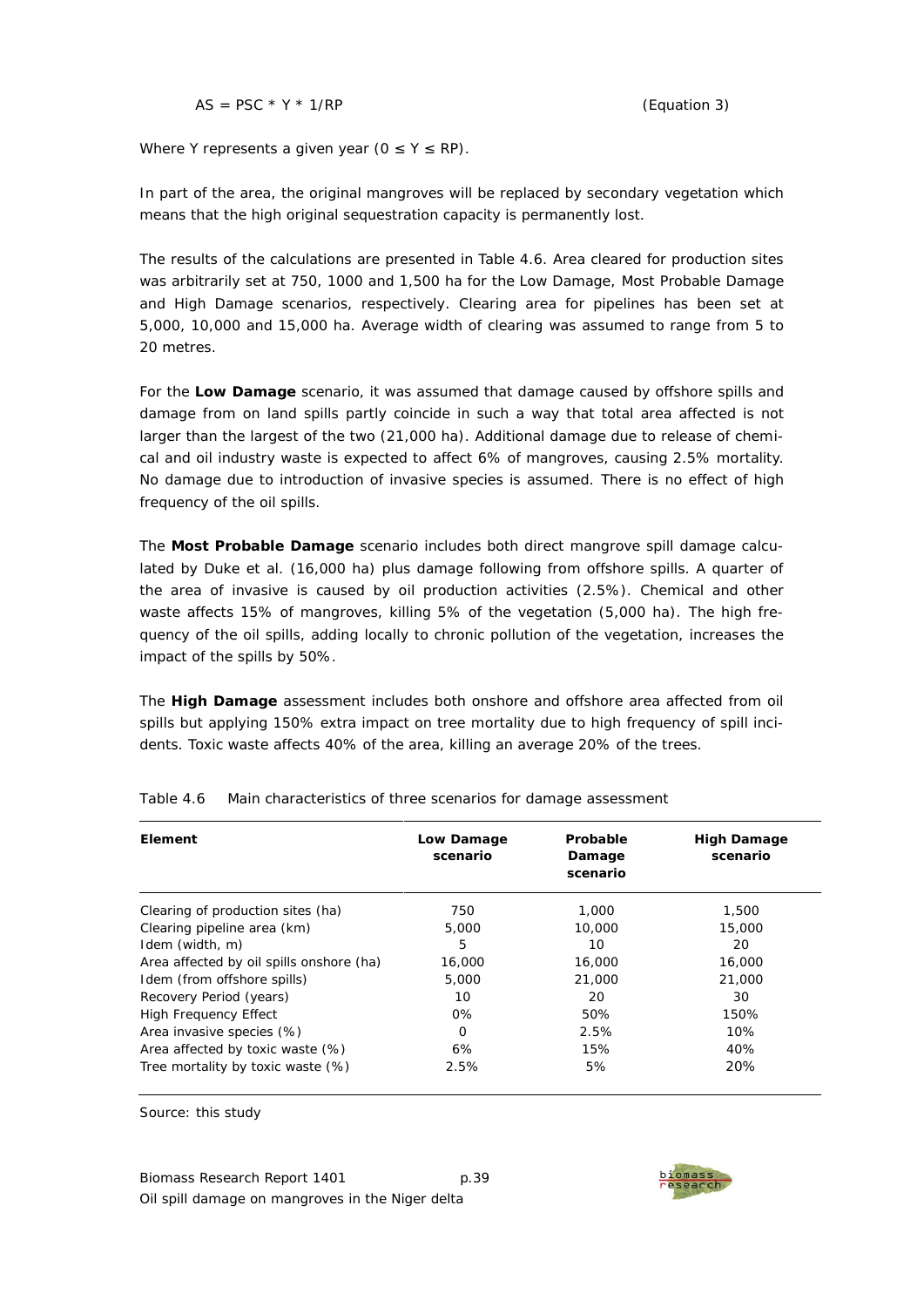#### **4.5. QUANTIFYING CARBON LOSSES**

Some 25,000 ha of mangroves were affected under the Low Damage scenario (Table 4.7). This rose to nearly 80,000 ha and some 190,000 ha under the Most Probable and High Damage scenarios, respectively. These are accumulated areas affected in the period since 1958.

Annual area of mangroves lost amounted to 459, 1,480 and 3,479 ha for the **Low Damage**, **Most Probable Damage** and **High Damage** scenarios, respectively.

Total Carbon Losses (TCL) are a combination of Carbon Releases (CL) that follow the clearing of mangroves and tree mortality caused by oil spills and deposition of chemical waste, and of Loss of carbon Sequestration Capacity (LSC) due to tree mortality or reduced tree vitality.

$$
TCL = CL + LSC
$$
 (Equation 4)

Loss of sequestration is defined as the difference between the Potential Sequestration Capacity (PSC) and Actual Sequestration (AS) introduced in Equation 3 and calculated as:

$$
LSC = RP * (PSC / 2)
$$
 (Equation 5)

Following Donato *et al*. (2011), a maximum total carbon storage in mangroves of 1,031 tonnes of C/ha is assumed. This includes carbon stored in soils. The Potential Sequestration Capacity is 1.6 tonne/ha/year (Breithaupt *et al*. (2012). Carbon Losses now are calculated as follows:

$$
TCL = AA * [1,031 + (RP * 1.6/2)]
$$
 (Equation 6)

Carbon Releases amount to 26, 86 and 204 million tonnes of carbon. Total losses due to oil production activities since 1958 have been estimated at some 96, 315 and 748 million tonnes of CO<sub>2</sub>. These levels are roughly equivalent to the 2010 national emission levels of Kuwait, Poland or Germany and represent 120%, 400% and 950%, respectively, of Nigeria's national emissions.

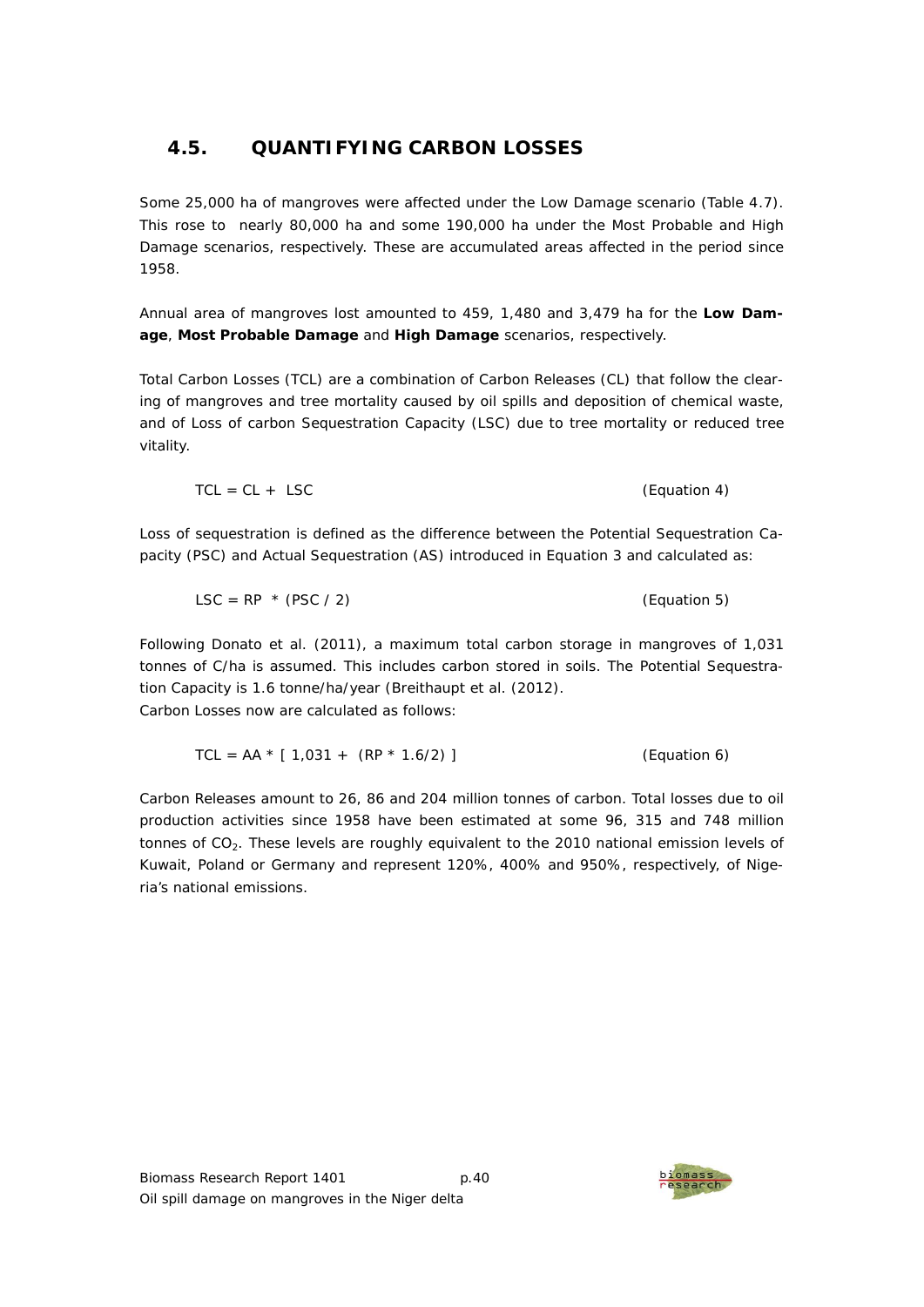| Element                                  | Low Damage<br>scenario | Probable<br>Damage<br>scenario | High Damage<br>scenario |
|------------------------------------------|------------------------|--------------------------------|-------------------------|
| Area cleared (ha)                        | 3,250                  | 21,010                         | 46,520                  |
| Vegetation killed by spills (ha)         | 21,000                 | 55,500                         | 92,500                  |
| Area of invasive species (ha)            | $\Omega$               | 16,350                         | 65,400                  |
| Area affected by toxic waste (ha)        | 981                    | 4.905                          | 52,350                  |
| Total area affected (ha, since 1958)     | 25,231                 | 81,415                         | 191.340                 |
| Area affected (ha, average per year)     | 459                    | 1,480                          | 3.479                   |
| Carbon Releases (million tonnes C)       | 26.2                   | 85.8                           | 204.1                   |
| Total Carbon Losses (million tonnes CO2) | 96.1                   | 314.6                          | 748.2                   |

*Table 4.7 Results of the damage assessment scenarios*

*Source: this study*

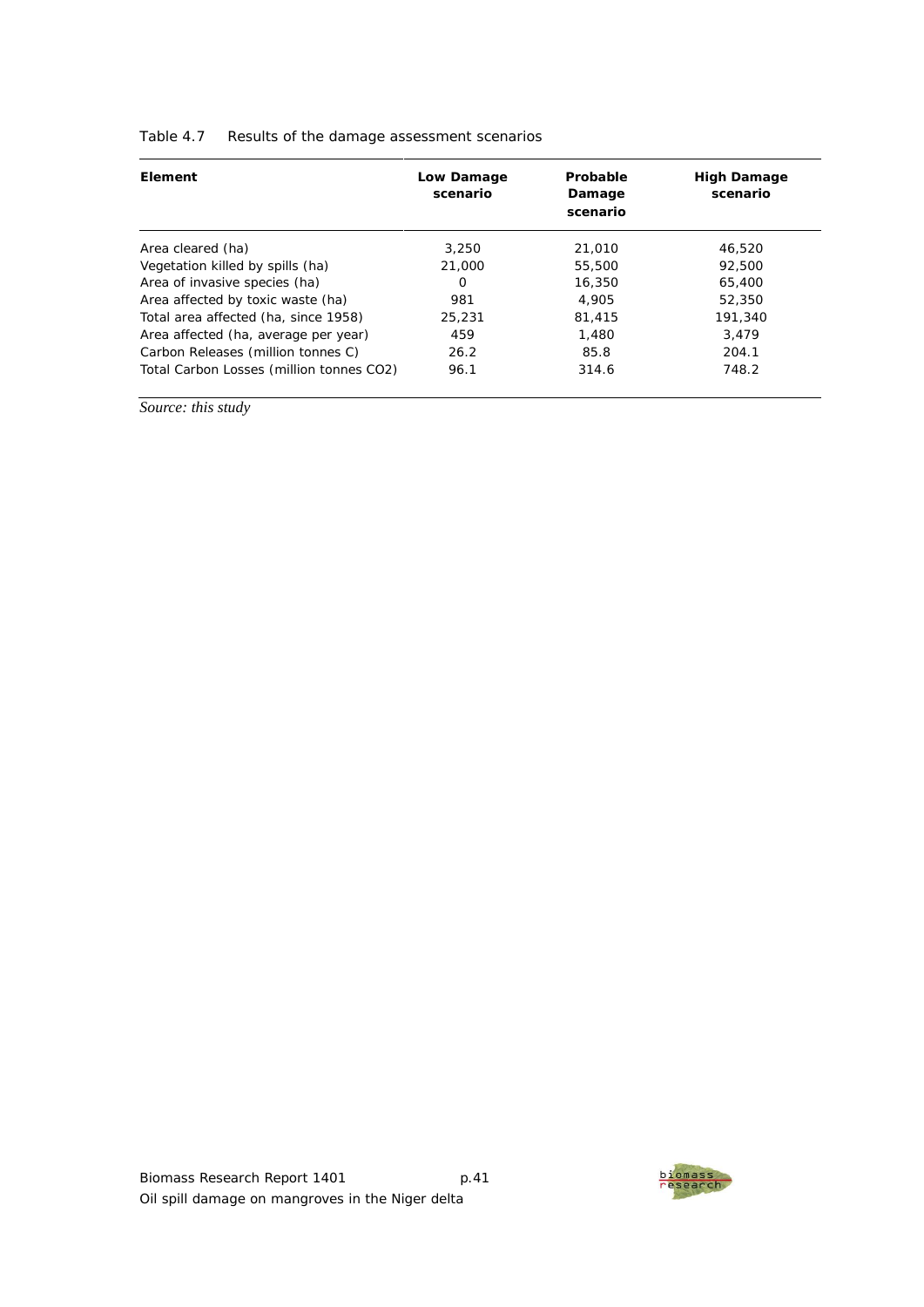## **5. DISCUSSION**

Nigeria has a relatively large area of mangrove swamp vegetation, located on its southern shore and covering some 650 thousand ha. Mangroves are highly sensitive to contamination with oil products and industrial waste generated by oil production activities. Damage consists of two elements, including impact of chemicals (occurring acutely after contamination) and physical damage which may occur later but which persists much longer.

The Federal Ministry of Environment published a relatively reliable estimate of the total amount of oil that has been spilt. Following this estimate it is feared that a total of 13 million barrels of oil have been lost since the start of oil production in 1958. This means that over two billion litres of oil have been lost in the more than 10,000 incidents that have been reported. The number of incidents has been increasing; while the long term average includes some 220 to 250 spills per year, recent (since 2005) numbers exceed 500 spills per year.

Since the 1970's, the environmental impacts of accidents involving oil spills have received much public attention, sparking numerous research efforts. A considerable number of studies describing (mostly large) leakages is now available. These studies rarely provide a quantified assessment of damage to mangroves, while experimental research (trials of controlled spills) also remains very scarce. In this study, we used observed damage following two spills in Panama – one tank rupture, and one tanker collision – to estimate and quantify damage in Nigeria.

A major distinction must be made between onshore and offshore spills. As the former are much closer to the vegetation, they cause acute chemical damage, while offshore spills lose a considerable part of the (more toxic) lighter compounds during the time the spillage takes to move towards the coast. In both cases, considerable damage can be caused by heavier compounds which can be washed into the vegetation where it will sink.

As a rule, low tidal activity means that, once settled, toxic compounds persist in sediments, causing damage for very long periods of time. Evidence suggests that toxic effects still occur after 20 years (occasionally exceeding 40 years). Under conditions of frequently repeated spills, physical damage (smothering of plant roots) is highly likely to accumulate and, consequently, worsen.

Given the long history of oil spills, together with the wide distribution of oil installations and the huge amount (1.7 million tonnes) of oil that has been lost, it must be assumed that most of Nigeria's mangroves have been affected in one way or another. Pristine mangrove forests will be very rare, with the possible exceptions of the far west and extreme east of the country.

As damage to the vegetation can only be estimated using literature from one-time accidents, the impact of more frequent contamination had to be modelled. While it is

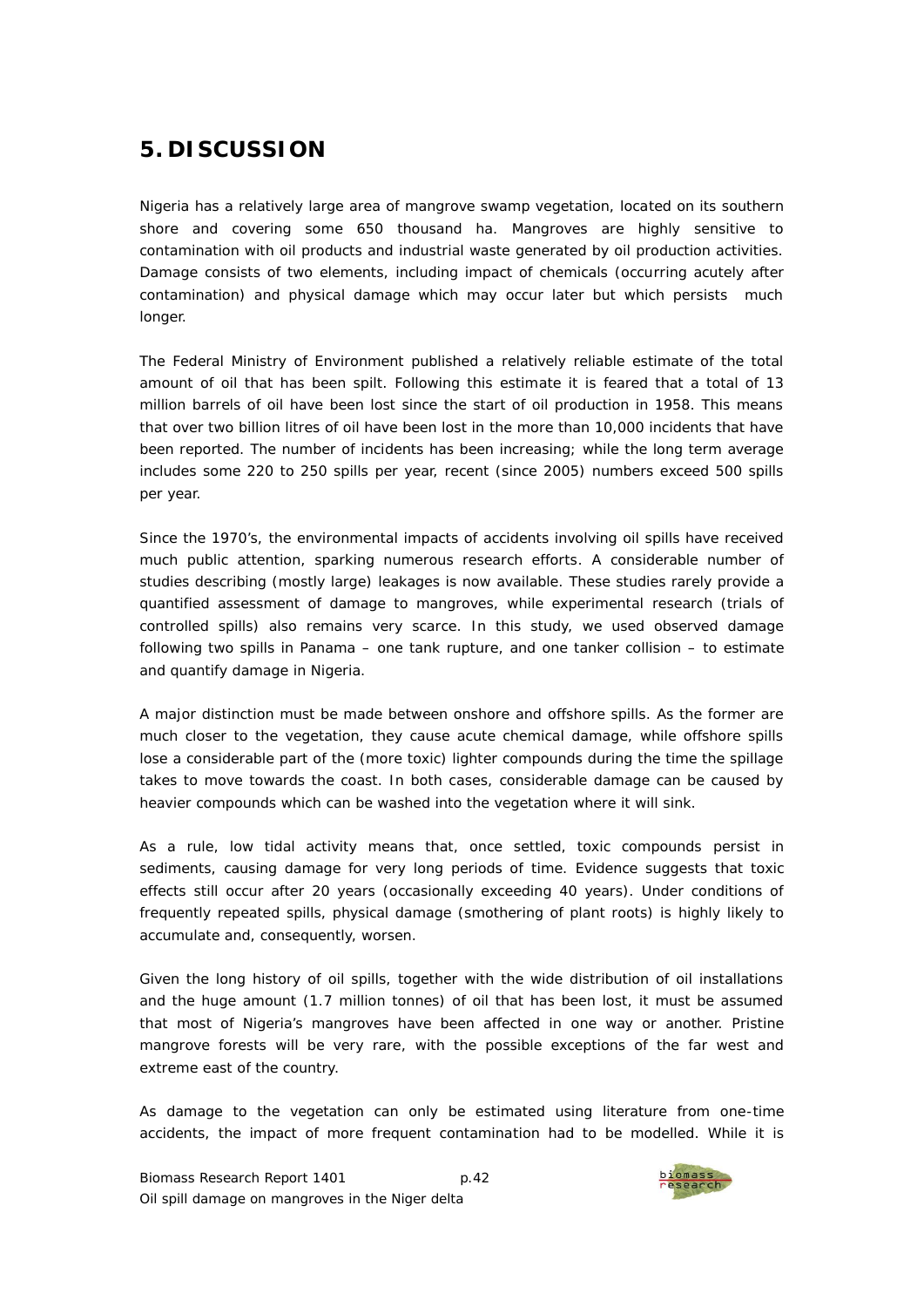known that chronic toxic pressure is having very strong effects on ecosystems, it is remarkable – and unfortunate – that so few studies providing a *quantified* assessment seem to be available. A number of factors provide a strong indication that mangroves in Nigeria are bound to suffer more strongly than those in other countries that are affected less frequently:

- Large number (high frequency) of spills reported
- Dense and evenly distributed network of wells, production sites, pipelines, tanks and transport units that have been constructed
- Large amount of oil lost in spills over five decades of oil production
- Poor maintenance and advanced age of the transport network
- Combination of onshore and offshore spills that are highly likely to affect overlapping areas

A model was developed to assess mangrove mortality following oil spills in the Niger Delta region. The model was based on observations provided by Duke *et al*. (1997). It has been applied in three scenarios providing low, probable and high estimates of damage caused. The scenarios also include estimations of vegetation clearances on behalf of the oil industry since its inception, as well as impacts of industrial waste and replacement of disturbed vegetation by invasive species.

The total area of dead mangrove forests has been estimated at 25,000, 81,000 and 190,000 ha, for the **Low Damage**, **Most Probable Damage** and **High Damage** scenarios, respectively. This means that up to 30% of the mangrove vegetation has died at some point since oil production started 55 years ago.

As recovery after oil damage takes multiple years (if not decades), at any given time a considerable part of the mangrove area will be seriously affected. This is confirmed by literature (for example: Burns et al., 1994; Nwilo and Badejo, 2007; Hoff, 2010; UNEP, 2011; IUCN, 2013) and by feedback provided to the authors by local and international experts although quantified estimates were rarely provided.

Total carbon release caused by oil production in Nigeria since 1958 according to the three scenarios is 96, 315 and 748 million tonnes of  $CO<sub>2</sub>$ , respectively. This represents 120%, 400% and 950% of the reported annual emission levels for Nigeria in 2010. Average annual emission levels amount to 1.7, 5.7 and 13.6 million tonnes of  $CO<sub>2</sub>$  per year under the Low, Most Probable and High Damage scenarios, respectively. Damage to mangroves in Nigeria is thus is causing an emission level equal to the national annual GHG emissions of countries such as Guyana, Ivory Coast or Lithuania.

The uncertainty of damage assessments remains high. This is especially the case for the impact of chronic contamination caused by high frequency spill incidents which, as stated above, have not been quantified in the literature. The extent of the damage may, therefore, be much higher.

The overall impact of carbon losses from oil spills and other damage to mangrove forests on the carbon footprint of Nigerian fossil oil is very limited. Although the total carbon loss is huge, the emission per MJ is limited by the large amount of oil that has been produced

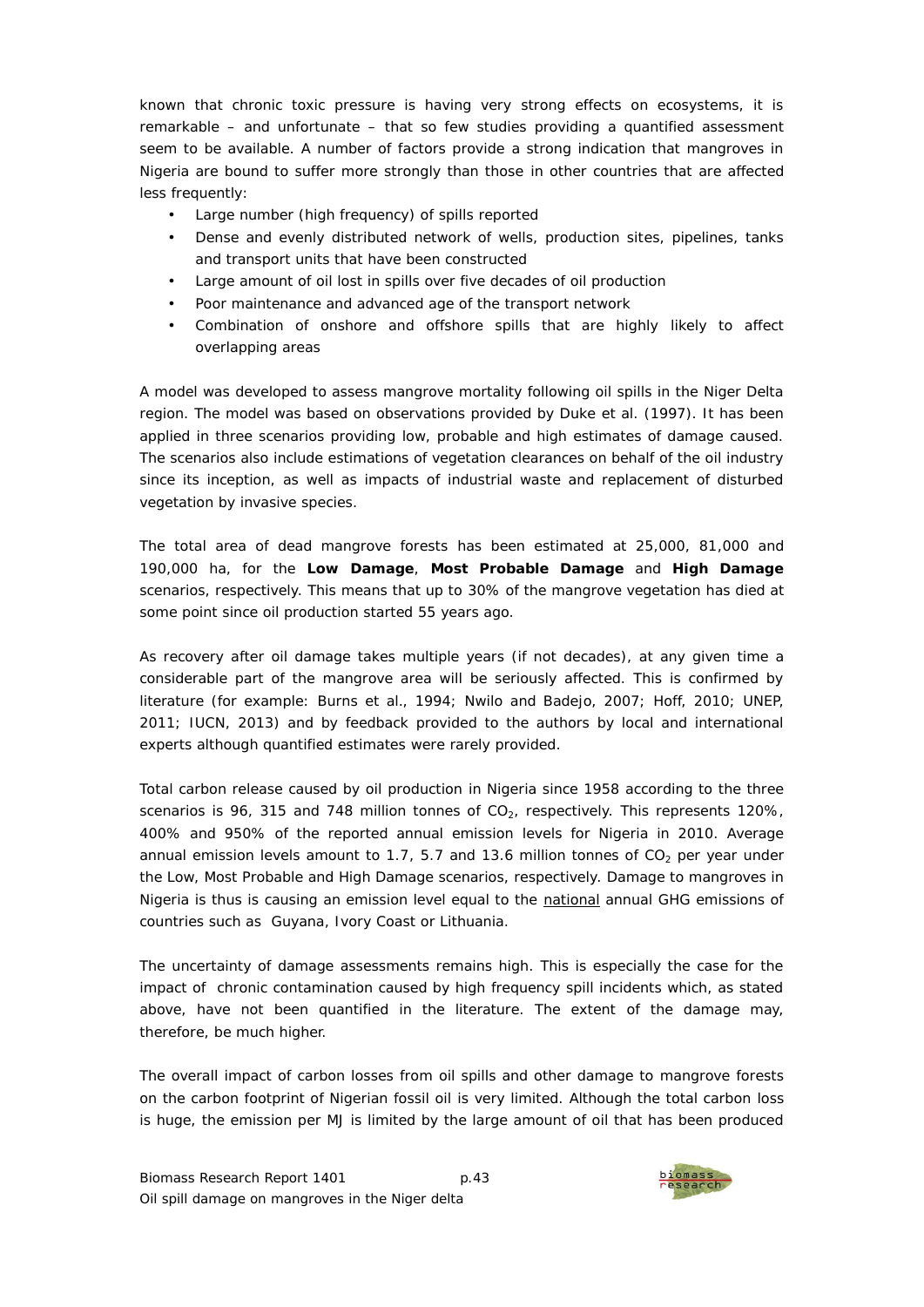since extraction began in 1958. Average carbon release amounts to 0.6, 1.8 and 4.3 g CO2eq/MJ, for the **Low**, **Most Probable** and **High Damage** scenarios, respectively. This is low in comparison to the non-land related carbon footprint for Nigerian oil (which is around 105  $CO<sub>2</sub>eq/MJ$ , but it is higher than land use impacts of most other fossil oils.

The relatively low contribution of direct land use change on fossil fuels' carbon footprint is confirmed elsewhere. According to Yeh *et al*. (2010), it is caused by the high energy density of fossil fuels. The authors calculated carbon impacts of conventional oil and tar sand extraction in North America (Figure 5.1). Contributions of land use change are small for conventional oil and tar sands mined with steam (average values ranging between 0.1 and  $0.5$  gCO<sub>2</sub>eq/MJ), but may be higher for surface mining of tar sands (average of  $3.9$ gCO<sub>2</sub>eq/MJ).





Figure 5.1 confirms that Nigerian oil is one of the most carbon intensive oils in the world, causing more emissions than tar sands extraction using steam infusion. The high carbon footprint of oil in Nigeria is mainly caused by flaring and inefficient production processes. The impact of carbon releases from mangrove forests is low (remaining less than 4% for the High Damage scenario). Higher contributions may be expected if indirect effects are included.

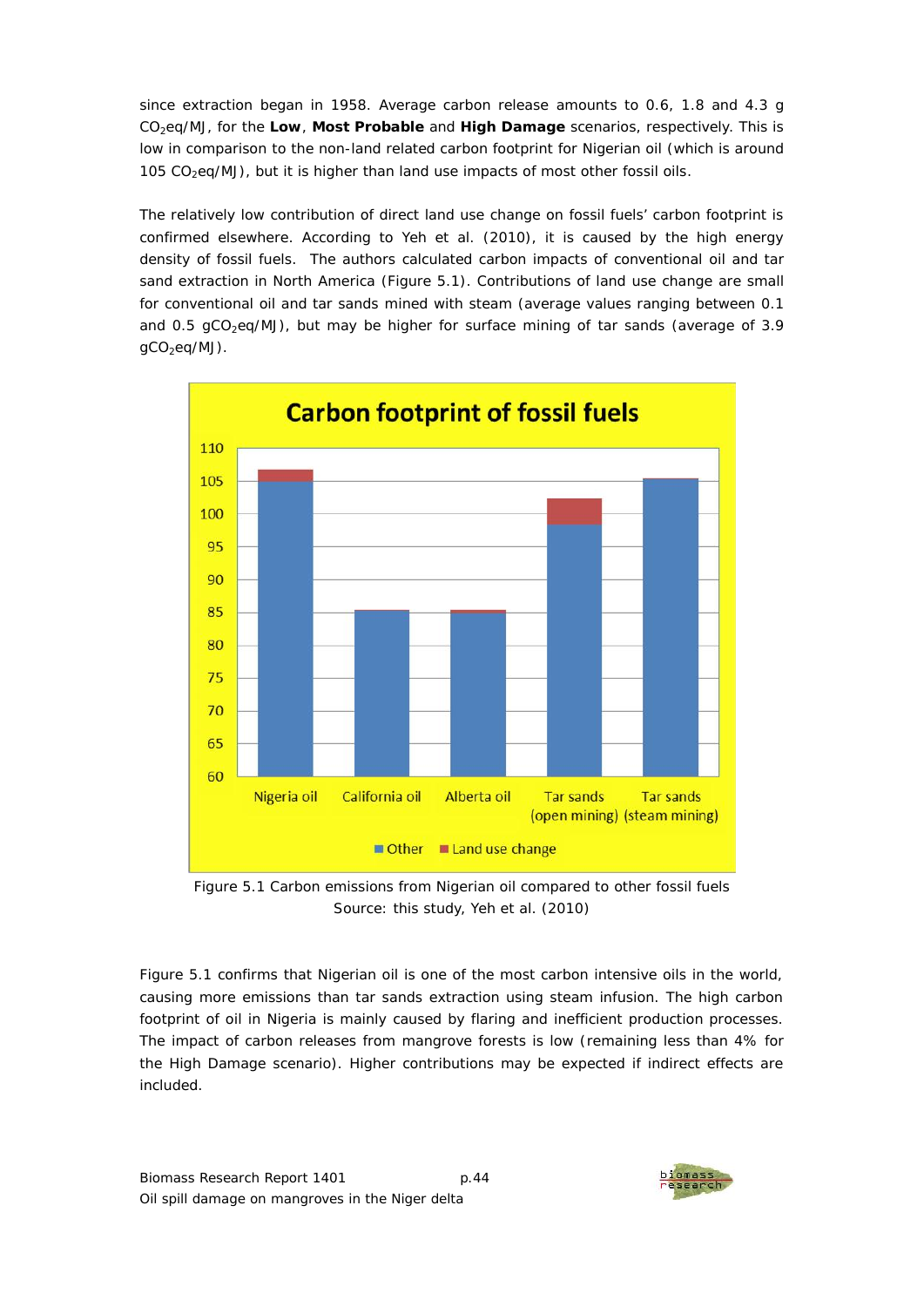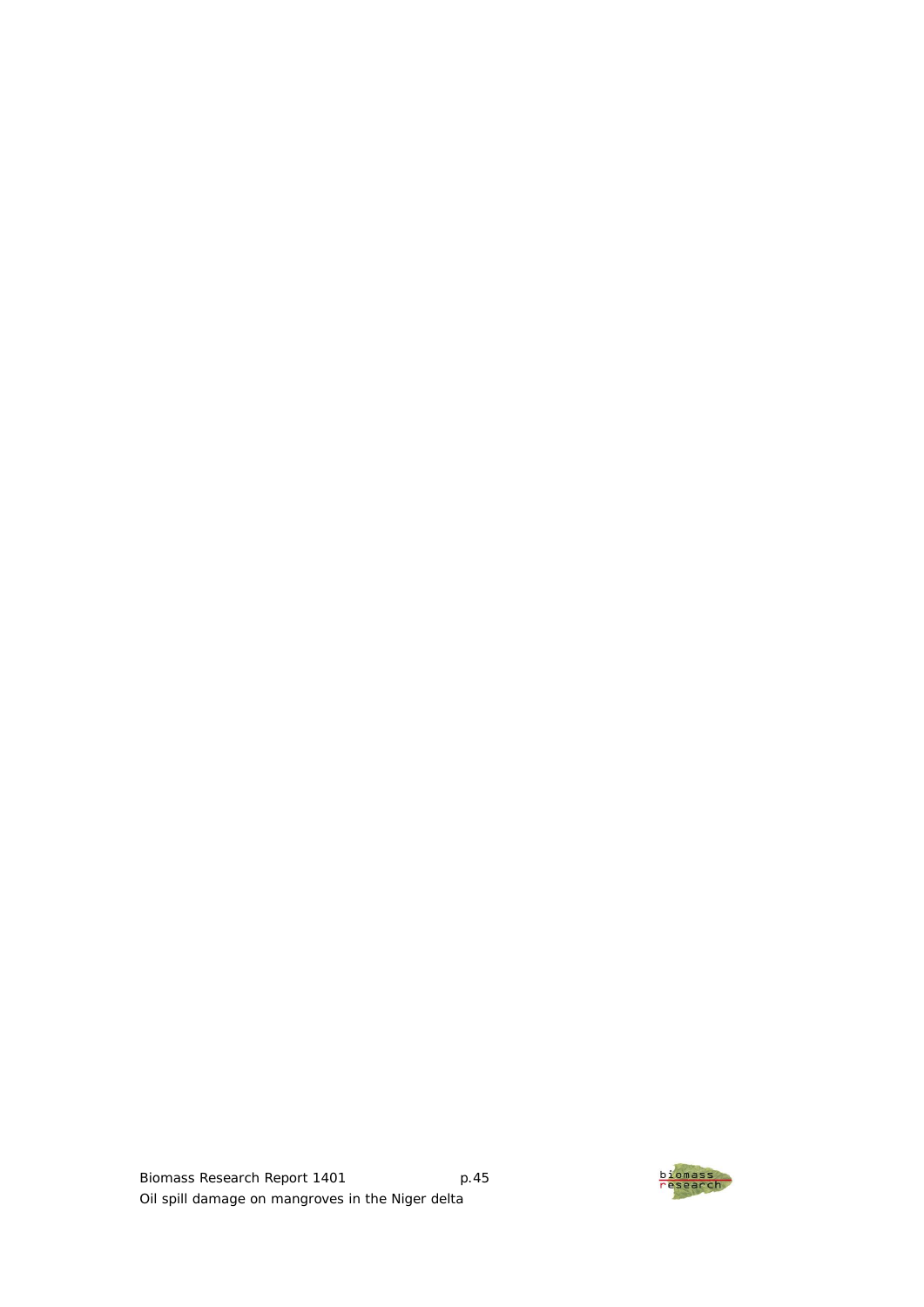## **6. CONCLUSION AND RECOMMENDATIONS**

The impact of oil production activities on mangroves in the Niger Delta of Nigeria is considerable and includes not only effects on water, air and soil quality, but also impacts of oil contamination on the extended mangrove ecosystems of the area. A long series of scientific research papers, reports, book chapters and conference contributions has demonstrated that mangrove vegetation is heavily affected by oil spills, waste from oil production activities, and flaring. This includes activities on the mainland, often directly disturbing fragile mangrove vegetation and fauna, as well as offshore activities and transportation movements in between.

Damage to mangroves includes toxic chemical impacts as well as persistent physical disturbances which may form a source of continuous stress. The huge amount of oil lost and the large – and increasing – number of spill incidents, together with the observed disposal of waste from oil-based industrial activities constitute a huge risk, not only for the population in the Delta but also for their sources of food, shelter and energy.

While the evidence of damage is abundant, there appears to be a lack of assessments of direct and indirect damage to the vegetation. Also, methods for deriving damage from number of spills, their distribution, amount of oil spilt and its composition are very rare. This makes it hard to provide a solid estimate of carbon releases caused by hazardous oil related processes in the Niger Delta. The current report therefore developed and applied an evaluation model to assess the impact on mangrove vegetation including carbon releases.

The complexity of the potential ways oil spills and waste may affect plants and animal species in the mangrove ecosystem requires systematic reporting on accidents and emissions, and a science-based analysis of the impacts. So far, however, such reporting or analysis has hardly taken place. Some encouraging efforts have, however, increased awareness but also the apparent determination of stakeholders as well as scientists to draw attention to this problem.

Given the long persistence of oil components, especially in inland waters, and their observed long-term impacts on the growth, composition and vitality of ecosystems, the need for a solid and reliable monitoring system is now as urgent as ever. Even if the causes of the constant chemical and physical stress could be stopped immediately, its effects would be bound to be observed for many years to come. Given the observed trends of increasing incident frequency and scale, as well as the imminent risks caused by the large number of old and often poorly maintained facilities for oil extraction, storage and transport, the cleaning up of these activities seems currently nowhere in sight.

In the light of this, the fact that large areas of mangroves are bound to be already affected, the extent of the damage, and the high frequency of discharges are offering little consolation and it must be concluded that oil production in its current state – given its poor

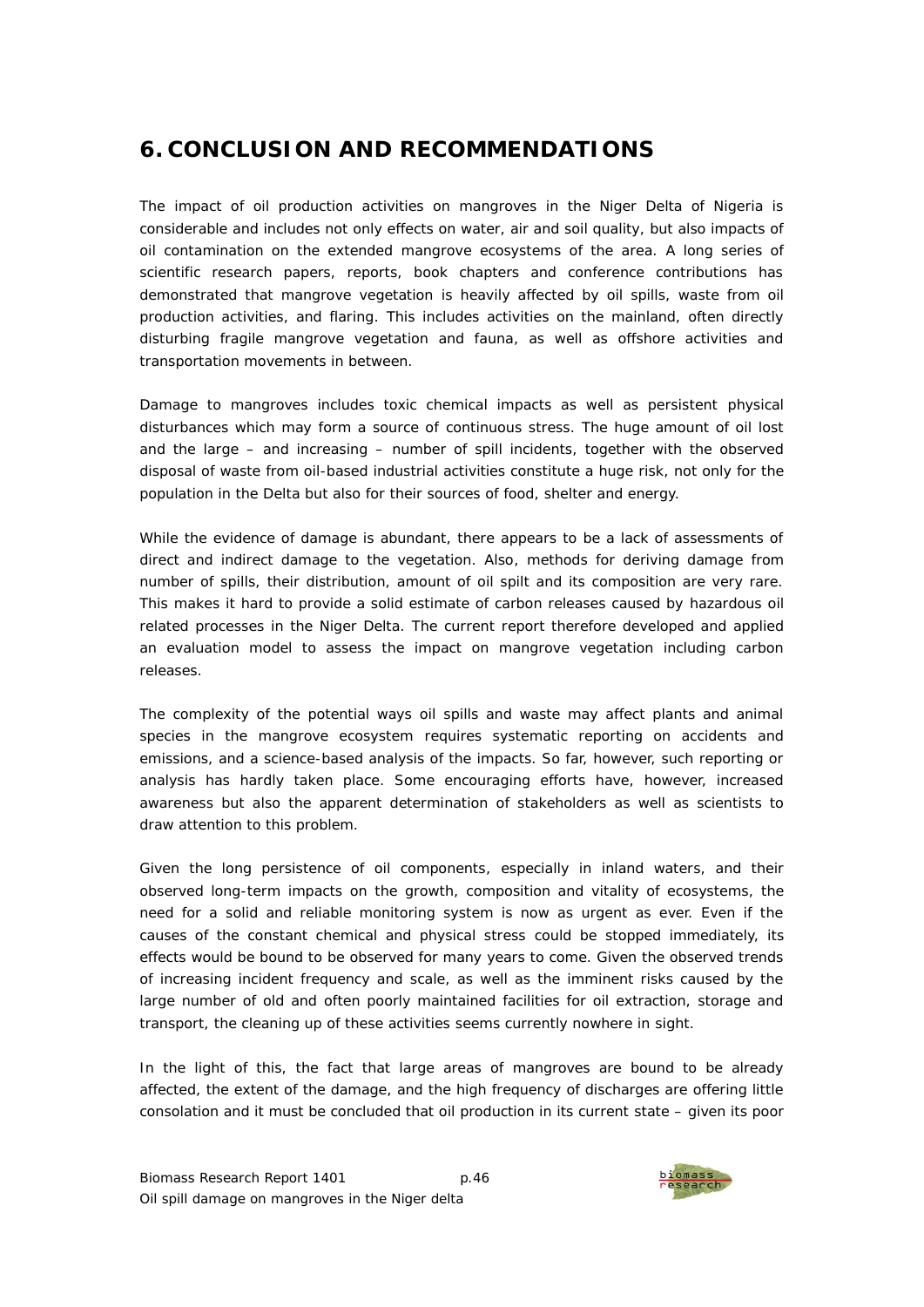environmental records – continues to form a huge threat to the mangrove zones in Nigeria.

This is not only bad news for the people living near pipelines, drilling installations or harbours of the country, it also forms a serious risk in terms of storm and cyclone impact prevention. It is well known that mangroves play a role in coastal defence and disaster risk reduction and this role will be negatively affected by acute and long lasting tree death or reduced system vitality (Constanza *et al*. 2008).

One of the most important aspects of the depressed mangrove performance and related carbon releases is the chronic character of the damage. This is also the element of the analysis that has received the least attention. It is therefore suggested that results of the spill monitoring are used as a basis for a thorough science-based analysis of damage and ecosystem vitality. This may also contribute to the development of better carbon release assessment methods than are currently available.

The estimates of carbon releases related to oil production in the Niger Delta zone already, demonstrate that mangrove protection and restoration may play an important role in improving the carbon footprint of oil produced in the region and of the country as a whole.

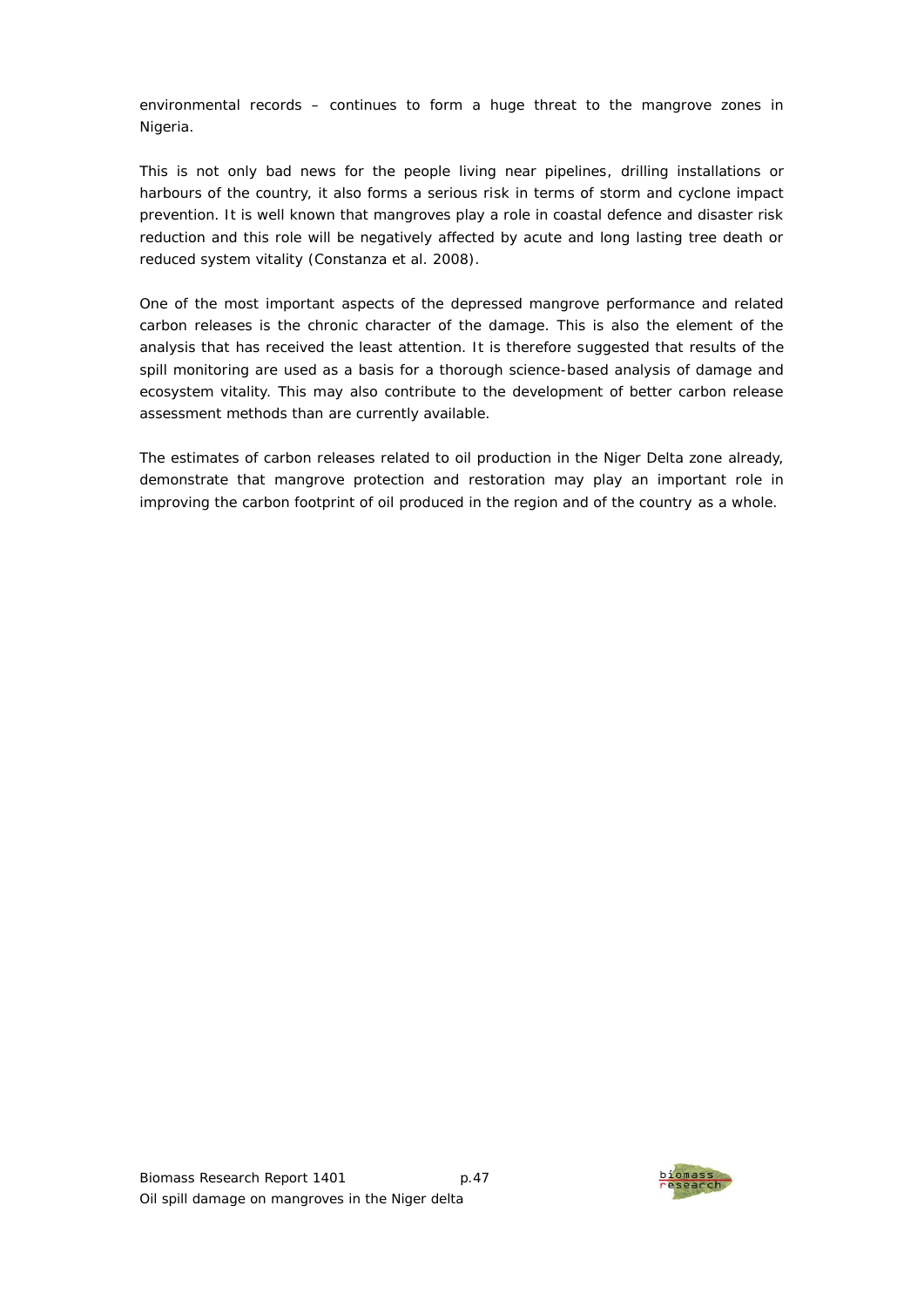#### **REFERENCES**

- Achebe, C.H., Nneke, U.C., and Anisiji, O.E. (2012). Analysis of Oil Pipeline Failures in the Oil and Gas Industries in the Niger Delta Area of Nigeria. Proceedings of the International Multiconference of Engineers and Computer Scientists 2012 Vol II. IMECS 2012, held March 14-16 2012 in Hong Kong
- Adekunle, I.M., Igbuku, A.O.O, Oguns, O., and Shekwolo, Ph.D. (2013). Emerging Trend in Natural Resource Utilization for Bioremediation of Oil — Based Drilling Wastes in Nigeria. Retrieved on 21 August, 2103 from: http://cdn.intechopen.com/pdfs/44725/InTech- Emering\_trend\_in\_natural\_resource\_utilization\_for\_bioremediation\_of\_oil\_based\_drilling\_ wastes\_in\_nigeria.pdf
- Alongi, D.M. (2012). Carbon sequestration in mangrove forests. *Carbon management*. Vol. 3, pp.313-322. doi 10.4155/cmt.12.20
- Amnesty International (2009). Nigeria: Petroleum, pollution and poverty in the Niger Delta. Gaughran, A. 2009. Amnesty International Publications. http://www.amnesty.org/en/library/info/AFR44/017/2009/en
- Amnesty International (2013). Bad information. Oil spill investigations in the Niger Delta. London, UK, Amnestry International
- Badejo, O.T. and Nwilo, P.C. (2004). Management of Oil Spill Dispersal Along the Nigerian Coastal Areas. ISPRS Congress 2004, Istanbul, Turkey
- Brown, A. and Thieme, M. Niger Delta. (2013). In: FEOW. Freshwater Ecosystems of the World. http://www.feow.org/ecoregion\_details.php?eco=506. Accessed 23 December 2013
- Burns, K.A., Garrity, S.D., and Levings, S.D. (1993). How many years until mangrove ecosystems recover from catastrophic oil spills? *Marine Pollution Bulletin*, Vol. 26, pp.239-248
- Burns, K.A. and Yelle-Simons, L. (1994). The Galetta oil spills IV. Relationship between sediment organism hydrocarbon loads. *Estuarin., Coastal and Shelf science*, Vol. 38, pp397-412
- Burns, K.A., Codi, S. and Duke, N.C. (2000). Gladstone, Australia field studies: weathering and degradation of hydrocarbons in oiled mangrove and salt marsh sediments with and without the application of an experimental remediation tool. *Marine Pollution Bulletin*, Vol. 41, pp392-402. http://www.sciencedirect.com/science/article/pii/S0025326X00000941
- Chmura, G. L., S. C. Anisfeld, D. R. Cahoon, and J. C. Lynch, Global carbon sequestration in tidal, saline wetland soils. (2003). *Global Biogeochemical Cycles*, Vol. 17, pp.1111. doi:10.1029/2002GB001917
- Costanza, R., Pérez-Maqueo, O., Martinez, M., Sutton, P., Anderson, S., Mulder, K., 2008. The value of coastal wetlands for hurricane protection. Ambio. 37(4), 241–248.
- Donato, D.C., J. B. Kauffman, D. Murdiyarso, S. Kurnianto, M. Stidham, and M. Kanninen. (2011). Mangroves among the most carbon-rich forests in the tropics. *Nature Geoscience. Letters*, Vol. 4, pp.293-297. doi: 10.1038/NGEO1123
- Duke, N.C., Pinzón M., Z.S. and Prada, M.C. (1997). Large-Scale Damage to Mangrove Forests Following Two Large Oil Spills in Panama. Biotropica, Vo. 29, pp.2–14, March 1997. DOI: 10.1111/j.1744-7429.1997.tb00001.x
- Egberongbe, F.A.O., Nwilo, P.C. and Badejo, O.T. (2006) Oil spill disaster monitoring along the Nigerian coastline. Paper presented at the 5<sup>th</sup> FIG Regional Conference 'Promoting Land Administration and Good Governance', held in Accra, Ghana, March 8-11, 2006
- Enujiugha, V.N., and Nwanna, L.C. (2004). Aquatic oil pollution impact indicators. Journal of Applied Science and Environmental Management, Vol. 8, pp.71 - 75

Biomass Research Report 1401 p.48 Oil spill damage on mangroves in the Niger delta

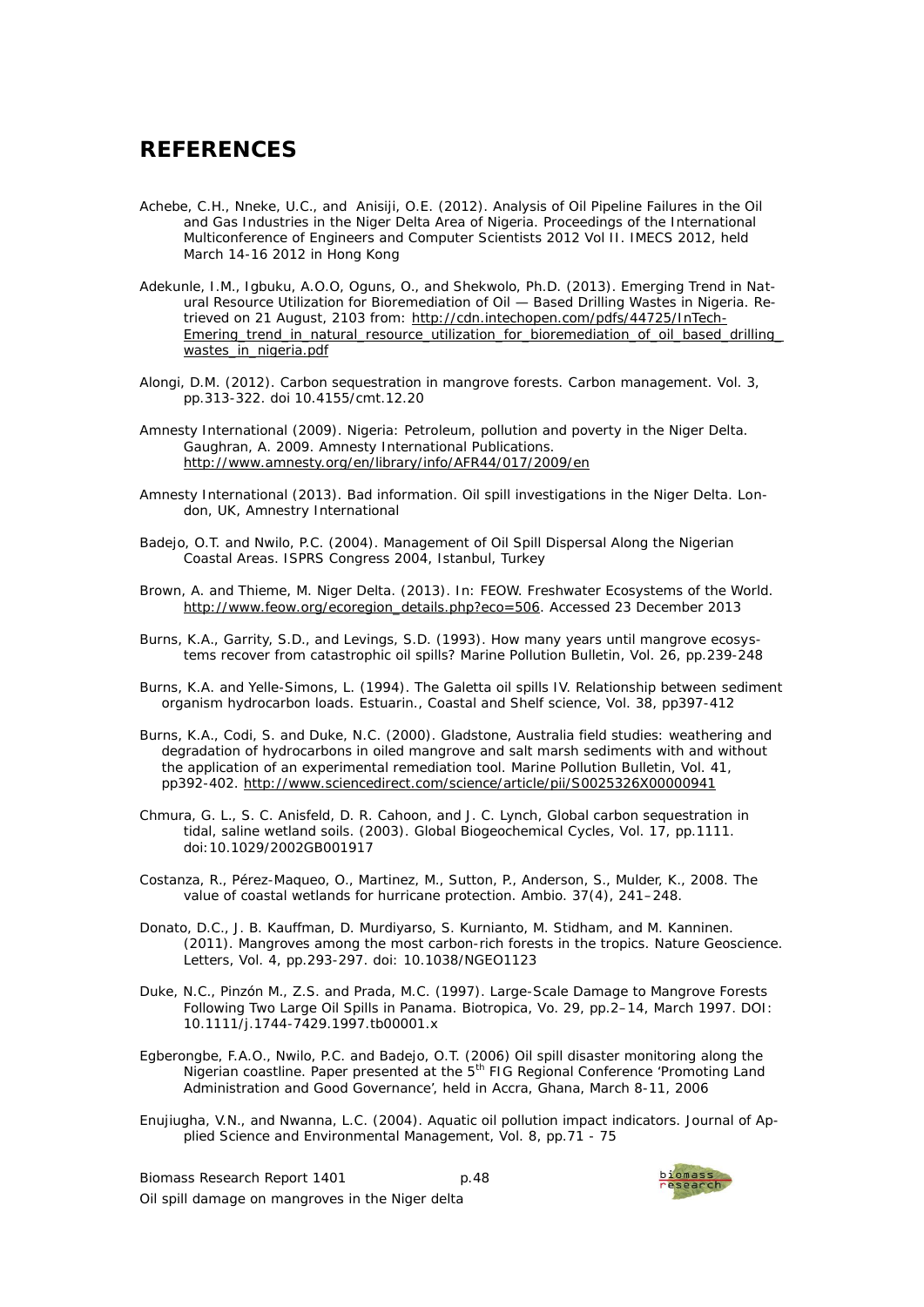- EPA (2013). Greenhouse gas emissions from a typical passenger vehicle. Retrieved 25 September 2013 from: http://www.epa.gov/otaq/climate/documents/420f11041.pdf
- FAO (2007). The world's mangroves 1980-2005. Rome, Italy: the Food and Agricultural Organization of the United Nations. Retrieved on 25 September, 2013 from: ftp://ftp.fao.org/docrep/fao/010/a1427e/a1427e00.pdf
- Francis, P., Lapin, D., and Rossiasco, P. (2011). Securing development and peace in the Niger Delta. A social and conflict analysis for change. Washington, Woodrow Wilson Center for **Scholars**
- Galadima, A., Garba, Z.N., Leke, L., Almustapha, M.N., and Adam, I.K. Domestic Water Pollution among Local Communities in Nigeria. Causes and Consequences. *European Journal of Scientific Research* Vol. 52, pp.592-603 (2011)
- Giri, C, Ochieng, E., Tieszen, L.L., Zhu, Z., Singh, A., Loveland, T., Maesk, J, and Duke, N. (2010). Status and distribution of mangrove forests of the world using earth observation satellite data. *Global Ecol. Biogeogr*. DOI: 10.1111/j.1466-8238.2010.00584.x
- Grigalunas, Th.A., Opaluch, J.J., Erench, D. and Reed, M. (1988). Measuring Damages to Marine Natural Resources from Pollution Incidents under CERCLA: Applications of an Integrated Ocean Systems/Economic Model. *Marine Resource Economics*, Vol. 5, pp.1-21.
- Hoff, R. (ed.) (2010). Oil spills in mangroves. Planning and response considerations. US Department of Commerce. National Oceanic and Atmospheric Administration NOAA
- ITOPF (2011). Effects of oil pollution on the marine environment. The International Tankers Owners Pollution Federation, London
- IUCN (2013). Sustainable remediation and rehabilitation of biodiversity and habitats of oil spill sites in the Niger Delta. A report by the independent IUCN - Niger Delta Panel (IUCNNDP) to the Shell Petroleum Development Company of Nigeria Ltd (SPDC).
- Jernelöv, A. (2010) The Threats from Oil Spills: Now, Then, and in the Future. *AMBIO* Vol. 39, pp.353–366. DOI 10.1007/s13280-010-0085-5
- Kauffman, J.B., and D.C. Donato. (2012). Protocols for the measurement, monitoring and reporting of structure, biomass and carbon stocks in mangrove forests. Working paper 86. Bogor (Indonesia), Center for International Forestry Research
- Kairo, J.G., Bosire, J., and Omar, M. (2005). Assessment of the effects of oil spill on the mangrove forests of Port Reitz, Mombasa. Marine Ecology and Environment Program. Mombasa, Kenya Marine and Fisheries Research Institute. Retrieved on 10 December 2013 from: http://41.215.122.106/dspace/bitstream/0/248/1/Assessment%20of%20the%20Effect% 20of%20oil%20spill%20on%20the%20Mangrove%20Forests%20of%20Port%20Reitz%2 0Mombasa.pdf
- Levings, S.C., Garrity, S.D, and Burns, K.A. (1994). The Galetta oil spill III. Chronic reoiling, long-term toxicity of hydrocarbon residues and effects on epibiota in the Mangrove fringe. *Estuarine, Coastal and Shelf Science*, Vol. 38, pp.365–395
- Lewis, R.R., 1983. Impact of oil spills on mangrove forests. In: H.J. Teas (ed.), Biology and ecology of mangroves. Tasks for vegetation science 8. The Hague, the Netherlands, W. Junk, pp.171-183
- Lindén, O., and Pålsson, J. (2013) Oil Contamination in Ogoniland, Niger Delta. *AMBIO* Vol. 42, pp.685-701
- MacCay, D.F., Jennings Rowe, J., Whittier,N., Sankaranarayanan, S., and Schmidt Etkin, D. (2004). Estimation of potential impacts and natural resource damages of oil. *Journal of Hazardous Materials* Vol. 107, pp.11–25

Biomass Research Report 1401 p.49 Oil spill damage on mangroves in the Niger delta

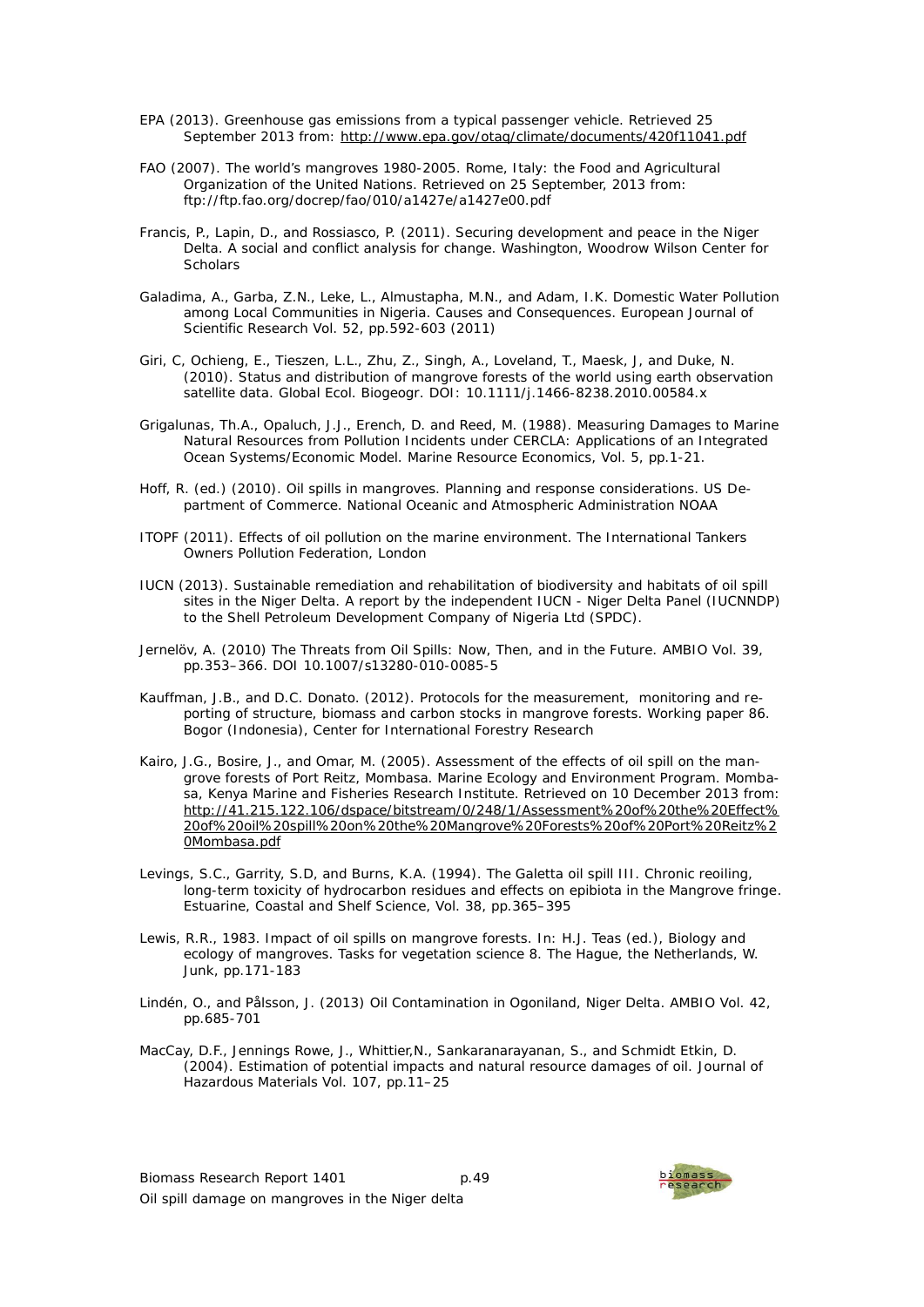- Melville, F., Andersen, L.E. and Jolley, D.F. (2009). The Gladstone (Australia) oil spill Impacts on intertidal areas: Baseline and six months post-spill. *Marine Pollution Bulletin*, Vol. 58, pp.263-271
- National Research Council (2003) Oil in the Sea III: Inputs, Fates, and Effects. Committee on Oil in the Sea. National Academy of Sciences. Retrieved on December, 20, 2013 from: http://www.nap.edu/catalog/10388.html.
- Nwilo, P.C. and Badejo, O.T. (2007) Impacts and management of oil spill pollution along the Nigerian coast. International Federation of Surveyors. Retrieved 30 September, 2013 from: http://www.fig.net/pub/figpub/pub36/chapters/chapter\_8.pdf
- Obot, E., Antonio, Q.B., Braide, S., Dore, M., Wicks, C., and Steiner, R. (2006). Niger Delta Natural Resource Damage Assessment and Restoration Project. Phase 1 – Scoping Report. Abuja, Federal Ministry of Environment; Lagos, Nigeria Conservation Foundation; London, WWF UK; Wellington, New Zealand, CEESP- IUCN Commission on Environmental, Economic, and Social Policy
- Omo-Irabor, O.O., Olobaniyi, S.B., Akunna, J., Venus, V., Maina, J.M. and Paradzayi, Ch. (2010). Mangrove vulnerability modelling in parts of Western Niger Delta, Nigeria using satellite images, GIS techniques and Spatial Multi-Criteria Analysis (SMCA). *Environ Monit Assess*. DOI 10.1007/s10661-010-1669-z
- Onwurah, I.N.E., Ogugua, V.N., Onyike, N.B., Ochonogor, A.E. and Otitoju, O.F. (2007). Crude oil spills in the environment, effects and some innovative clean-up biotechnologies. *International Journal of Environmental Research*, Vol. 1, pp.307-320
- Pampanin, D.M., and Sydnes, M.O. (2013). Polycyclic Aromatic Hydrocarbons a Constituent of Petroleum: Presence and Influence in the Aquatic Environment. Paper retrieved on 19 December 2013 from: http://www.intechopen.com/download/get/type/pdfs/id/41885
- Pezeshki, S.R., Hester, M.W., Lin, Q., and Nyma, J.A. (2000). The effects of oil spill and clean-up on dominant US Gulf coast marsh macrophytes: a review. *Environmental Pollution*, Vol. 108, pp.129-139
- Pieprzyk, B, Kortlüke, N and Rojas Hilje, P, 2009. The impact of fossil fuels: Greenhouse gas emissions, environmental consequences and socio-economic effects. Energy Research Architecture.
- Steiner, R. (2010). Double standard: Shell practices in Nigeria compared with international standards to prevent and control pipeline oil spills and the Deepwater Horizon oil spill. Amsterdam, Friends of the Earth Netherlands
- Toxipedia (2013). Accessed on 18 December 2013 from: http://www.toxipedia.org/display/toxipedia/Polycyclic+Aromatic+Hydrocarbons
- UNDP (2006). Niger Delta Human Development Report. Abuja, Nigeria, United Nations Development Programme
- UNEP (2011). Environmental assessment of Ogoniland. Nairobi, Kenya, United Nations Environment Programme
- UNEP (2013). Africa Environmental Outlook. Nairobi, Kenya, United Nations Environment Programme. Retrieved 15 December 2013 from: http://hqweb.unep.org/dewa/Africa/publications/aeo-1/
- US Fish and Wildlife Services. (2013). Mangroves. Retrieved 26 September 2013 from: http://www.fws.gov/verobeach/msrppdfs/mangroves.pdf
- Yeh, S., Jordaan, S.M., Brandt, A.R., Turetsky, M.R., Spatari, S. and Keith, D.W. (2010). Land Use Greenhouse Gas Emissions from Conventional Oil Production and Oil Sands. *Environ Sci Technol*., Vol. 44, pp.8766-72. doi: 10.1021/es1013278

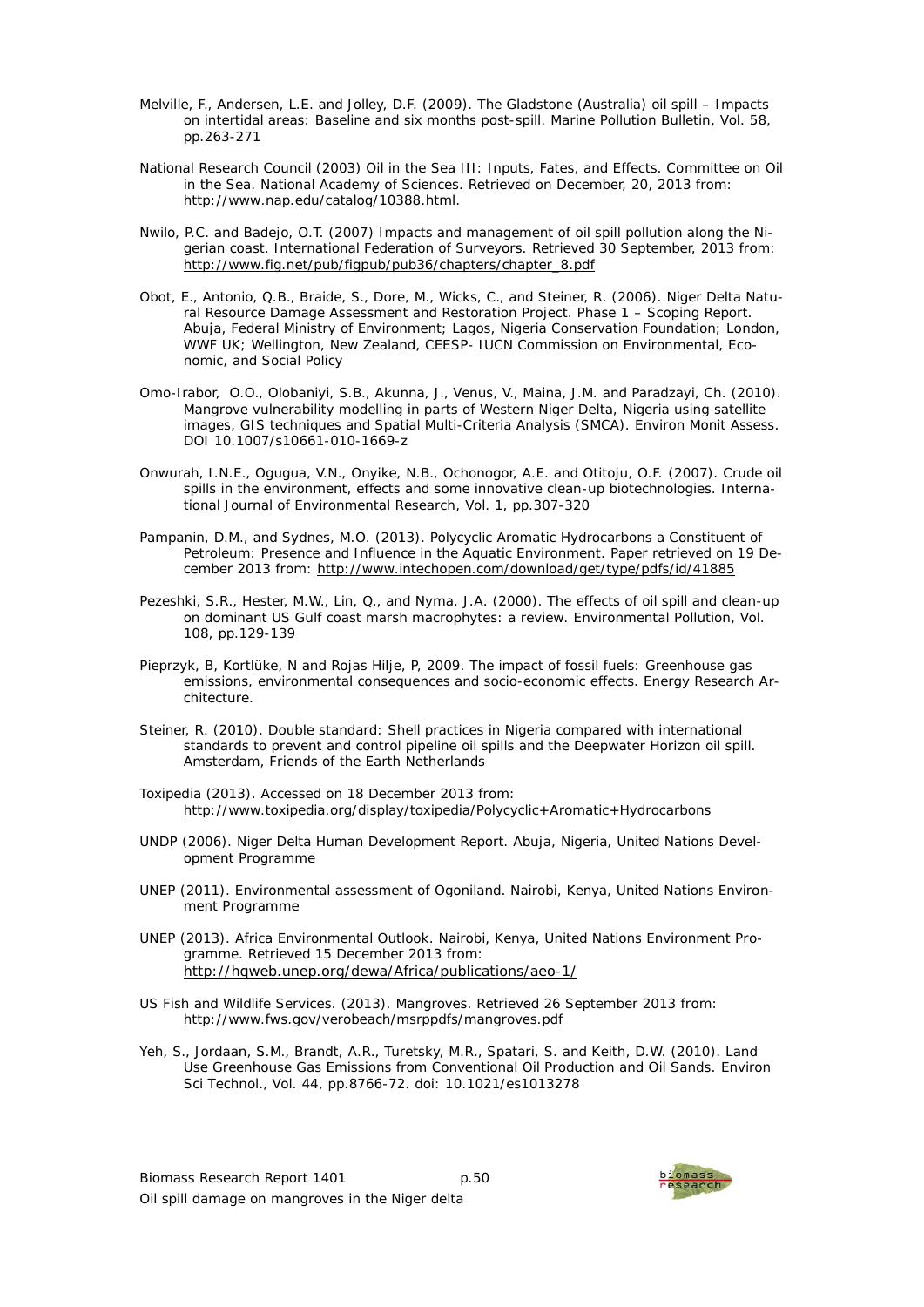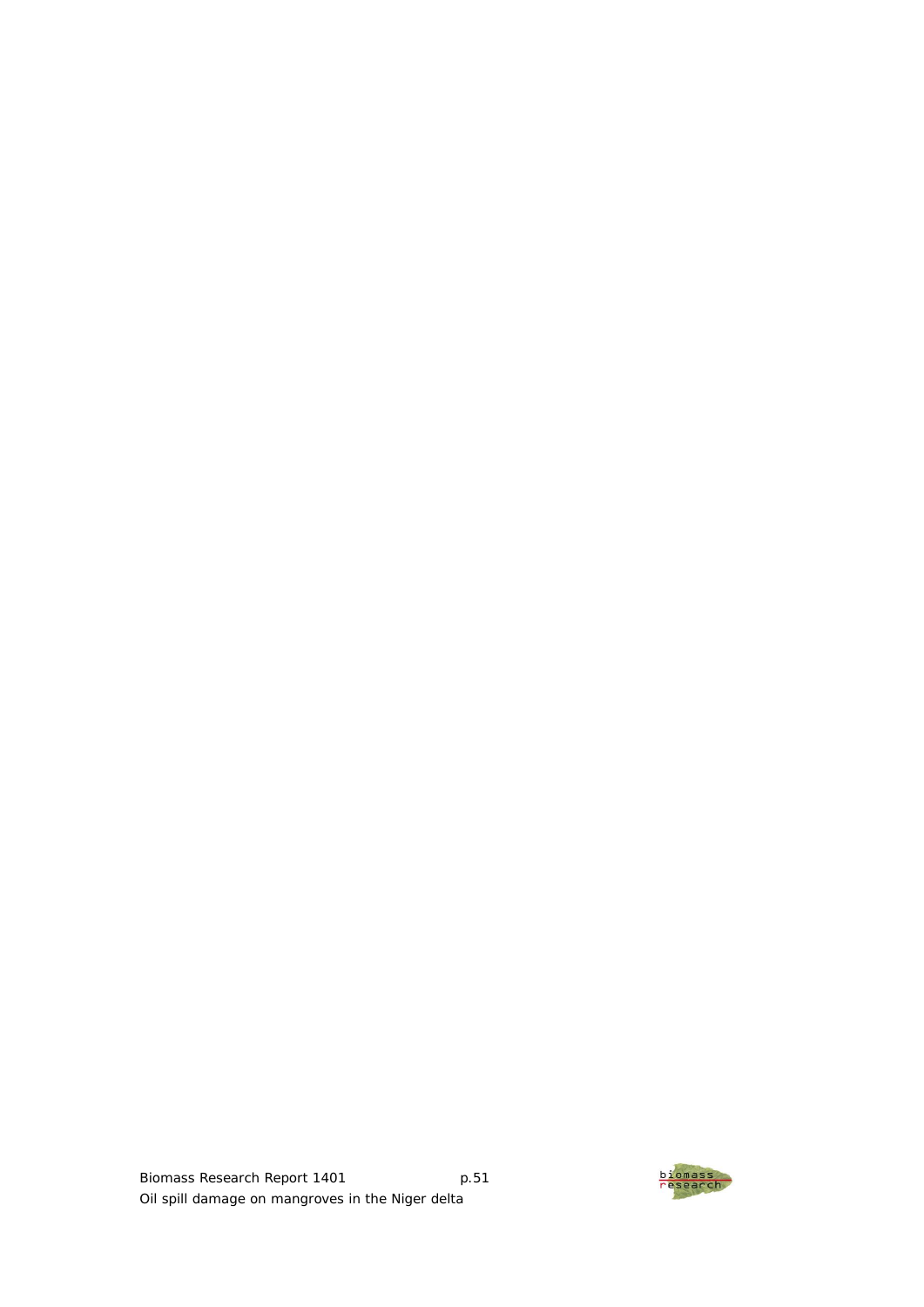# **ANNEX 1 ANNOTATED LITERATURE**

#### **Main studies used in this report**

Obot *et al.* (2006) Niger Delta Natural Resource Damage Assessment and Restoration Project. Phase 1 – Scoping Report. Federal Ministry of Environment; Nigeria Conservation Foundation; WWF UK; CEESP- IUCN Commission on Environmental, Economic, and Social Policy. This study was the first in-depth quantitative analysis of oil spills, oil spilt and damage. Focus on oil spills and impacts on human rights violation following from spills and complaints. Estimates presented in this report have often been used in reports published later, not always correctly cited. It is one of the most influential sources on the subject. Unfortunately, no follow up report could be found.

UNEP (2011). Environmental assessment of Ogoniland. United Nations Environment Programme, Nairobi, Kenya. This study was the first in-depth quantitative analysis of oil spills, oil spilt and damage of its kind in Nigeria. Restricted to Ogoniland. Geographical and thematic scope were unprecedented in Nigeria and many areas elsewhere. The UNEP team at times included over 100 staff members, including thematic teams for fieldwork related to land contamination, water quality, vegetation and public health. The teams were composed of international as well as national experts, academics and technicians. Additional teams were deployed for tasks such as analysis of satellite images, provision of aerial photographs, legal and institutional reviews, community surveys, well-drilling, topograhical surveys, and land access.

The study was extremely thorough. In a period of more than one year, over 200 locations were examined, over 120 km of pipelines surveyed, more than 5,000 medical records were reviewed and 23,000 people engaged at local community meetings. Detailed soil contamination investigations were conducted at 69 sites, analyzing more than 4,000 samples including water from 142 groundwater monitoring wells which were drilled specifically for the study and soil extracted from 780 boreholes.

Amnesty International (2013). Bad information. Oil spill investigations in the Niger Delta. Describes the lack of clarity on quantified information on oil spills and oil spilt. Presents original data on oil spills reported by Nigerian government (NOSDRA database). Discusses responsibility for spills in the face of increasing sabotage efforts. Explicitly making a distinction between onshore and offshore spills.

Nwilo, P.C. and Badejo, O.T. (2001) Impacts and management of oil spill pollution along the Nigerian coast. An early example of good scientific work by Nigerian scientists. Part of a book, but so far unclear which book or publisher. Following this work, the authors have published more papers in the period up to 2008. An excellent and quantitative scientific paper, modelling the fate of oil spilt offshore, including a description of impacts and an

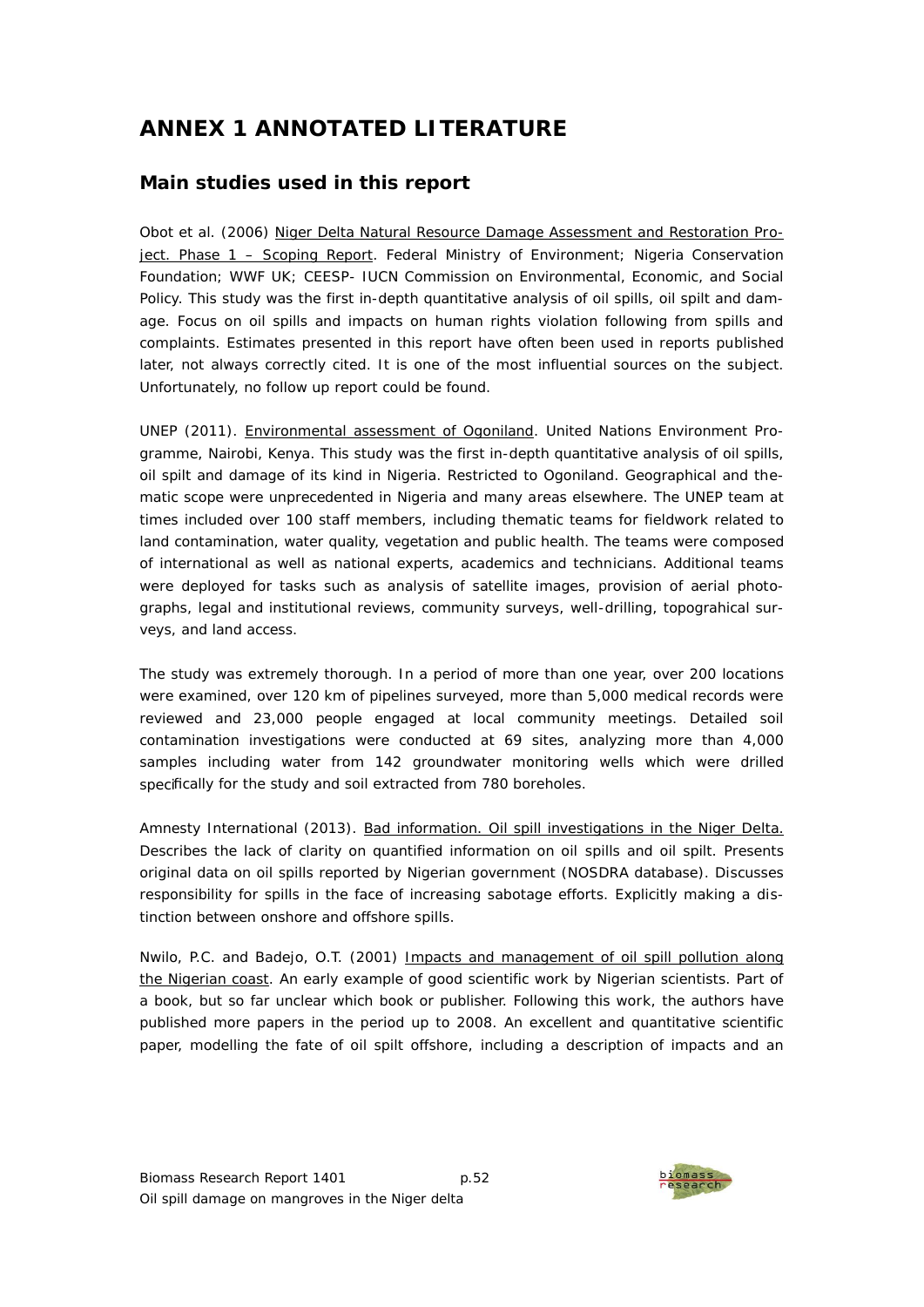overview of legal frameworks related to soil spills. Restricted to western part of Niger Delta. It is one of the most cited and widely available studies on the subject. $3$ 

National Research Council (2003) Oil in the Sea III: Inputs, Fates, and Effects. Committee on Oil in the Sea. National Academy of Sciences. Retrieved on December, 20, 2013 from: http://www.nap.edu/catalog/10388.html. This report provides the best available estimate of oil pollutant discharge into marine waters, including an evaluation of the methods for assessing petroleum load and a discussion about the concerns these loads represent. Featuring close-up looks at the Exxon Valdez spill and other notable events, the book identifies important research questions and makes recommendations for better analysis of—and more effective measures against—pollutant discharge. The book reviews (i) discharge sources, behaviour or fate of oil that has been spilt—how oil is affected by evaporation as it moves through the environment, and (iii) effects—knowledge on the effects of petroleum hydrocarbons on marine organisms and ecosystems.

#### **Other studies used**

#### **Category 1**

There is an increasing number of scientific (journal) papers analysing the situation in the Niger Delta. Many, but not all, are written by Nigerian scientists, often co-authoring with researchers from universities and institutes in western countries (often UK-based). Excellent work has been presented, especially after the year 2000. A few of the most relevant studies are listed here.

Egberongbe, F.A.O., Nwilo, P.C. and Badejo, O.T. (2006) Oil spill disaster monitoring along the Nigerian coastline. Paper presented at the 5<sup>th</sup> FIG Regional Conference 'Promoting Land Administration and Good Governance', held in Accra, Ghana, March 8-11, 2006. Follow up on Nwilo and Badejo book chapter. Modelling movements of offshore oil spills in Nigeria, studying a fictional spill opposite Ikebri Creek Forest Reserve (Bayelsa State). The model considered amount spilled, type of oil, location, wind and water currents. Well documented.

Jernelöv, A. (2010) The Threats from Oil Spills: Now, Then, and in the Future. *AMBIO* **39**, pp.353–366. DOI 10.1007/s13280-010-0085-5. Analysis and comparison of major oil spills around the world (arctic areas in Russia, Niger Delta, Gulf of Mexico, northwestern Amazon, Gulf war). Generalised description of environmental effects.

Lindén, O., and Pålsson, J. (2013) Oil Contamination in Ogoniland, Niger Delta. *AMBIO* **42**, pp. 685-701. Reporting oil contamination in Ogoniland. Contamination levels of petroleum hydrocarbons including benzene exceed WHO guidelines over 900 times. Polycyclic aromatic hydrocarbons (PAH) concentrations found in most sites. Oil spills casued by ageing, neglected infrastructure; transport and artisanal refining of stolen oil. Generalised descrip-



<sup>&</sup>lt;sup>3</sup> A study with a similar name but published in a journal (Nwilo, P.C. and O. T. Badejo, 2001. Association for Environmental and Health Sciences (AEHS) Magazine, October.), cited by Steiner (2010) could not be obtained on the internet.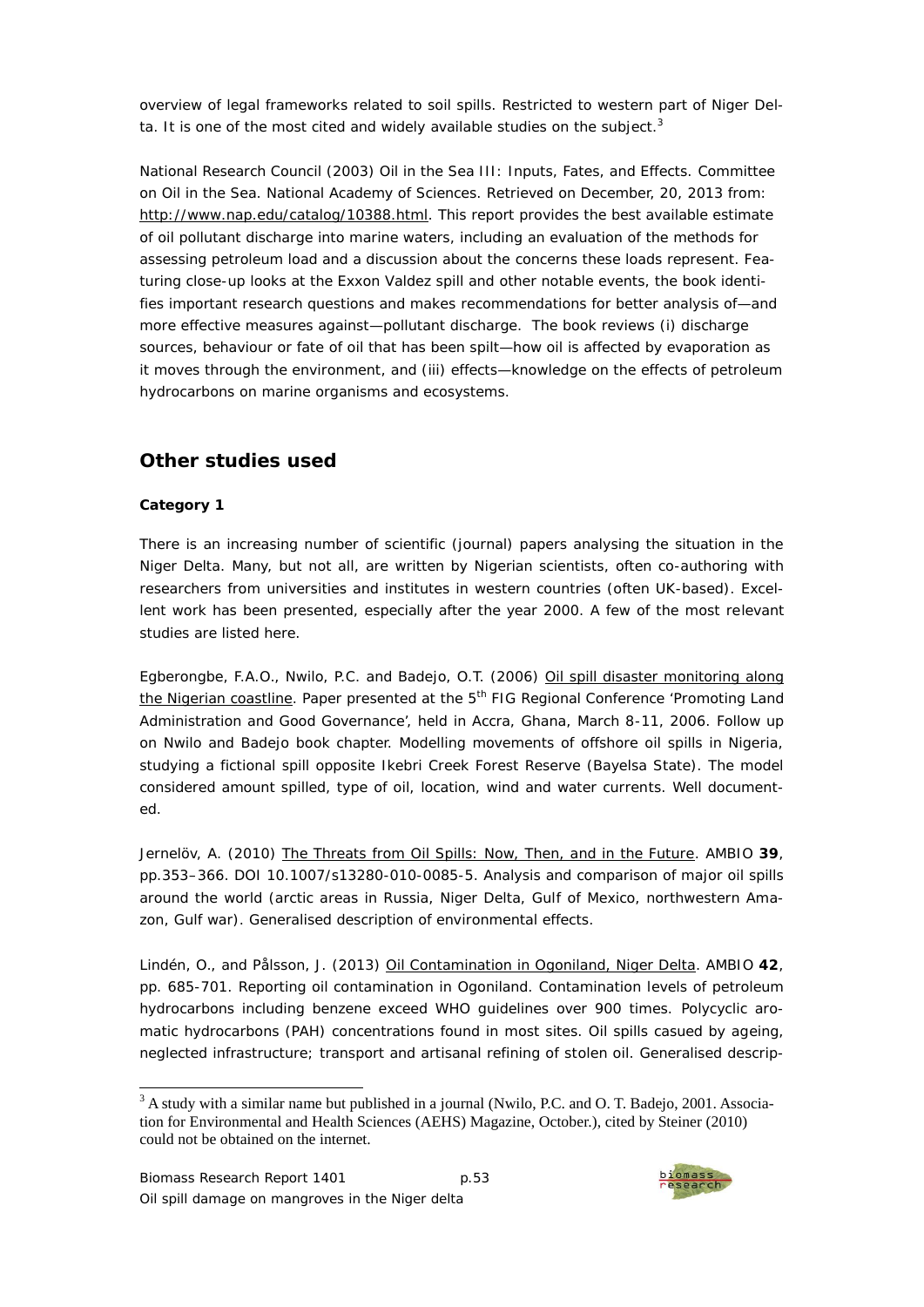tion of environmental effects. Heavy damage to mangroves reported, but no quantification given. Recovery of contaminated areas prevented by the chronic character of the contamination.

Pezeshki, S.R., Hester, M.W., Lin, Q., and Nyma, J.A. (2000). The effects of oil spill and clean-up on dominant US Gulf coast marsh macrophytes: a review. *Environmental Pollution*, Vol. 108, pp.129-139. Excellent review of literature on damage caused by oil spills. Focus on the USA Gulf region. Tables with summaries of other papers, but rarely providing quantified data.

#### **Category 2**

International organisations have taken the lead in demaning attention for the situation in Nigeria. Reports by UNDP and Amnesty International (2009) have already been listed above. Here we present some other reports.

Amnesty International (2013). Bad information. Oil spill investigations in the Niger Delta. Following up on the 2009 report by the same organisation, this report explores the number of oil spills, their impact including clean up activities. It also describes lack of clarity on good quality quantified information, and discussions on responsibility for spills in the face of increasing sabotage efforts.

Francis, P., Lapin, D., and Rossiasco, P. (2011) Securing development and peace in the Niger Delta. A social and conflict analysis for change. Woodrow Wilson Center for Scholars. An extended analysis of the roots of social conflicts in the Niger Delta. Includes an overview of conflicts and stakeholders involved and their activities in the delta area. Originally prepared for internal use by the World Bank.

UNDP (2006). Niger Delta Human Development Report. Abuja, Nigeria, United Nations Development Programme. The report by a UN institution was one of the first of its kind. It studies uneven economic and human development in the Niger Delta in the light of intensive oil production activities and prevailing environmental damage. The authors lists numbers of spills and amount of oil spilt. Damage is considered in a general framework of regional development, emphasising issues of health and economic development including income and food security, social inclusion and institutional development.

Achebe, C.H., Nneke, U.C., and Anisiji, O.E. (2012). Analysis of Oil Pipeline Failures in the Oil and Gas Industries in the Niger Delta Area of Nigeria. Proceedings of the International Multiconference of Engineers and Computer Scientists 2012 Vol II. This conference paper is an authoritative source of key data on pipeline quality and distribution as well as spills and their causes. The authors have analysed major data sources including Data collected from known periodicals and other literature, as well as the databases of Nigerian National Petroleum Corporation (NNPC), Department of Petroleum Resources (DPR), Shell Petroleum Development Company (SPDC) and other secondary sources that are responsible for operating oil and gas pipelines in the Niger Delta Area.

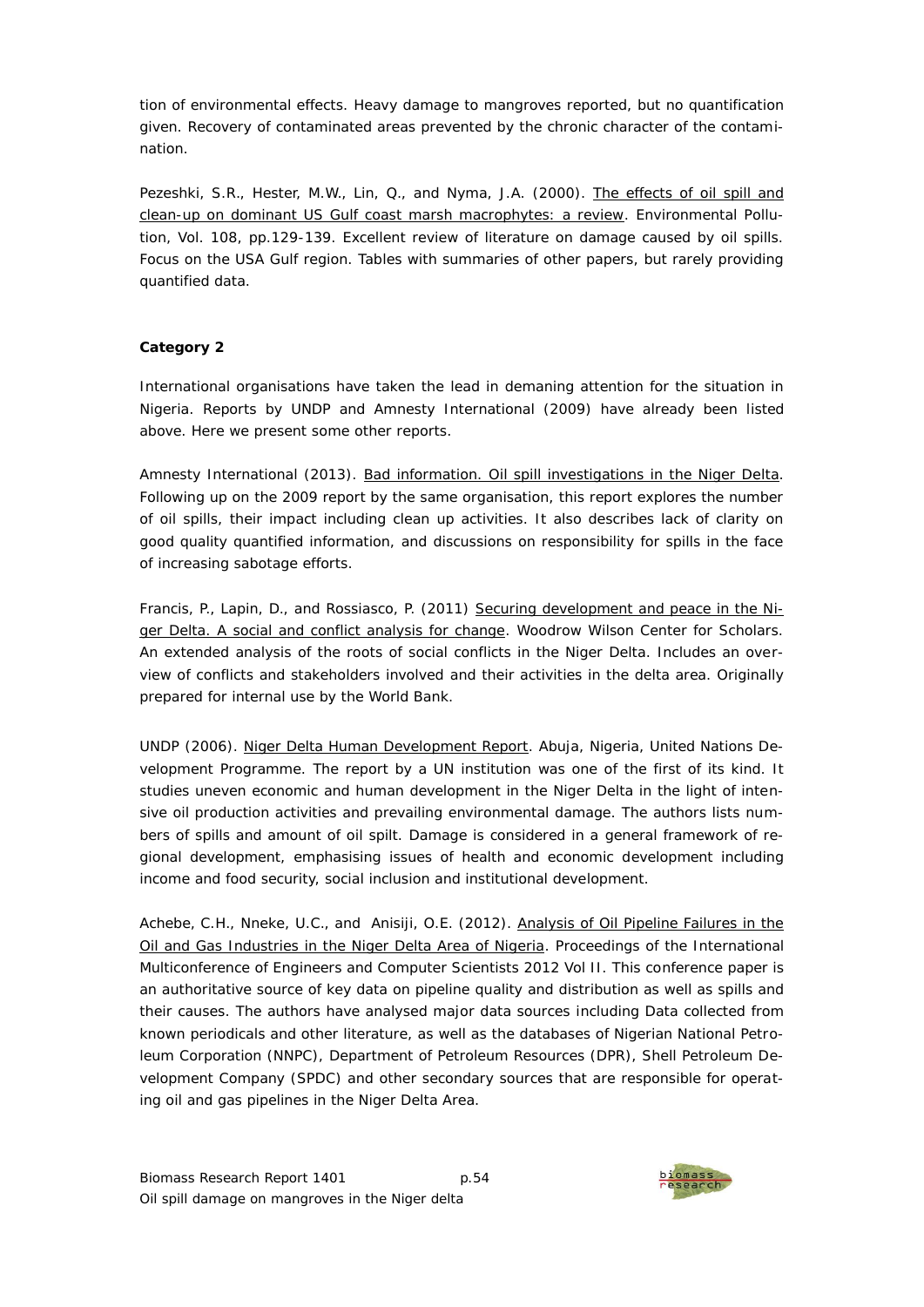#### **Studies not included in this report**

A number of studies have not been included for a variety of reasons. Usually, they provided no new (original) information, basing themselves on data presented in other studies that were included. This is a brief overview of other relevant studies.

Steiner (2010). Double standard: Shell practices in Nigeria compared with international standards to prevent and control pipeline oil spills and the Deepwater Horizon oil spill. Amsterdam, Friends of the Earth Netherlands. Authoritative overview of the extent and number of spills, amount spilt, in a report providing an overview of the legal framework of oil production and environmental protection. Complaint against Shell's activities.

Adoki, A. (2012). Soil and Groundwater Characteristics of a Legacy Spill Site. *Journal of Applied Science for Environmental Management*. Vol. 16, pp.103-113. Identification of water pollution near a spill site in Rivers State. Groundwater measurements and modelling. Potential sources of contamination include stockpiles of excavated surface material deposited at the site; accidental leaks of crude oil, impacted surficial and subsurface Soils and Groundwater. The chemicals of potential concern include Petroleum Hydrocarbons and Heavy metals (chromium and lead).